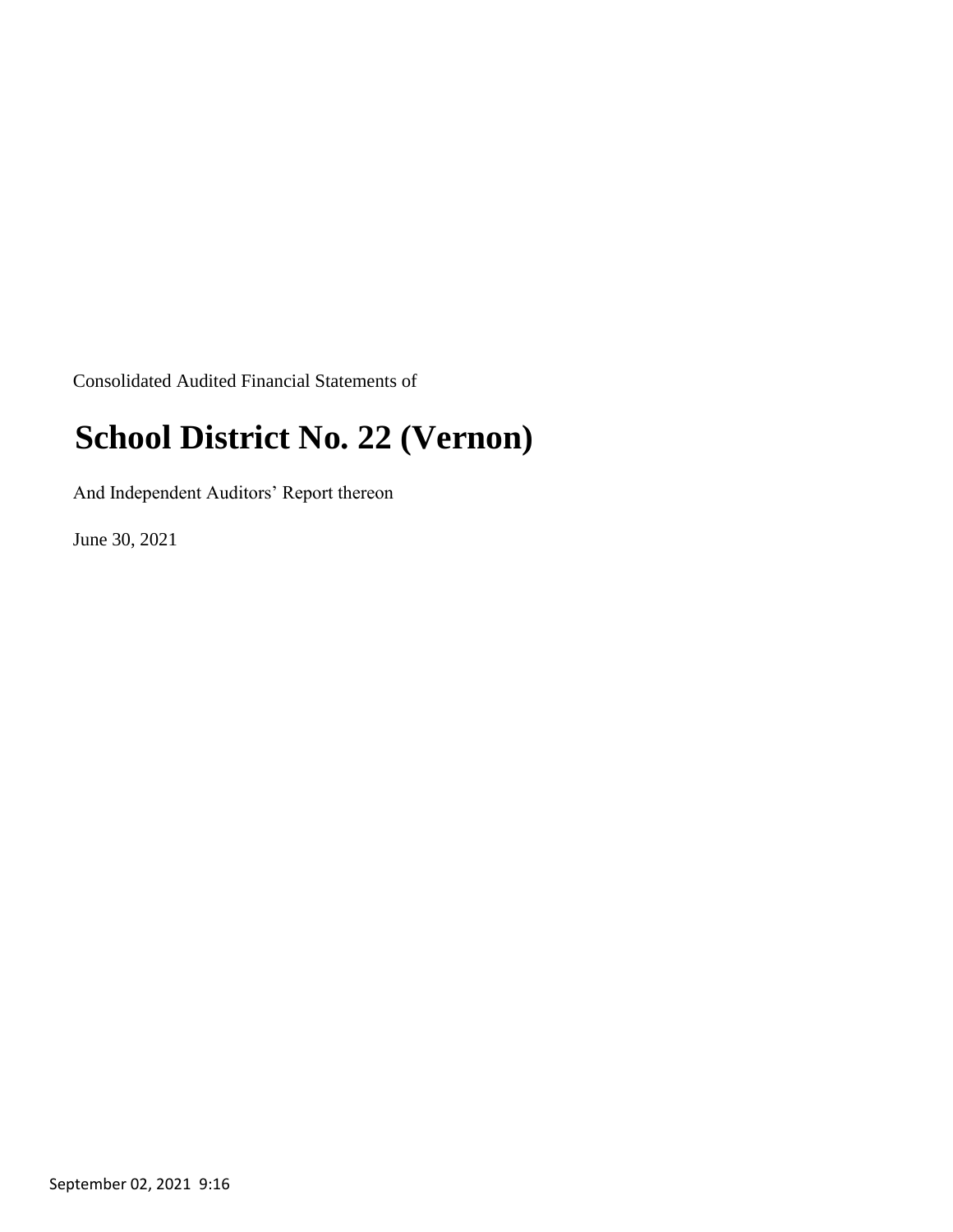# School District No. 22 (Vernon)<br>June 30, 2021

### Table of Contents

| $\overline{1}$ |
|----------------|
| $2 - 4$        |
| $\overline{5}$ |
| 6              |
| $\overline{7}$ |
| 8              |
| $9 - 27$       |
| 28             |
| 29             |
| 30             |
| 31             |
| 32             |
| 34             |
| 35             |
| 38             |
| 39             |
| 40             |
| 41             |
| 42             |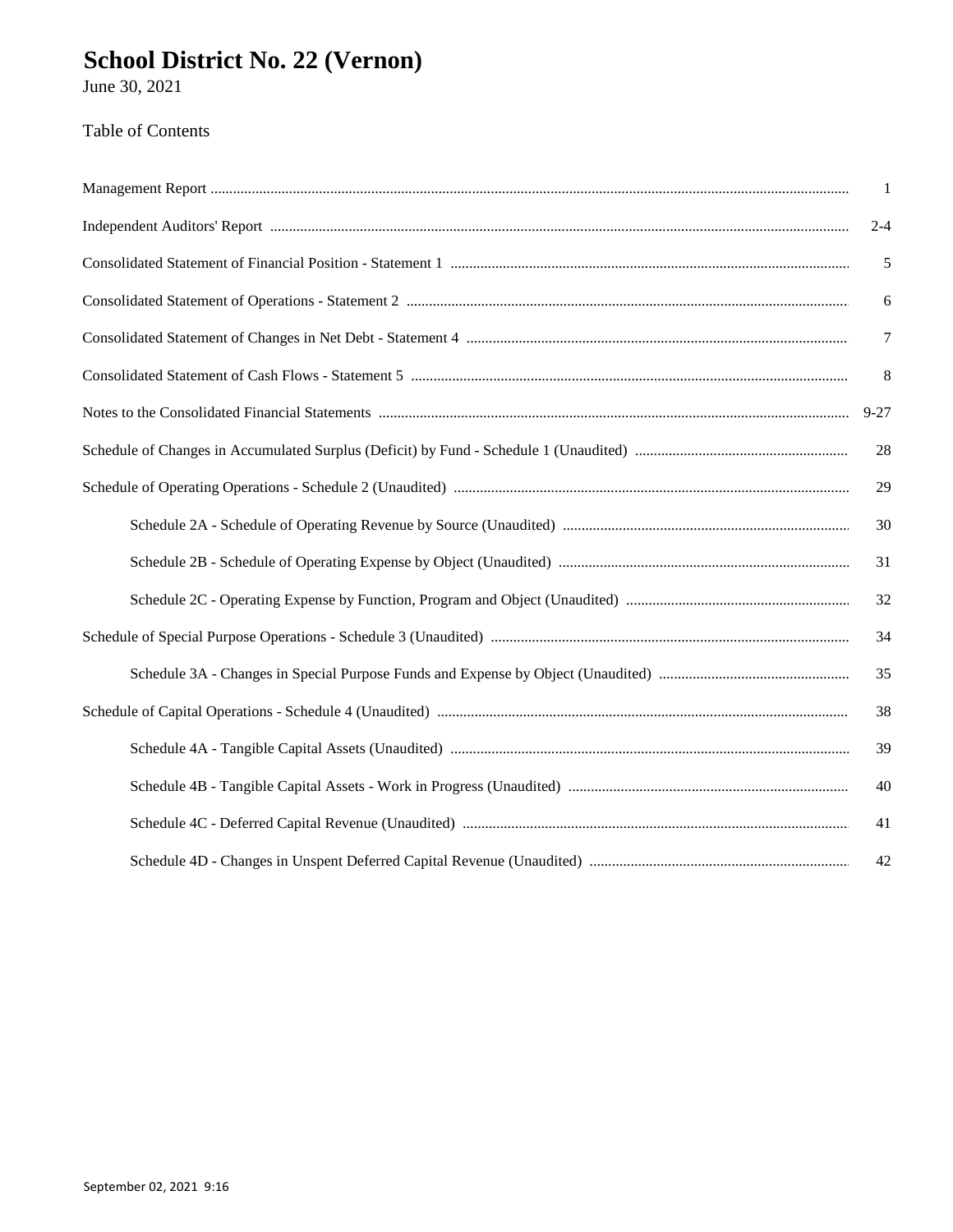#### **MANAGEMENT REPORT**

Version: 3266-2521-9538

Management's Responsibility for the Consolidated Financial Statements.

The accompanying consolidated financial statements of School District No. 22 (Vernon) have been prepared by management in accordance with the accounting requirements of Section 23.1 of the Budget Transparency and Accountability Act of British Columbia, supplemented by Regulations 257/2010 and 198/2011 issued by the Province of British Columbia Treasury Board, and the integrity and objectivity of these statements are management's responsibility. Management is also responsible for all of the notes to the consolidated financial statements and schedules, and for ensuring that this information is consistent, where appropriate, with the information contained in the consolidated financial statements.

The preparation of consolidated financial statements necessarily involves the use of estimates based on management's judgment particularly when transactions affecting the current accounting period cannot be finalized with certainty until future periods.

Management is also responsible for implementing and maintaining a system of internal controls to provide reasonable assurance that assets are safeguarded, transactions are properly authorized and reliable financial information is produced.

The Board of Education of School District No. 22 (Vernon) (called the ''Board'') is responsible for ensuring that management fulfills its responsibilities for financial reporting and internal control and exercises these responsibilities through the Board. The Board reviews internal consolidated financial statements on a quarterly basis and externally audited consolidated financial statements yearly.

The external auditors, BDO Canada LLP, conduct an independent examination, in accordance with Canadian generally accepted auditing standards, and express their opinion on the consolidated financial statements. The external auditors have full and free access to financial management of School District No. 22 (Vernon) and meet when required. The accompanying Independent Auditors' Report outlines their responsibilities, the scope of their examination and their opinion on the School District's consolidated financial statements.

On behalf of School District No. 22 (Vernon)

Signature of the Chairperson of the Board of Education

Signature of the Superintendent

Signature of the Secretary Treasurer Date Signed Date Signed

Date Signed

Date Signed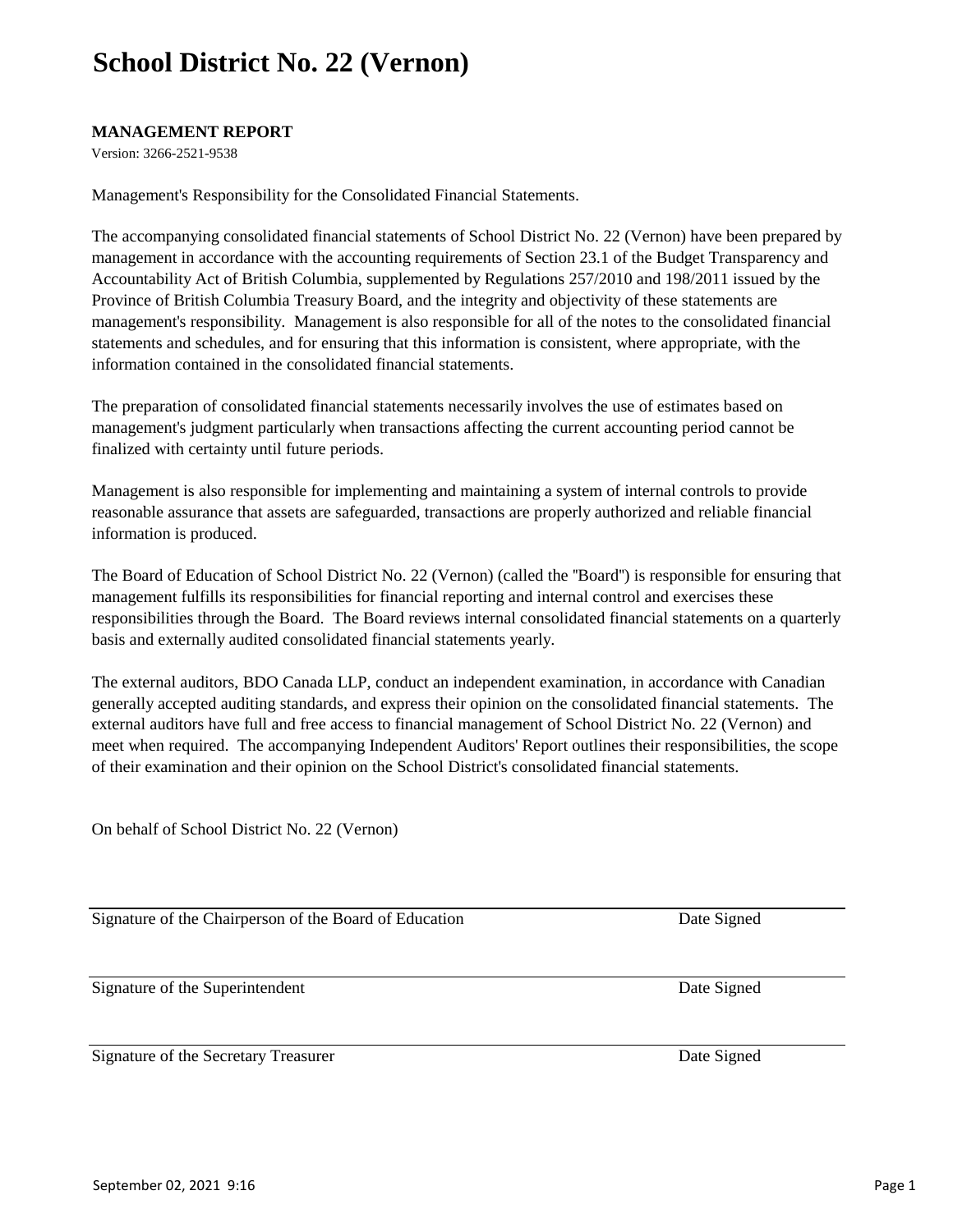

Tel: 250 545 2136 Fax: 250 545 3364 www.bdo.ca

BDO Canada LLP 2706 – 30th Avenue Suite 202 Vernon BC V1T 2B6 Canada

### Independent Auditor's Report

#### To the Board of Education of School District No. 22 (Vernon), and To the Minister of Education, Province of British Columbia

#### **Opinion**

We have audited the consolidated financial statements of School District No. 22 (the "District") and its controlled entity 554210 BC Ltd, which comprise the Statement of Financial Position as at June 30, 2021, and the consolidated Statements of Operations, Changes in Net Debt and Cash Flows for the year then ended, and notes to the consolidated financial statements, including a summary of significant accounting policies.

In our opinion, the accompanying consolidated financial statements present fairly, in all material respects, the financial position of the District as at June 30, 2021, and its results of operations, its changes of net debt and its cash flows for the year then ended in accordance with the accounting requirements of Section 23.1 of the Budget Transparency and Accountability Act of the Province of British Columbia.

#### Basis for Opinion

We conducted our audit in accordance with Canadian generally accepted auditing standards. Our responsibilities under those standards are further described in the Auditor's Responsibilities for the Audit of the Consolidated Financial Statements section of our report. We are independent of the District in accordance with the ethical requirements that are relevant to our audit of the consolidated financial statements in Canada, and we have fulfilled our other ethical responsibilities in accordance with these requirements. We believe that the audit evidence we have obtained is sufficient and appropriate to provide a basis for our opinion.

#### Other Matter

The consolidated financial statements for the year ended June 30, 2020 were audited by another auditor who expressed an unmodified opinion on those financial statements on September 16, 2020

#### Emphasis of Matter – Financial Reporting Framework

Without modifying our opinion, we draw attention to Note 2 of the financial statements, which describes the basis of accounting. The consolidated financial statements are prepared in order for the District to meet the reporting requirements of the Act referred to above. Note 2 of the Consolidated Financial Statements discloses the impact of these differences between such basis of accounting and Canadian public sector accounting standards.

Our opinion is not modified in respect of this matter.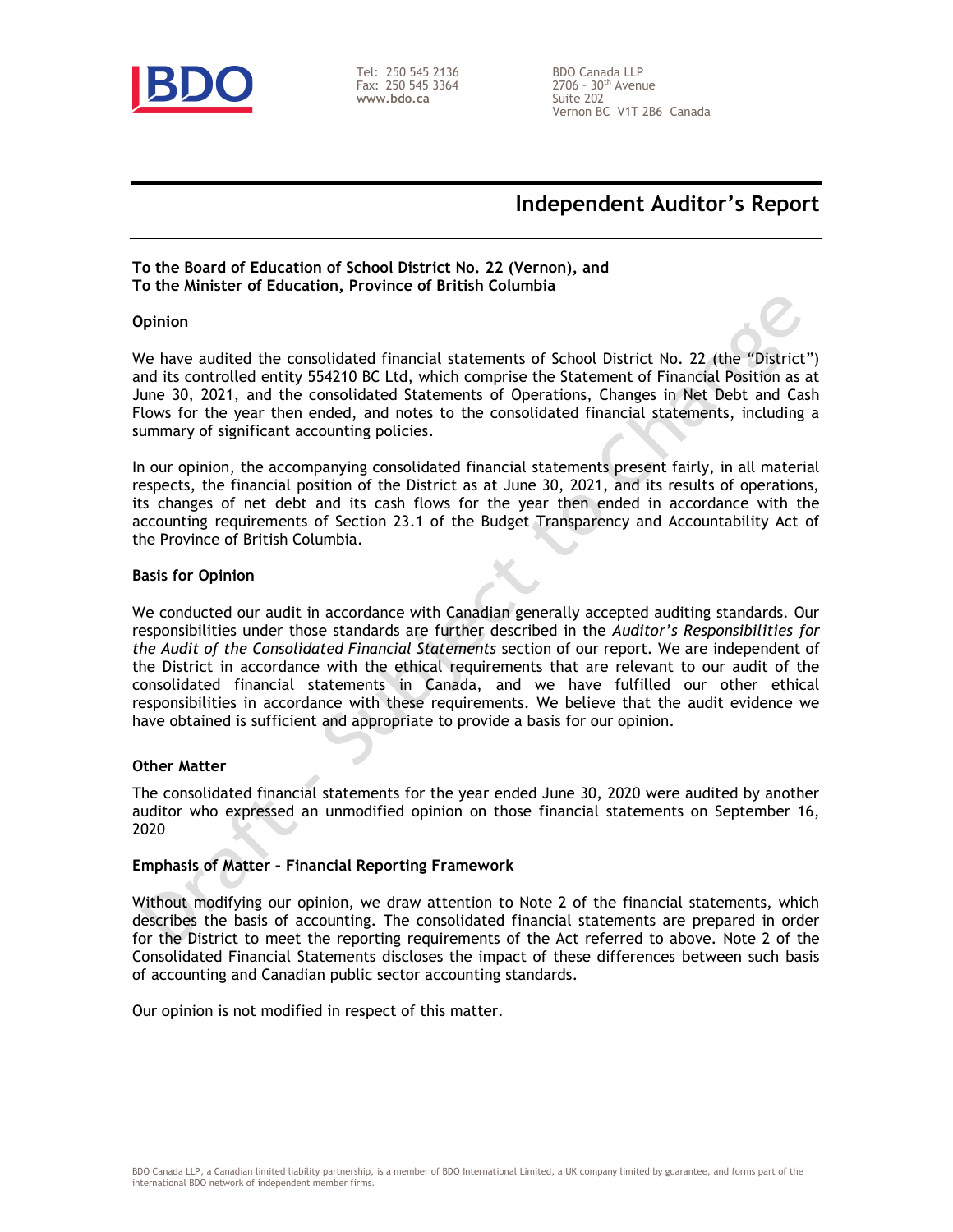

#### Unaudited Information

We have not audited, reviewed or otherwise attempted to verify the accuracy or completeness of the schedules 1 – 4 of School District No. 22 consolidated financial statements or information other than the financial statements and auditors' report thereon, included in the Financial Statement Discussion and Analysis document.

#### Responsibilities of Management and Those Charged with Governance for the Consolidated Financial Statements

Management is responsible for the preparation and fair presentation of these consolidated financial statements in accordance with Section 23.1 of the Budget Transparency and Accountability Act of the Province of British Columbia, and for such internal control as management determines is necessary to enable the preparation of financial statements that are free from material misstatement, whether due to fraud or error.

In preparing the consolidated financial statements, management is responsible for assessing the District's ability to continue as a going concern, disclosing, as applicable, matters related to going concern and using the going concern basis of accounting unless management either intends to liquidate the District or to cease operations, or has no realistic alternative but to do so.

Those charged with governance are responsible for overseeing the District's financial reporting process.

#### Auditor's Responsibilities for the Audit of the Consolidated Financial Statements

Our objectives are to obtain reasonable assurance about whether the financial statements as a whole are free from material misstatement, whether due to fraud or error, and to issue an auditor's report that includes our opinion. Reasonable assurance is a high level of assurance, but is not a guarantee that an audit conducted in accordance with Canadian generally accepted auditing standards will always detect a material misstatement when it exists. Misstatements can arise from fraud or error and are considered material if, individually or in the aggregate, they could reasonably be expected to influence the economic decisions of users taken on the basis of these financial statements.

As part of an audit in accordance with Canadian generally accepted auditing standards, we exercise professional judgment and maintain professional skepticism throughout the audit. We also:

- Identify and assess the risks of material misstatement of the financial statements, whether due to fraud or error, design and perform audit procedures responsive to those risks, and obtain audit evidence that is sufficient and appropriate to provide a basis for our opinion. The risk of not detecting a material misstatement resulting from fraud is higher than for one resulting from error, as fraud may involve collusion, forgery, intentional omissions, misrepresentations, or the override of internal control.
- Obtain an understanding of internal control relevant to the audit in order to design audit procedures that are appropriate in the circumstances, but not for the purpose of expressing an opinion on the effectiveness of the District's internal control.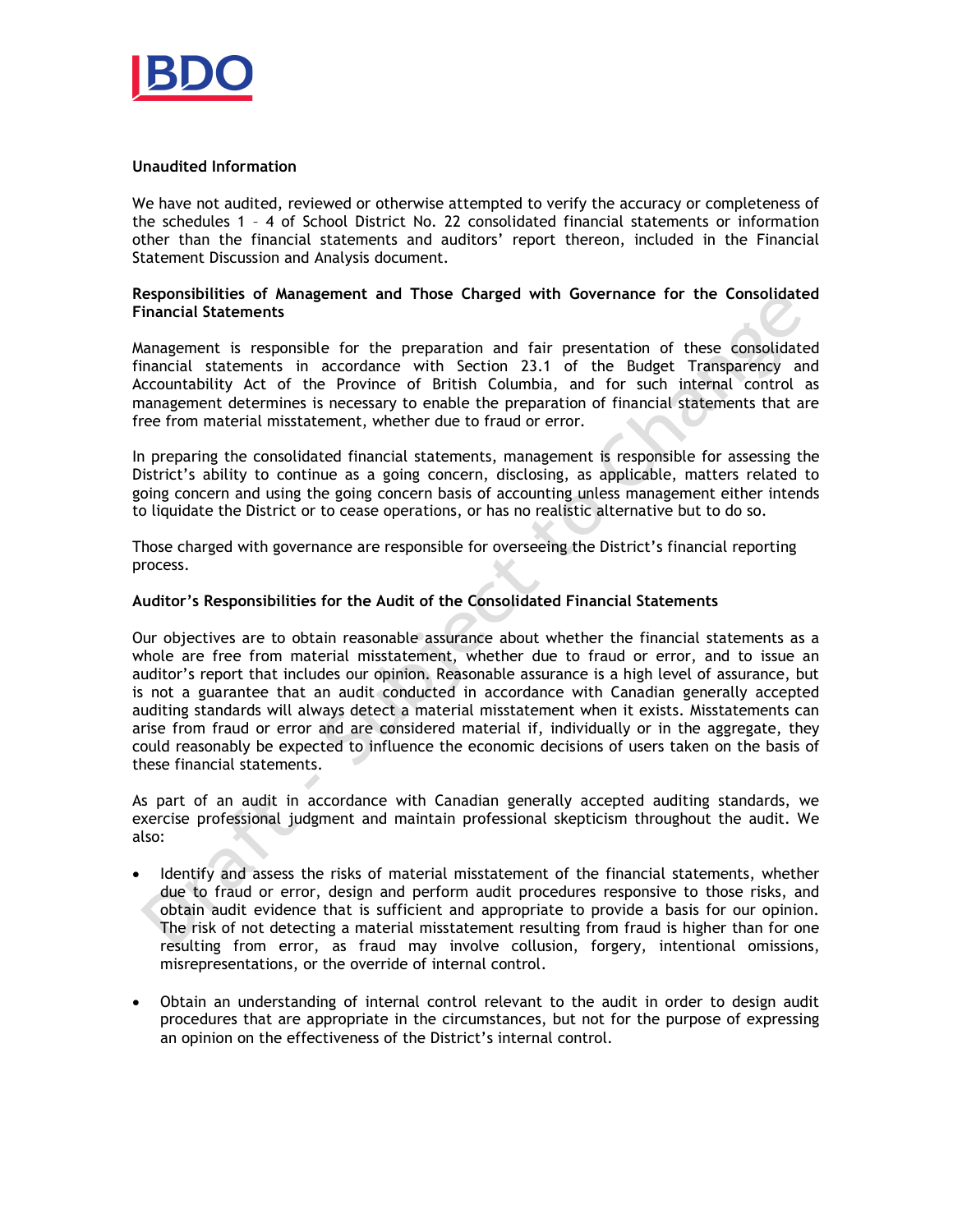

- Evaluate the appropriateness of accounting policies used and the reasonableness of accounting estimates and related disclosures made by management.
- Conclude on the appropriateness of management's use of the going concern basis of accounting and, based on the audit evidence obtained, whether a material uncertainty exists related to events or conditions that may cast significant doubt on the District's ability to continue as a going concern. If we conclude that a material uncertainty exists, we are required to draw attention in our auditor's report to the related disclosures in the financial statements or, if such disclosures are inadequate, to modify our opinion. Our conclusions are based on the audit evidence obtained up to the date of our auditor's report. However, future events or conditions may cause the District to cease to continue as a going concern.
- Evaluate the overall presentation, structure and content of the financial statements, including the disclosures, and whether the financial statements represent the underlying transactions and events in a manner that achieves fair presentation.
- Obtain sufficient appropriate audit evidence regarding the financial information both entities and business activities within to express an opinion on the consolidated financial statements. We are responsible for the direction, supervision and the performance of the audit. We remain solely responsible for our audit opinion.

We communicate with those charged with governance regarding, among other matters, the planned scope and timing of the audit and significant audit findings, including any significant deficiencies in internal control that we identify during our audit.

Chartered Professional Accountants

Vernon, British Columbia September 15, 2021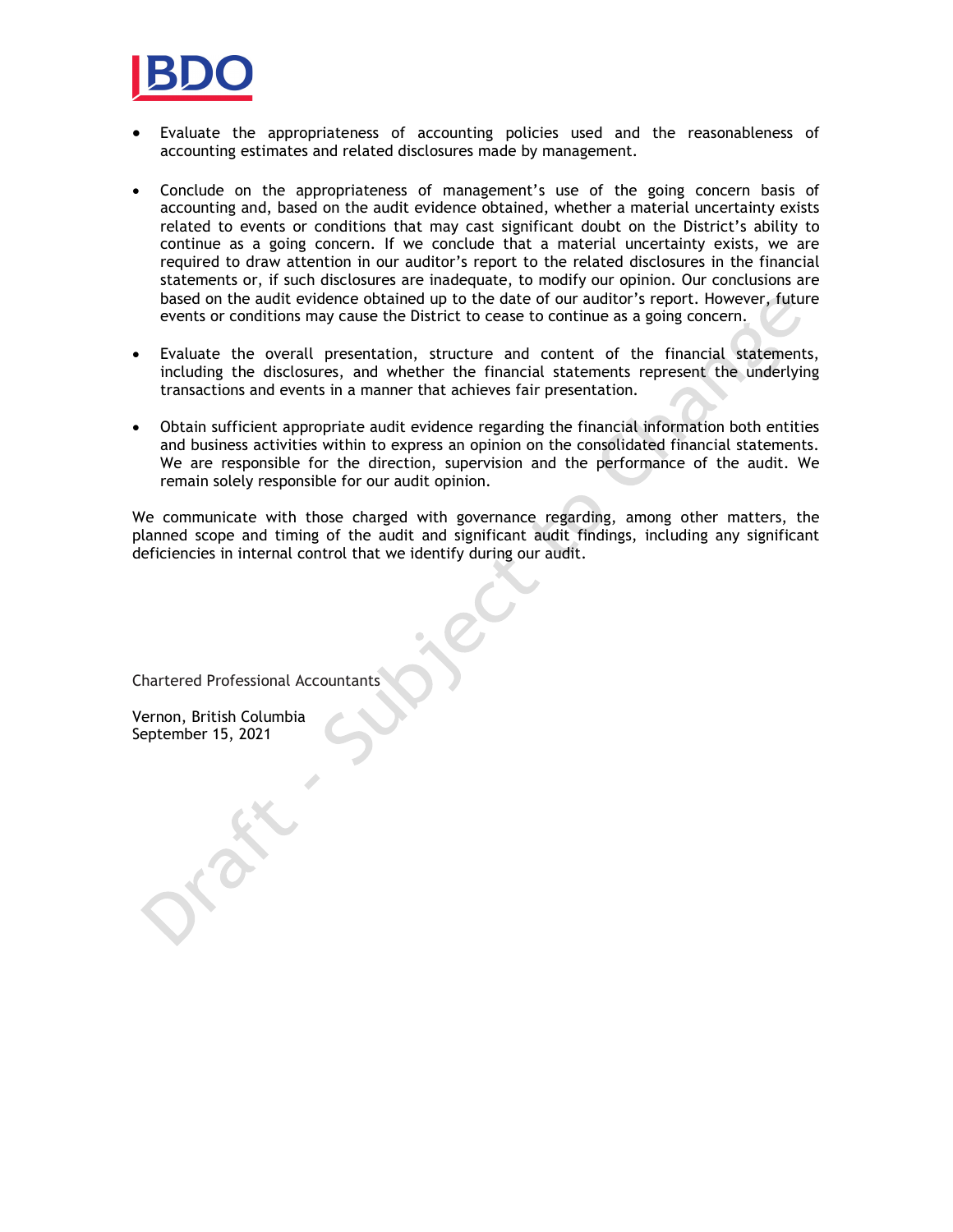**Statement 1**

|                                                        | 2021           | 2020                      |
|--------------------------------------------------------|----------------|---------------------------|
|                                                        | <b>Actual</b>  | Actual                    |
|                                                        | \$             | $\boldsymbol{\mathsf{S}}$ |
| <b>Financial Assets</b>                                |                |                           |
| Cash and Cash Equivalents                              | 26,169,093     | 24,022,705                |
| <b>Accounts Receivable</b>                             |                |                           |
| Due from Province - Ministry of Education              | 1,351,007      | 377,887                   |
| Due from First Nations                                 | 1,107,041      | 299,698                   |
| Other                                                  | 1,253,617      | 676,061                   |
| <b>Total Financial Assets</b>                          | 29,880,758     | 25,376,351                |
| <b>Liabilities</b>                                     |                |                           |
| Accounts Payable and Accrued Liabilities               |                |                           |
| Due to Province - Ministry of Education                | 136,662        |                           |
| Other (Note 3)                                         | 10,939,142     | 9,634,434                 |
| Unearned Revenue (Note 4)                              | 2,405,966      | 1,263,487                 |
| Deferred Revenue (Note 5)                              | 1,734,576      | 1,719,900                 |
| Deferred Capital Revenue (Note 6)                      | 96,453,653     | 88,606,616                |
| Employee Future Benefits (Note 7)                      | 3,874,818      | 3,815,802                 |
| <b>Total Liabilities</b>                               | 115,544,817    | 105,040,239               |
| <b>Net Debt</b>                                        | (85, 664, 059) | (79, 663, 888)            |
| <b>Non-Financial Assets</b>                            |                |                           |
| Tangible Capital Assets (Note 8)                       | 125,862,796    | 116,608,417               |
| Prepaid Expenses                                       | 80,978         | 7,825                     |
| <b>Total Non-Financial Assets</b>                      | 125,943,774    | 116,616,242               |
| <b>Accumulated Surplus (Deficit) (Note 9)</b>          | 40,279,715     | 36,952,354                |
| Contractual Obligations (Note 10)                      |                |                           |
| Contingent Liabilities (Note 10)                       |                |                           |
| Approved by the Board                                  |                |                           |
| Signature of the Chairperson of the Board of Education | Date Signed    |                           |

Signature of the Superintendent

Signature of the Secretary Treasurer

### **School District No. 22 (Vernon)**

Consolidated Statement of Financial Position As at June 30, 2021

Date Signed

**Version: 3266-2521-9538**

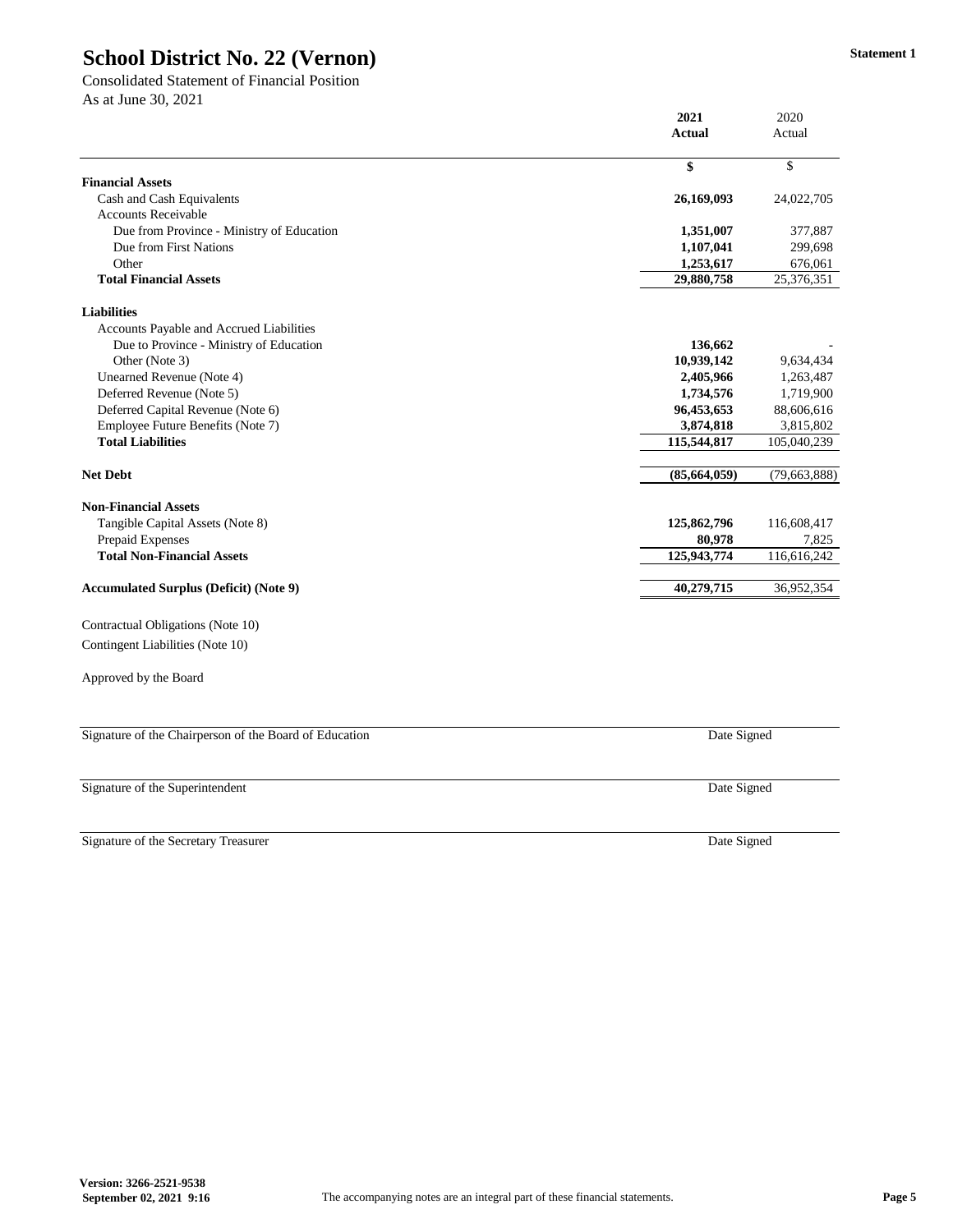|                                                                         | 2021          | 2021          | 2020         |
|-------------------------------------------------------------------------|---------------|---------------|--------------|
|                                                                         | <b>Budget</b> | <b>Actual</b> | Actual       |
|                                                                         | (Note 11)     |               |              |
|                                                                         | \$            | \$            | \$           |
| <b>Revenues</b>                                                         |               |               |              |
| <b>Provincial Grants</b>                                                |               |               |              |
| Ministry of Education                                                   | 98,566,207    | 100,014,337   | 93,657,081   |
| Other                                                                   | 317,864       | 296,210       | 308,448      |
| <b>Federal Grants</b>                                                   |               | 25,119        | 27,586       |
| Tuition                                                                 | 1,562,175     | 2,532,963     | 5,041,265    |
| <b>Other Revenue</b>                                                    | 4,171,954     | 3,161,811     | 4,881,372    |
| <b>Rentals and Leases</b>                                               | 6,000         | 6,093         | 52,432       |
| <b>Investment Income</b>                                                | 273,600       | 217,590       | 409,767      |
| Amortization of Deferred Capital Revenue                                | 4,241,007     | 4,323,383     | 5,358,506    |
| <b>Total Revenue</b>                                                    | 109,138,807   | 110,577,506   | 109,736,457  |
| <b>Expenses</b>                                                         |               |               |              |
| Instruction                                                             | 88,929,817    | 84,788,585    | 83, 372, 259 |
| <b>District Administration</b>                                          | 3,459,786     | 3,091,274     | 3,115,803    |
| <b>Operations and Maintenance</b>                                       | 16,735,891    | 16,563,786    | 16,788,587   |
| <b>Transportation and Housing</b>                                       | 3,012,990     | 2,806,500     | 2,405,640    |
| <b>Total Expense</b>                                                    | 112,138,484   | 107,250,145   | 105,682,289  |
| Surplus (Deficit) for the year                                          | (2,999,677)   | 3,327,361     | 4,054,168    |
| <b>Accumulated Surplus (Deficit) from Operations, beginning of year</b> |               | 36,952,354    | 32,898,186   |
| <b>Accumulated Surplus (Deficit) from Operations, end of year</b>       |               | 40,279,715    | 36,952,354   |

Consolidated Statement of Operations Year Ended June 30, 2021

**Version: 3266-2521-9538**

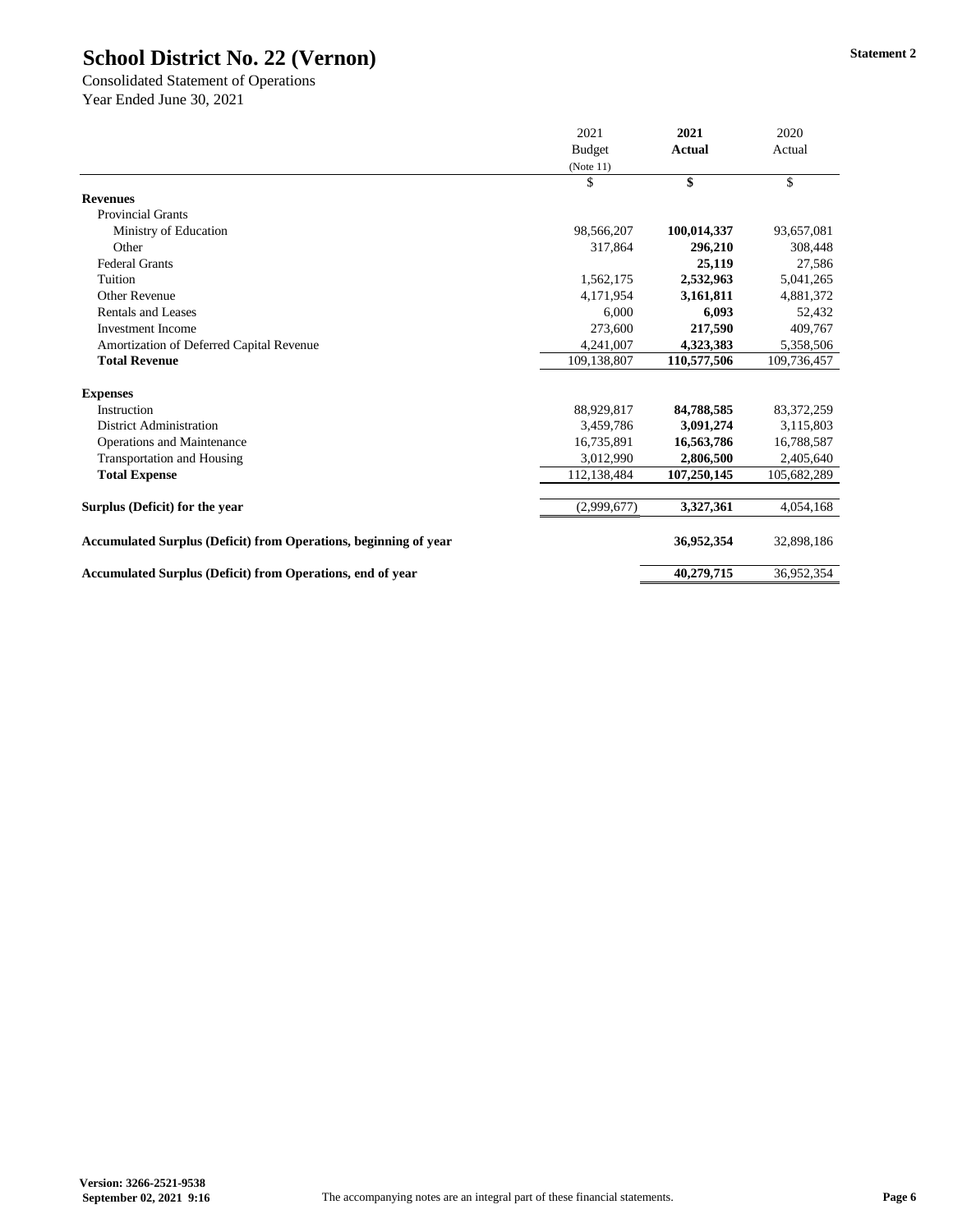|                                                                          | 2021           | 2021           | 2020           |
|--------------------------------------------------------------------------|----------------|----------------|----------------|
|                                                                          | <b>Budget</b>  | <b>Actual</b>  | Actual         |
|                                                                          | (Note 11)      |                |                |
|                                                                          | \$             | \$             | \$             |
| Surplus (Deficit) for the year                                           | (2,999,677)    | 3,327,361      | 4,054,168      |
| <b>Effect of change in Tangible Capital Assets</b>                       |                |                |                |
| <b>Acquisition of Tangible Capital Assets</b>                            | (14, 142, 772) | (15, 499, 163) | (8,175,320)    |
| <b>Amortization of Tangible Capital Assets</b>                           | 6,166,192      | 6,244,784      | 7,266,618      |
| <b>Total Effect of change in Tangible Capital Assets</b>                 | (7,976,580)    | (9,254,379)    | (908, 702)     |
| <b>Acquisition of Prepaid Expenses</b>                                   |                | (73, 153)      |                |
| Use of Prepaid Expenses                                                  |                |                | 141,359        |
| <b>Total Effect of change in Other Non-Financial Assets</b>              |                | (73, 153)      | 141,359        |
| (Increase) Decrease in Net Debt, before Net Remeasurement Gains (Losses) | (10, 976, 257) | (6,000,171)    | 3,286,825      |
| <b>Net Remeasurement Gains (Losses)</b>                                  |                |                |                |
| (Increase) Decrease in Net Debt                                          |                | (6,000,171)    | 3,286,825      |
| Net Debt, beginning of year                                              |                | (79,663,888)   | (82,950,713)   |
| Net Debt, end of year                                                    |                | (85,664,059)   | (79, 663, 888) |

Consolidated Statement of Changes in Net Debt Year Ended June 30, 2021

**Version: 3266-2521-9538**

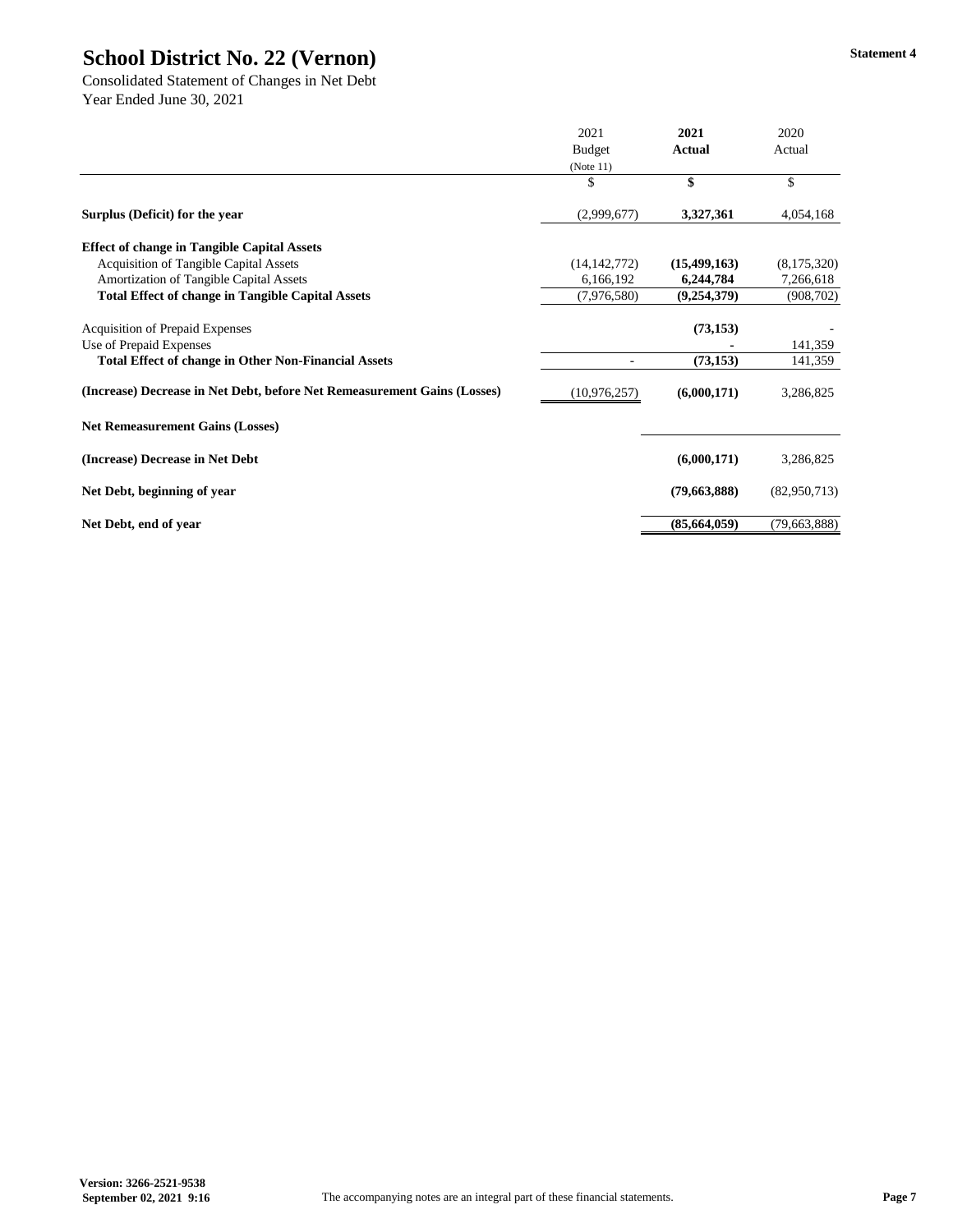|                                                             | 2021           | 2020          |
|-------------------------------------------------------------|----------------|---------------|
|                                                             | <b>Actual</b>  | Actual        |
|                                                             | \$             | \$            |
| <b>Operating Transactions</b>                               |                |               |
| Surplus (Deficit) for the year                              | 3,327,361      | 4,054,168     |
| Changes in Non-Cash Working Capital                         |                |               |
| Decrease (Increase)                                         |                |               |
| <b>Accounts Receivable</b>                                  | (2,358,019)    | (592,909)     |
| Prepaid Expenses                                            | (73, 153)      | 141,359       |
| Increase (Decrease)                                         |                |               |
| <b>Accounts Payable and Accrued Liabilities</b>             | 1,441,370      | 1,023,949     |
| <b>Unearned Revenue</b>                                     | 1,142,479      | (906, 920)    |
| <b>Deferred Revenue</b>                                     | 14,676         | 3,604         |
| <b>Employee Future Benefits</b>                             | 59,016         | 276,018       |
| Amortization of Tangible Capital Assets                     | 6,244,784      | 7,266,618     |
| Amortization of Deferred Capital Revenue                    | (4,323,383)    | (5,358,506)   |
| <b>Expenditure from Proceeds of Insurance</b>               | (632, 631)     |               |
| <b>Total Operating Transactions</b>                         | 4,842,500      | 5,907,381     |
| <b>Capital Transactions</b>                                 |                |               |
| Tangible Capital Assets Purchased                           | (9,838,151)    | (3,855,570)   |
| Tangible Capital Assets - WIP Purchased                     | (5,661,012)    | (4,319,750)   |
| <b>Total Capital Transactions</b>                           | (15, 499, 163) | (8, 175, 320) |
| <b>Financing Transactions</b>                               |                |               |
| Capital Revenue Received                                    | 12,803,051     | 4,317,510     |
| <b>Total Financing Transactions</b>                         | 12,803,051     | 4,317,510     |
| <b>Net Increase (Decrease) in Cash and Cash Equivalents</b> | 2,146,388      | 2,049,571     |
| Cash and Cash Equivalents, beginning of year                | 24,022,705     | 21,973,134    |
| Cash and Cash Equivalents, end of year                      | 26,169,093     | 24,022,705    |
| Cash and Cash Equivalents, end of year, is made up of:      |                |               |
| Cash                                                        | 26,169,093     | 24,022,705    |
|                                                             | 26,169,093     | 24,022,705    |

Consolidated Statement of Cash Flows Year Ended June 30, 2021

**Version: 3266-2521-9538**

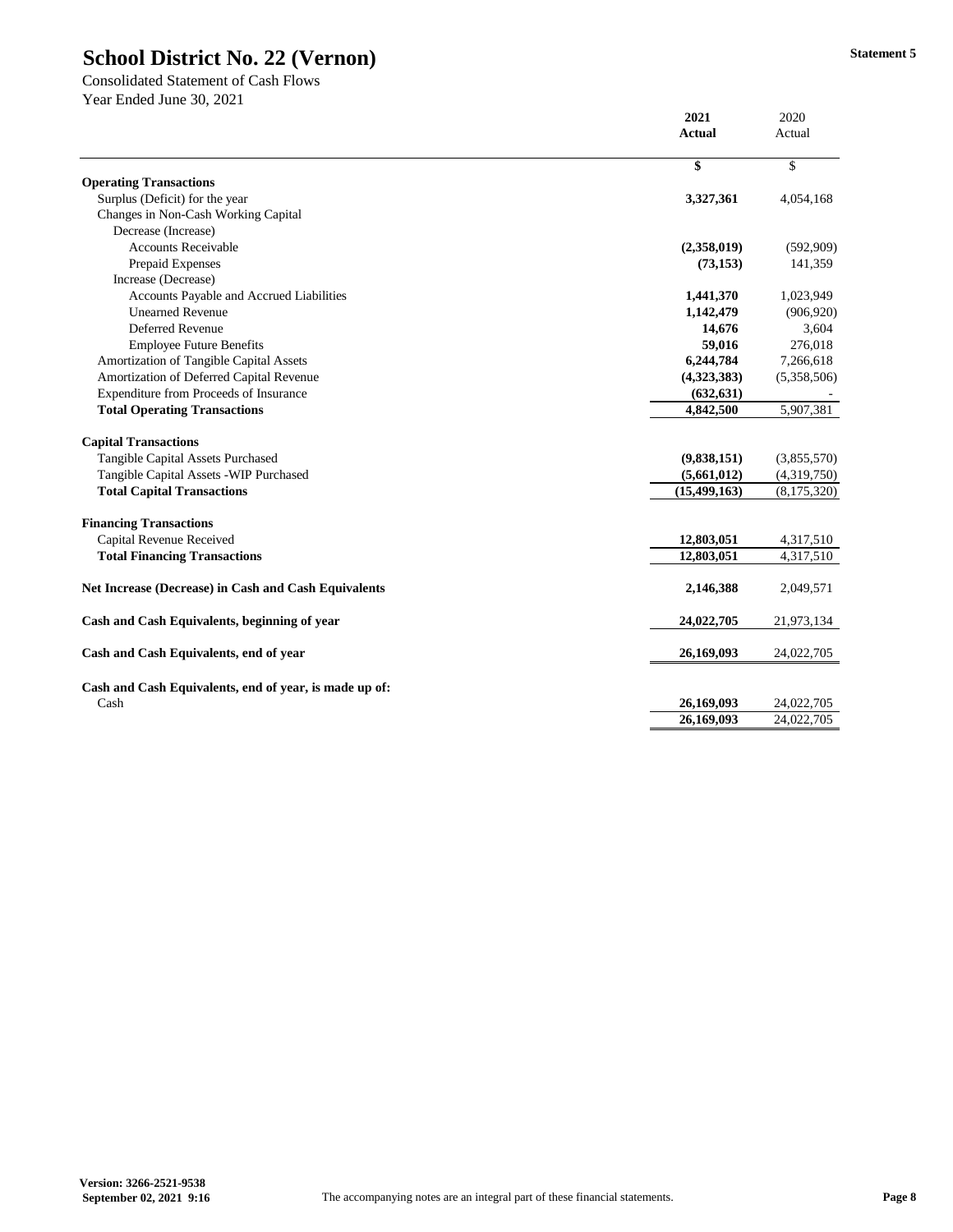#### **NOTE 1 AUTHORITY AND PURPOSE**

The School District, established on April 1, 1946 operates under authority of the *School Act* of British Columbia as a corporation under the name of "The Board of Education of School District No. 22 (Vernon)", and operates as "School District No. 22 (Vernon)." A board of education ("Board") elected for a four-year term governs the School District. The School District provides educational programs to students enrolled in schools in the district, and is principally funded by the Province of British Columbia through the Ministry of Education. The School District is exempt from federal and provincial corporate income taxes.

#### **NOTE 2 SUMMARY OF SIGNIFICANT ACCOUNTING POLICIES**

The consolidated financial statements of the School District are prepared by management in accordance with the basis of accounting described below. Significant accounting policies of the School District are as follows:

a) Basis of Accounting

These consolidated financial statements have been prepared in accordance with Section 23.1 of the Budget Transparency and Accountability Act of the Province of British Columbia supplemented by Regulations 257/2010 and 198/2011 issued by the Province of British Columbia Treasury Board. The Budget Transparency and Accountability Act requires that the financial statements be prepared in accordance with the set of standards and guidelines that comprise generally accepted accounting principles for senior governments in Canada, or if the Treasury Board makes a regulation, the set of standards and guidelines that comprise generally accepted accounting principles for senior governments in Canada as modified by the alternate standard or guideline or part thereof adopted in the regulation.

Regulation 257/2010 requires all tax-payer supported organizations in the Schools, Universities, Colleges and Hospitals sectors to adopt Canadian public sector accounting standards without any PS4200 elections.

Regulation 198/2011 requires that contributions received or receivable for the acquisition or development of depreciable tangible capital assets and contributions of depreciable tangible capital assets for use in providing services, be recorded as deferred capital contributions and be recognized as revenue in the statement of operations over the periods during which the asset is used to provide service at the same rate that amortization is recognized in respect of the related asset. The regulation further requires that if the net book value of the depreciable tangible capital asset is reduced for any reason other than depreciation, a proportionate reduction of the deferred capital contribution along with a proportionate increase in the revenue be recognized.

For British Columbia tax-payer supported organizations, these contributions include government transfers and externally restricted contributions.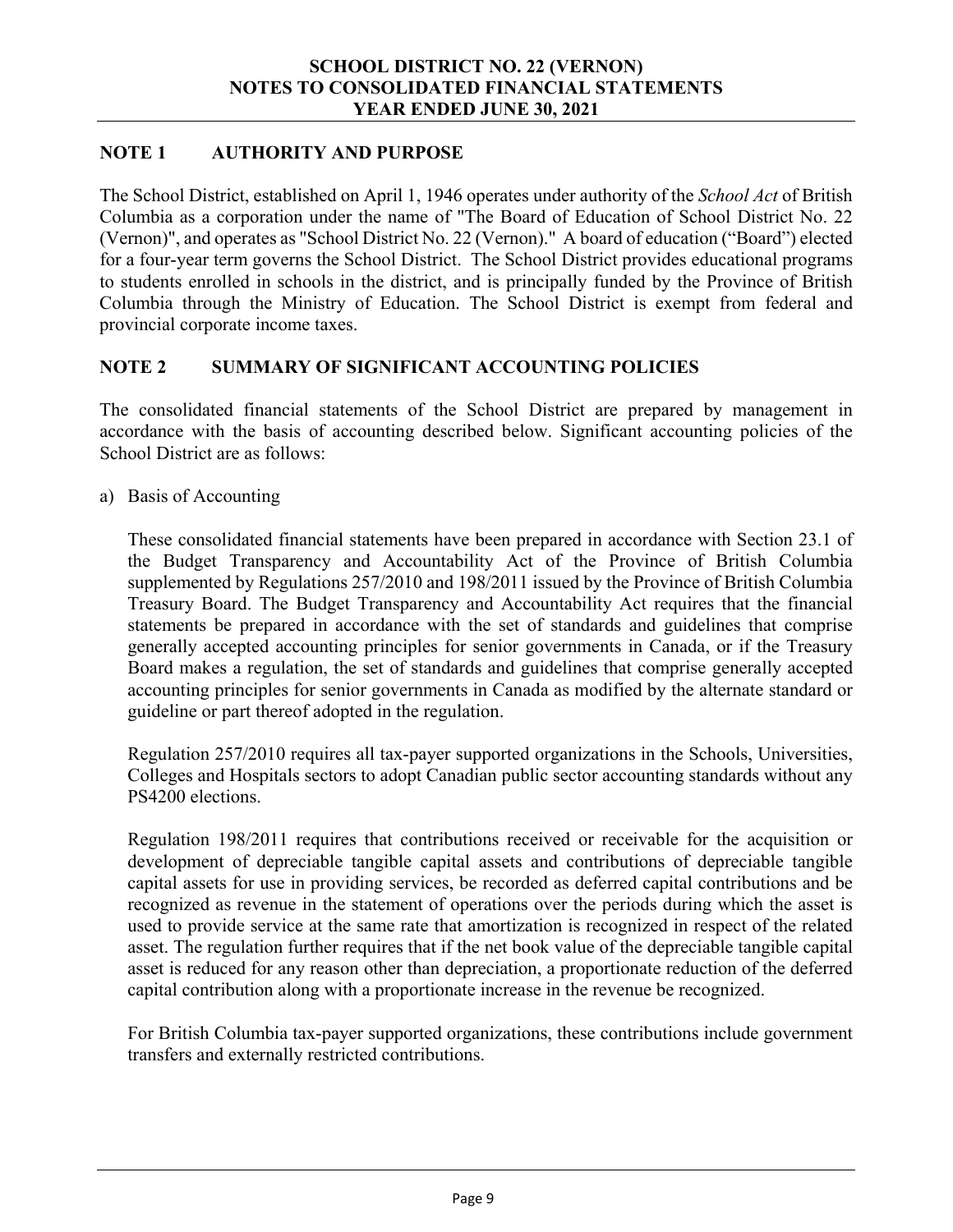#### **NOTE 2 SUMMARY OF SIGNIFICANT ACCOUNTING POLICIES** *(Continued)*

#### a) Basis of Accounting *(Continued)*

The accounting policy requirements under Regulation 198/2011 are significantly different from the requirements of Canadian public sector accounting standards which requires that

- government transfers, which do not contain a stipulation that creates a liability, be recognized as revenue by the recipient when approved by the transferor and the eligibility criteria have been met in accordance with public sector accounting standard PS3410;
- externally restricted contributions be recognized as revenue in the period in which the resources are used for the purpose or purposes specified in accordance with public sector accounting standard PS3100; and
- Deferred contributions meet the liability criteria in accordance with PS3200.

As a result, revenue recognized in the statement of operations and certain related deferred capital contributions would be recorded differently under Canadian Public Sector Accounting Standards.

b) Basis of Consolidation

These consolidated financial statements reflect the assets, liabilities, revenues, and expenses of the reporting entity, which is comprised of all controlled entities. Inter-departmental balances and organizational transactions have been eliminated.

The School District controls 554210 B.C. Ltd, a company which owns a woodlot license to facilitate the delivery of the School District's educational program. 554210 B.C. Ltd is incorporated under the BC Company Act. Revenue is generated by 554210 B.C. Ltd primarily through the sale of timber. All of the shares of 554210 B.C. Ltd are held by third parties in trust for the benefit of the School District.

c) Cash and Cash Equivalents

Cash and cash equivalents include cash deposits that are readily convertible to known amounts of cash and that are subject to an insignificant risk of change in value. These cash equivalents generally have a maturity of three months or less at acquisition and are held for the purpose of meeting short-term cash commitments rather than for investing.

d) Accounts Receivable

 Accounts receivable are measured at amortized cost and shown net of allowance for doubtful accounts.

e) Unearned Revenue

Unearned revenue includes tuition fees received for courses to be delivered in future periods and receipt of proceeds for services or products to be delivered in a future period. Revenue will be recognized in that future period when the courses, services, or products are provided.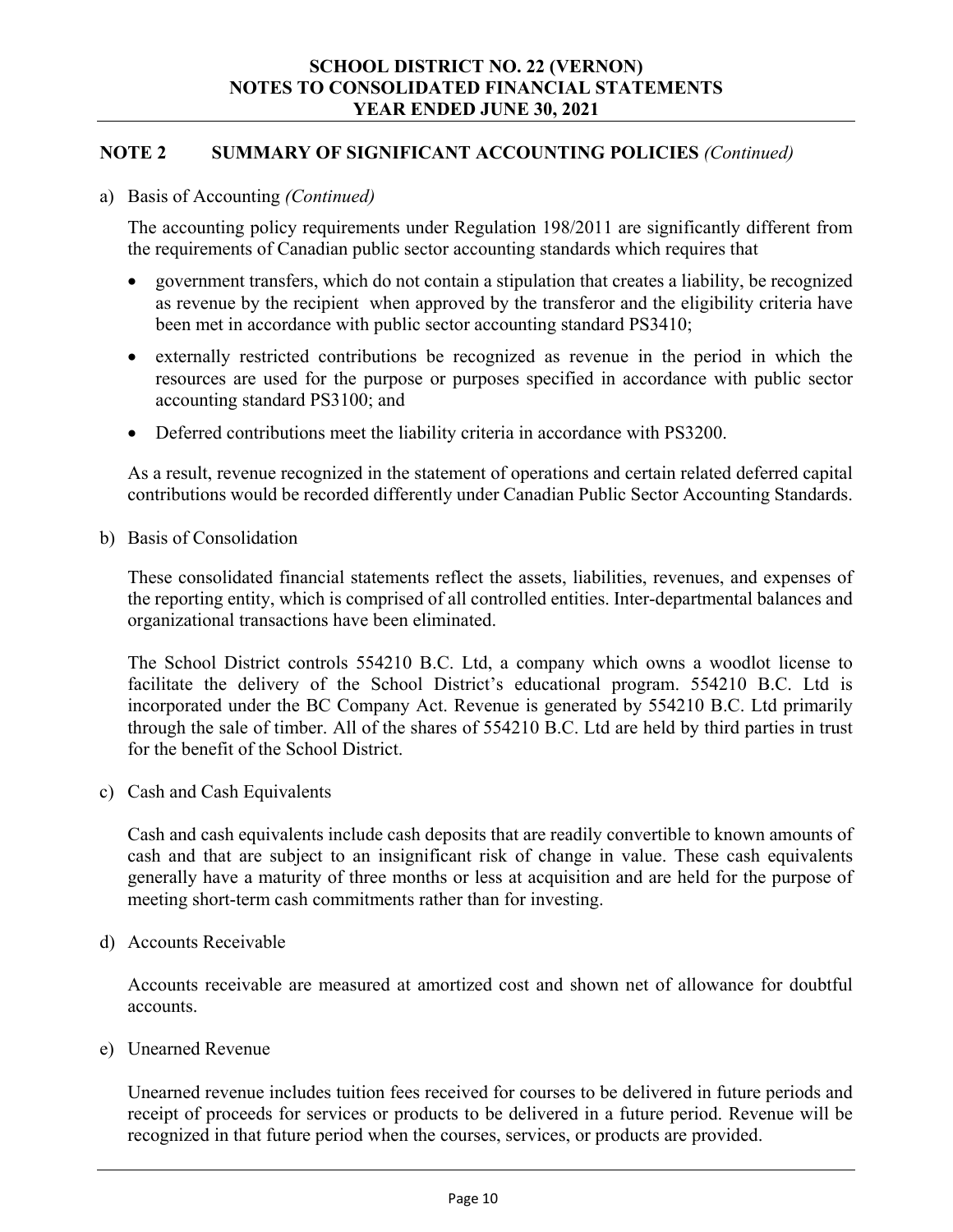#### **NOTE 2 SUMMARY OF SIGNIFICANT ACCOUNTING POLICIES** *(Continued)*

f) Deferred Revenue

Deferred revenue includes contributions received with stipulations that meet the description of restricted contributions in the Restricted Contributions Regulation 198/2011 issued by the Treasury Board. When restrictions are met, deferred revenue is recognized as revenue in the fiscal year in a manner consistent with the circumstances and evidence used to support the initial recognition of the contributions received as a liability as detailed in Note 2 n).

#### g) Deferred Capital Revenue

Funding received for the acquisition of depreciable tangible capital assets is recorded as deferred capital revenue and amortized over the life of the asset acquired as revenue in the statement of operations as detailed in Note 2 n).

#### h) Employee Future Benefits

The School District provides certain post-employment benefits including vested and non-vested benefits for certain employees pursuant to certain contracts and union agreements.

The School District accrues its obligations and related costs including both vested and non-vested benefits under employee future benefit plans. Benefits include accumulating nonvested sick leave, retirement/severance and death benefits. The benefits cost is actuarially determined using the projected unit credit method pro-rated on service and using management's best estimate of expected salary escalation, termination rates, retirement rates and mortality. The discount rate used to measure obligations is based on the cost of borrowing.

The cumulative unrecognized actuarial gains and losses are amortized over the expected average remaining service lifetime ("EARSL") of active employees covered under the plan.

The most recent valuation of the obligation was performed at March 31, 2019 and projected to March 31, 2022. The next valuation will be performed at March 31, 2022 for use at June 30, 2022. For the purposes of determining the financial position of the plans and the employee future benefit costs, a measurement date of March 31 was adopted for all periods subsequent to July 1, 2004.

The School District and its employees make contributions to the Teachers' Pension Plan and Municipal Pension Plan. The plans are multi-employer plans where assets and obligations are not separated. The costs are expensed as incurred.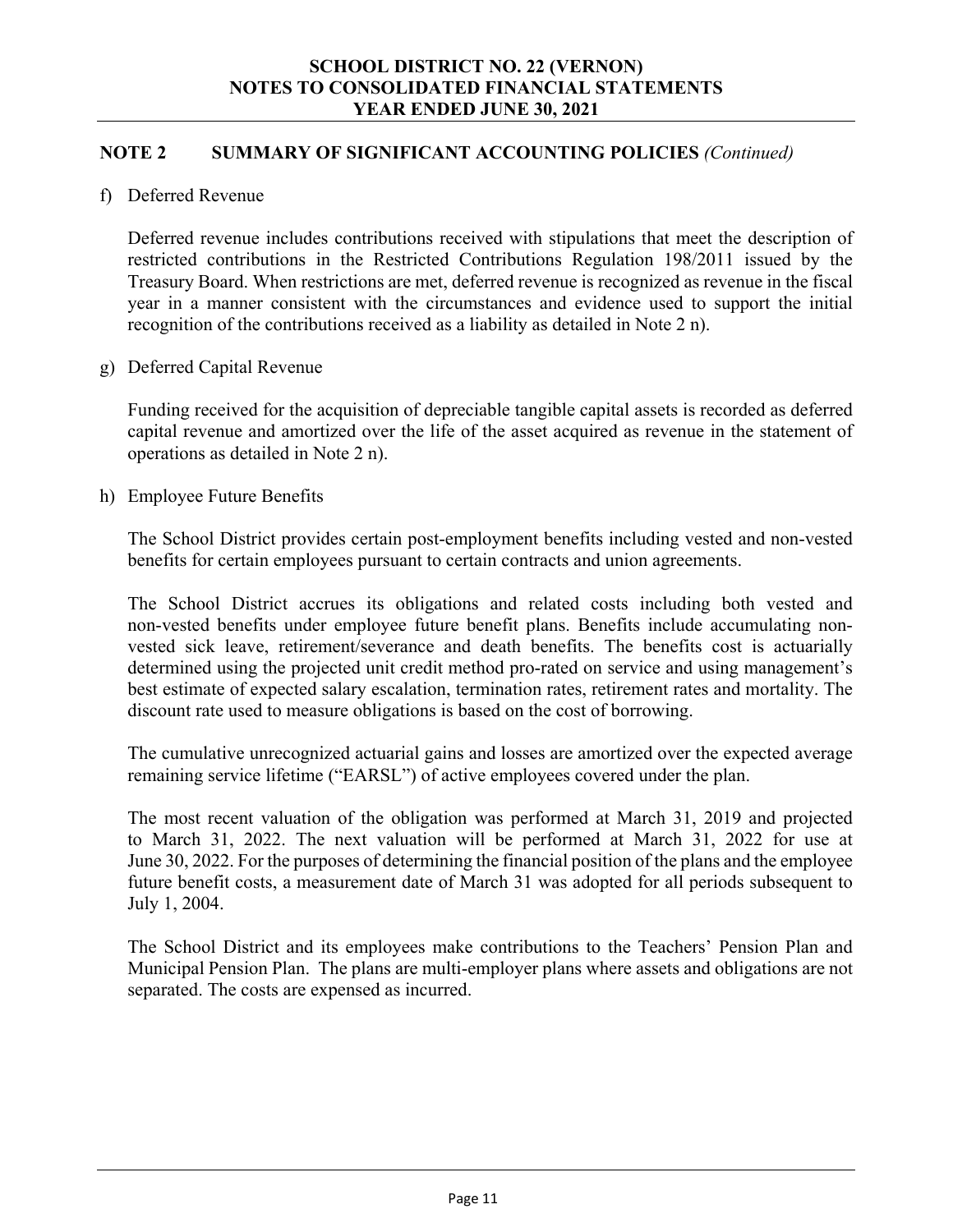#### **NOTE 2 SUMMARY OF SIGNIFICANT ACCOUNTING POLICIES** *(Continued)*

i) Asset Retirement Obligations

Liabilities are recognized for statutory, contractual or legal obligations associated with the retirement of tangible capital assets when those obligations result from the acquisition, construction, development or normal operation of the assets. The obligations are measured initially at fair value, determined using present value methodology, and the resulting costs capitalized into the carrying amount of the related tangible capital asset. In subsequent periods, the liability is adjusted for accretion and any changes in the amount or timing of the underlying future cash flows. The capitalized asset retirement cost is amortized on the same basis as the related asset and accretion expense is included in the Consolidated Statement of Operations.

#### j) Tangible Capital Assets

The following criteria apply:

- Tangible capital assets acquired or constructed are recorded at cost which includes amounts that are directly related to the acquisition, design, construction, development, improvement or betterment of the assets. Cost also includes overhead directly attributable to construction as well as interest costs that are directly attributable to the acquisition or construction of the asset.
- Donated tangible capital assets are recorded at their fair market value on the date of donation, except in circumstances where fair value cannot be reasonably determined, which are then recognized at nominal value. Transfers of capital assets from related parties are recorded at carrying value.
- Work-in-progress is recorded as an acquisition to the applicable asset class at substantial completion.
- Tangible capital assets are written down to residual value when conditions indicate they no longer contribute to the ability of the School District to provide services or when the value of future economic benefits associated with the sites and buildings are less than their net book value. The write-downs are accounted for as expenses in the Consolidated Statement of Operations.
- Buildings that are demolished or destroyed are written-off.
- Works of art, historic assets and other intangible assets are not recorded as assets in these consolidated financial statements.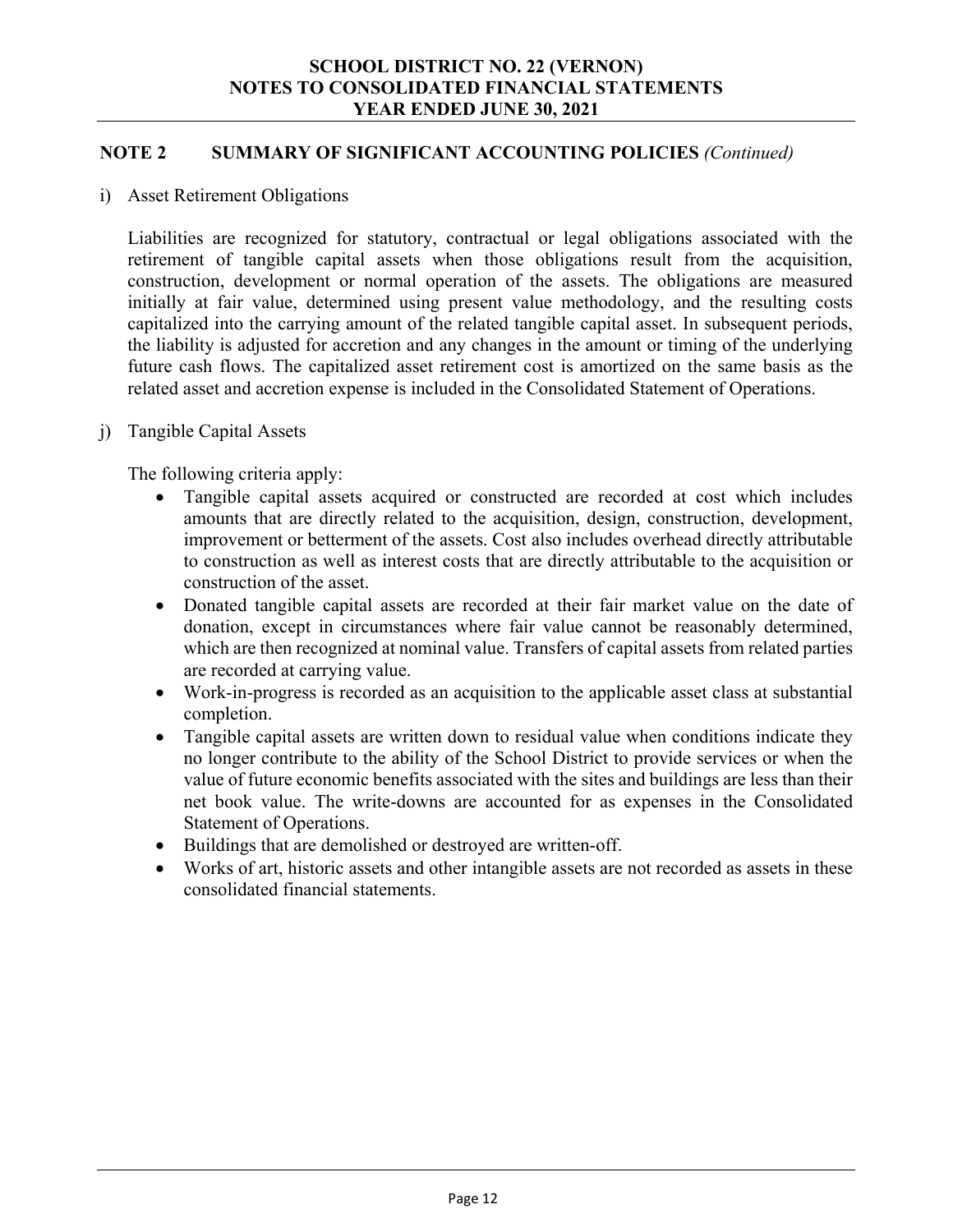#### **NOTE 2 SUMMARY OF SIGNIFICANT ACCOUNTING POLICIES** *(Continued)*

#### j) Tangible Capital Assets *(Continued)*

 The cost, less residual value, of tangible capital assets (excluding sites and work-inprogress), is amortized on a straight-line basis over the estimated useful life of the asset. It is management's responsibility to determine the appropriate useful lives for tangible capital assets. These useful lives are reviewed on a regular basis or if significant events initiate the need to revise. Estimated useful life is as follows:

| <b>Buildings</b>      | 40 years |
|-----------------------|----------|
| Furniture & Equipment | 10 years |
| Vehicles              | 10 years |
| Computer Software     | 5 years  |
| Computer Hardware     | 5 years  |

#### k) Capital Leases

Leases that, from the point of view of the lessee, transfer substantially all the benefits and risks incident to ownership of the property to the School District are considered capital leases. These are accounted for as an asset and an obligation. Capital lease obligations are recorded at the present value of the minimum lease payments excluding executor costs, e.g., insurance, maintenance costs, etc. The discount rate used to determine the present value of the lease payments is the lower of the School District's rate for incremental borrowing or the interest rate implicit in the lease.

All other leases are accounted for as operating leases and the related payments are charged to expenses as incurred.

#### l) Prepaid Expenses

Amounts for insurance, software license fees and other services are included as a prepaid expense and stated at acquisition cost and are charged to expense over the periods expected to benefit from it.

#### m) Funds and Reserves

Certain amounts as approved by the Board are set aside in accumulated surplus for future operating and capital purposes. Transfers to and from funds and reserves are an adjustment to the respective fund when approved.

#### n) Revenue Recognition

Revenues are recorded on an accrual basis in the period in which the transactions or events occurred that gave rise to the revenues, the amounts are considered to be collectible and can be reasonably estimated.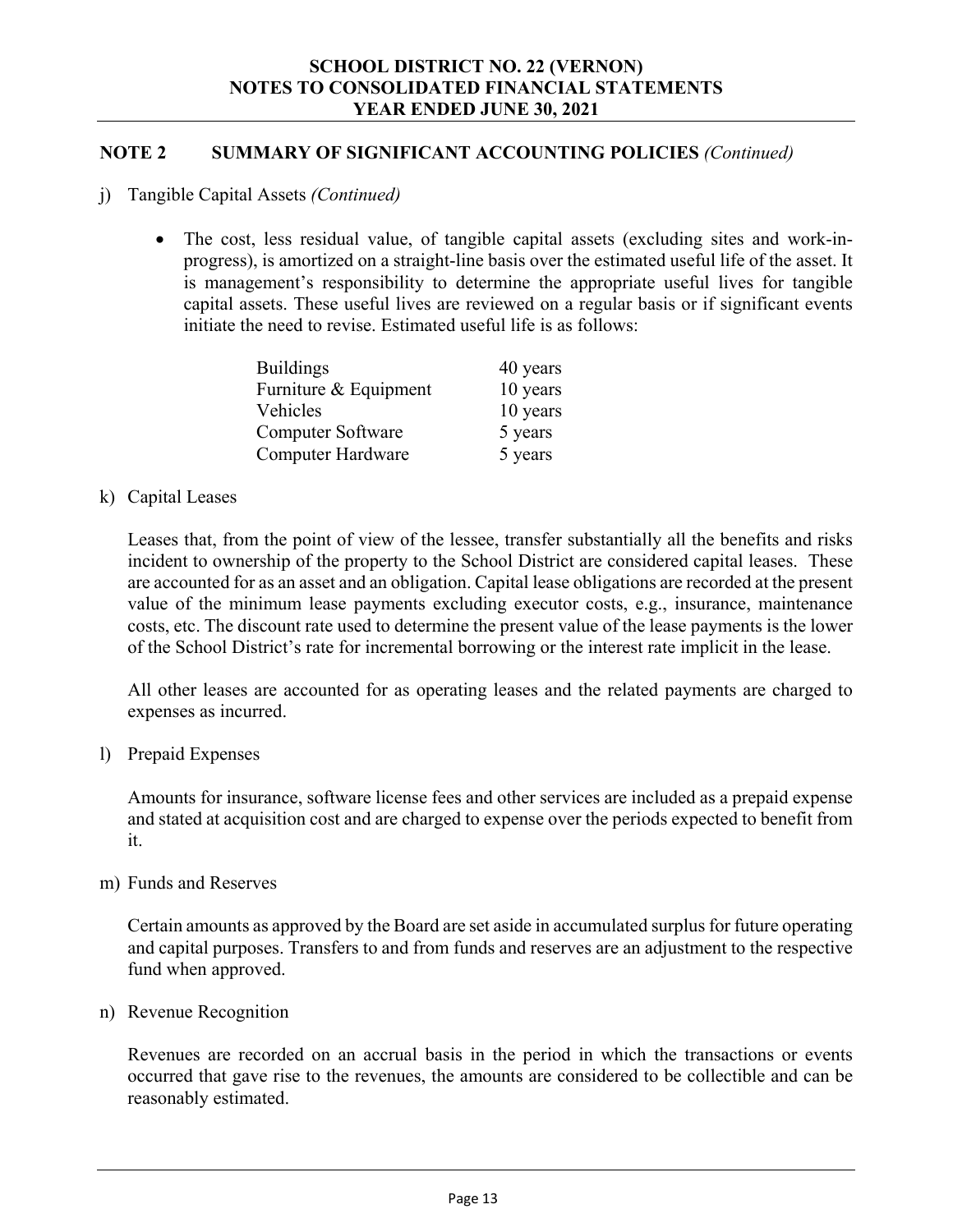#### **NOTE 2 SUMMARY OF SIGNIFICANT ACCOUNTING POLICIES** *(Continued)*

#### n) Revenue Recognition *(Continued)*

Contributions received or where eligibility criteria have been met are recognized as revenue except where the contribution meets the criteria for deferral as described below. Eligibility criteria are the criteria that the School District has to meet in order to receive the contributions including authorization by the transferring government.

For contributions subject to a legislative or contractual stipulation or restriction as to their use, revenue is recognized as follows:

- Non-capital contributions for specific purposes are recorded as deferred revenue and recognized as revenue in the year related expenses are incurred,
- Contributions restricted for site acquisitions are recorded as revenue when the sites are purchased, and
- Contributions restricted for tangible capital assets acquisitions other than sites are recorded as deferred capital revenue and amortized over the useful life of the related assets.

The accounting treatment for restricted contributions is not consistent with the requirements of Canadian public sector accounting standards, which require that government transfers be recognized as revenue when approved by the transferor and eligibility criteria have been met unless the transfer contains a stipulation that creates a liability, in which case the transfer is recognized as revenue over the period that the liability is extinguished.

Donated tangible capital assets other than sites are recorded at fair market value and amortized over the useful life of the assets. Donated sites are recorded as revenue at fair market value when received or receivable.

Revenue related to fees or services received in advance of the fee being earned or the service is performed is deferred and recognized when the fee is earned or service performed.

Investment income is reported in the period earned. When required by the funding party or related Act, investment income earned on deferred revenue is added to the deferred revenue balance.

o) Expenditures

Expenses are reported on an accrual basis. The cost of all goods consumed and services received during the year is expensed.

Categories of Salaries

- Principals and Vice-Principals are categorized as Principals and Vice-Principals.
- Superintendents, Assistant Superintendents, Secretary-Treasurers, Trustees and other employees excluded from union contracts are categorized as Other Professionals.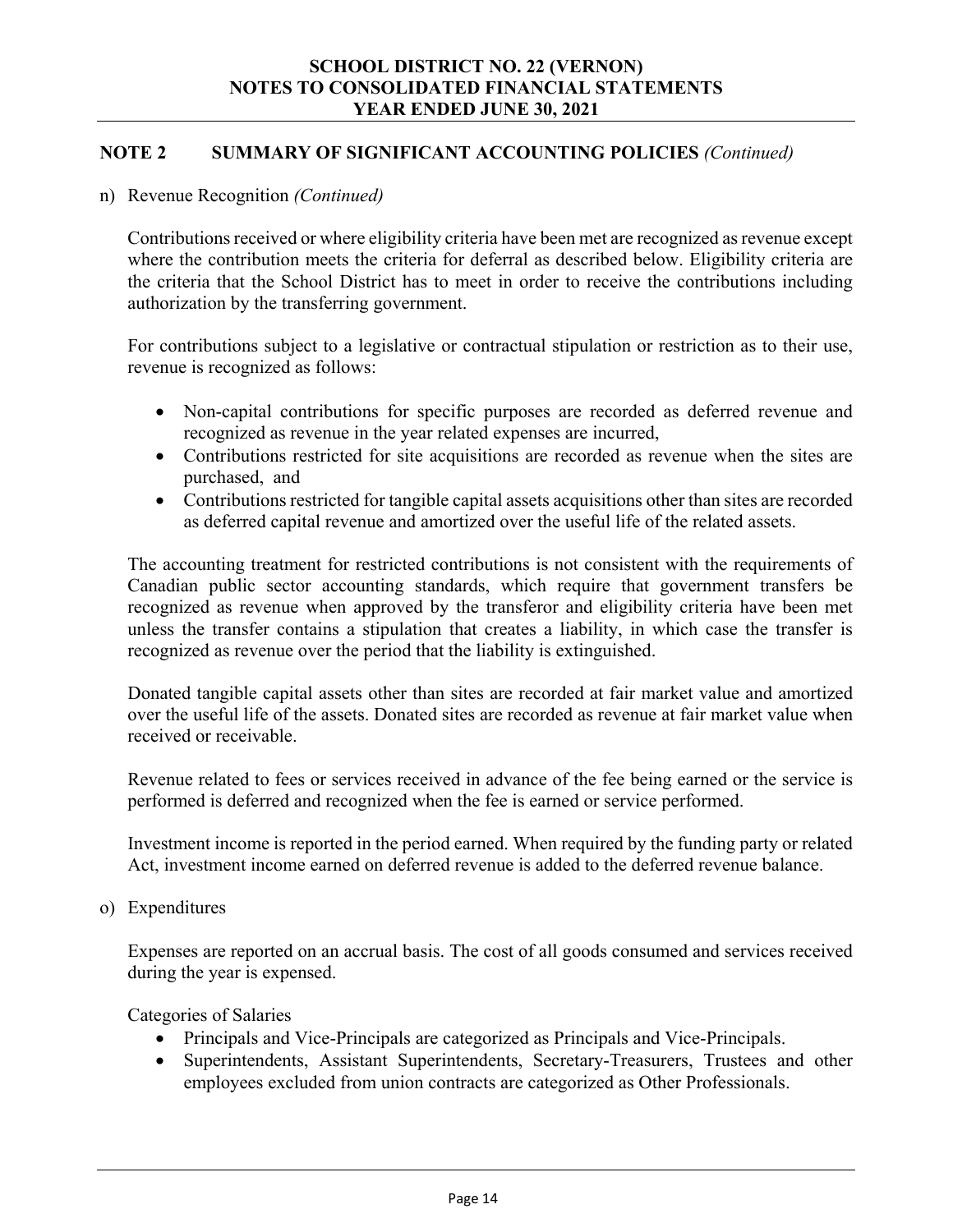#### **NOTE 2 SUMMARY OF SIGNIFICANT ACCOUNTING POLICIES** *(Continued)*

#### o) Expenditures *(Continued)*

Allocation of Costs

- Operating expenses are reported by function, program, and object. Whenever possible, expenditures are determined by actual identification. Additional costs pertaining to specific instructional programs, such as special and aboriginal education, are allocated to these programs. All other costs are allocated to related programs.
- Actual salaries of personnel assigned to two or more functions or programs are allocated based on the time spent in each function and program. School-based clerical salaries are allocated to school administration and partially to other programs to which they may be assigned. Principals and Vice-Principals salaries are allocated to school administration and may be partially allocated to other programs to recognize their other responsibilities.
- Employee benefits and allowances are allocated to the same programs, and in the same proportions, as the individual's salary.
- Supplies and services are allocated based on actual program identification.
- p) Financial Instruments

A contract establishing a financial instrument creates, at its inception, rights and obligations to receive or deliver economic benefits. The financial assets and financial liabilities portray these rights and obligations in the financial statements. The School District recognizes a financial instrument when it becomes a party to a financial instrument contract.

Financial instruments consist of cash and cash equivalents, accounts receivable, accounts payable and accrued liabilities and debt. All financial assets and liabilities are recorded at cost or amortized cost and the associated transaction costs are added to the carrying value of these investments upon initial recognition and amortized using the effective interest rate method. Transaction costs are incremental costs directly attributable to the acquisition or issue of a financial asset or a financial liability.

Unrealized gains and losses from changes in the fair value of financial instruments measured at fair value are recognized in the statement of remeasurement gains and losses. Upon settlement, the cumulative gain or loss is reclassified from the statement of remeasurement gains and losses and recognized in the statement of operations. Interest and dividends attributable to financial instruments are reported in the statement of operations. There are no measurement gains or losses during the periods presented, therefore no statement of remeasurement gains or losses is included in these financial statements.

All financial assets except derivatives are tested annually for impairment. When financial assets are impaired, impairment losses are recorded in the statement of operations. A write-down of a portfolio investment to reflect a loss in value is not reversed for a subsequent increase in value.

For financial instruments measured using amortized cost, the effective interest rate method is used to determine interest revenue or expense.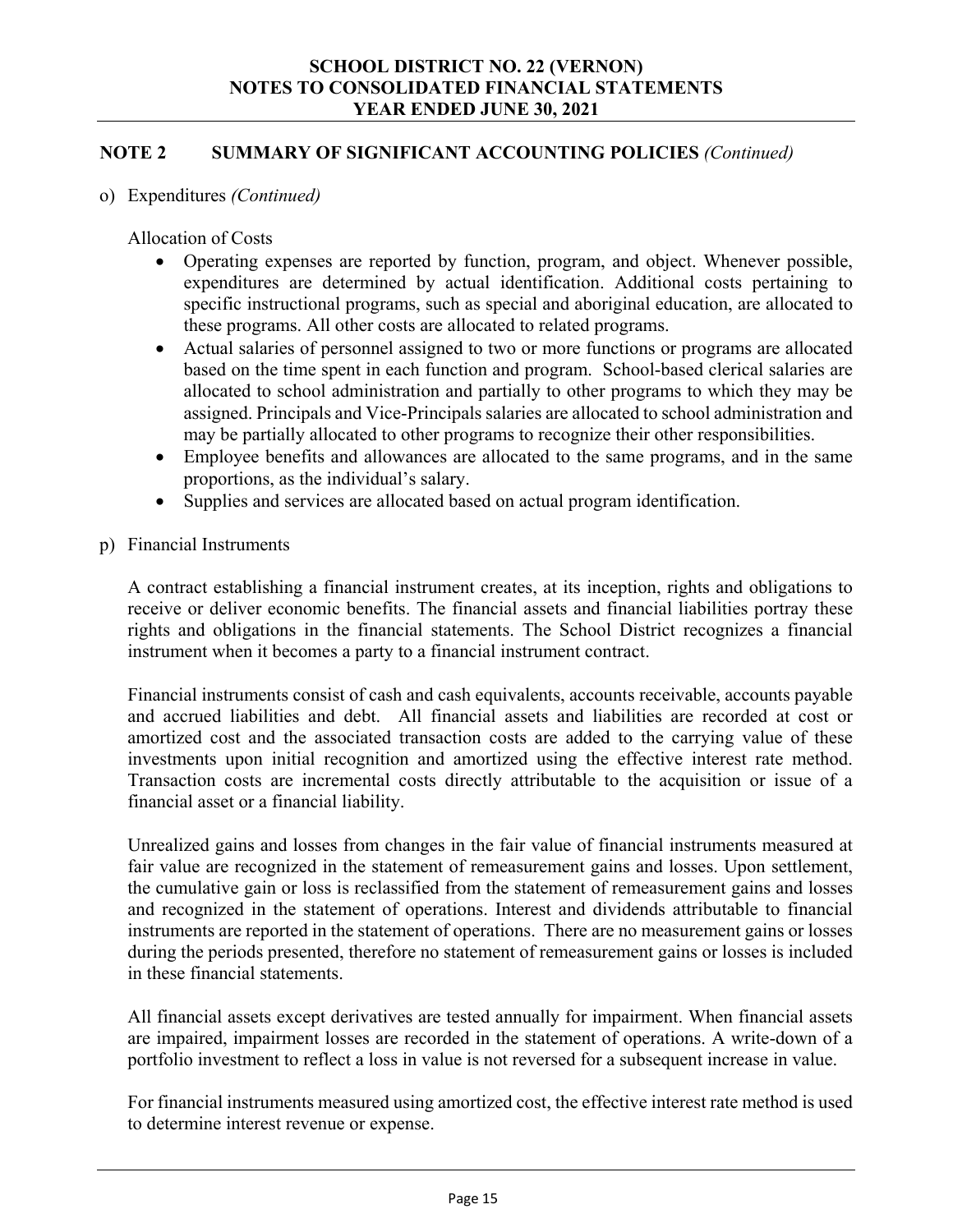#### **NOTE 2 SUMMARY OF SIGNIFICANT ACCOUNTING POLICIES** *(Continued)*

q) Measurement Uncertainty

Preparation of consolidated financial statements in accordance with the basis of accounting described in note 2 a) requires management to make estimates and assumptions that impact reported amounts of assets and liabilities at the date of the consolidated financial statements and revenues and expenses during the reporting periods. Significant areas requiring the use of management estimates relate to the estimated useful life of assets and estimated employee future benefits. Actual results could differ from those estimates.

r) Related Party Transactions

The School District is related through common ownership to all Province of British Columbia ministries, agencies, school districts, health authorities, colleges, universities, and crown corporations. Transactions with these entities, unless disclosed separately, are considered to be in the normal course of operations and are recorded at the exchange amount.

w) Future Changes in Accounting Policies

*PS 3280 Asset Retirement Obligations* issued August 2018 establishes standards for recognition, measurement, presentation and disclosure of legal obligations associated with the retirement of tangible capital assets and is effective July 1, 2022. A liability will be recognized when, as at the financial reporting date:

- (a) there is a legal obligation to incur retirement costs in relation to a tangible capital asset;
- (b) the past transaction or event giving rise to the liability has occurred;
- (c) it is expected that future economic benefits will be given up; and
- (d) a reasonable estimate of the amount can be made.

Liabilities are recognized for statutory, contractual or legal obligations associated with the retirement of tangible capital assets when those obligations result from the acquisition, construction, development or normal operation of the assets. The obligations are measured initially at fair value, determined using present value methodology, and the resulting costs capitalized into the carrying amount of the related tangible capital asset. In subsequent periods, the liability is adjusted for accretion and any changes in the amount or timing of the underlying future cash flows. The capitalized asset retirement cost is amortized on the same basis as the related asset and accretion expense is included in the Consolidated Statement of Operations.

A modified retroactive application has been recommended by Government. Management is in the process of assessing the impact of adopting this standard on the School District's financial results.

*PS 3400 Revenue* issued November 2018 establishes standards on how to account for and report on revenue. Specifically, it differentiates between revenue arising from transactions that include performance obligations, referred to as "exchange transactions", and transactions that do not have performance obligations, referred to as "non-exchange transactions".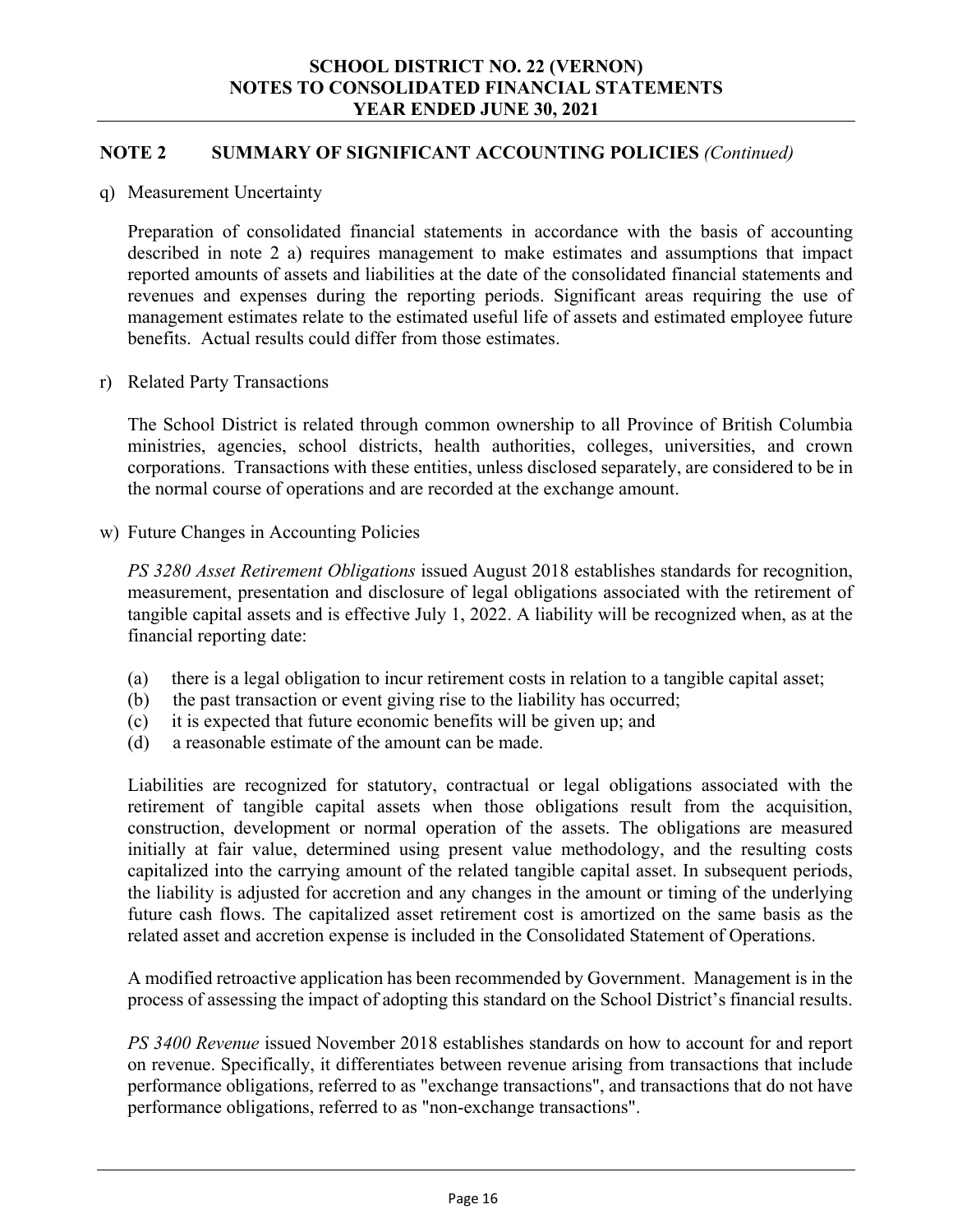#### **NOTE 2 SUMMARY OF SIGNIFICANT ACCOUNTING POLICIES** *(Continued)*

#### w) Future Changes in Accounting Policies *(Continued)*

Revenue form transactions with performance obligations should be recognized when (or as) the School District satisfies a performance obligation by providing the promised goods or services to a payor.

Revenue from transactions with no performance obligations should be recognized when a school district:

- (a) has the authority to claim or retain an inflow of economic resources; and
- (b) identifies a past transaction or event that gives rise to an asset.

This standard may be applied retroactively or prospectively. Management is in the process of assessing the impact of adopting this standard on the School District's financial results

#### **NOTE 3 OTHER ACCOUNTS PAYABLE AND ACCRUED LIABILITIES**

|                                                    | 2021         | 2020        |
|----------------------------------------------------|--------------|-------------|
| Trade and other amounts payable                    | \$3,931,916  | \$3,606,919 |
| Wages payable – teachers' 12 month instalment plan | 1,389,805    | 1,321,451   |
| Pension contributions payable                      | 1,292,016    | 1,210,242   |
| Payroll taxes payable                              | 1,894,375    | 1,871,529   |
| Accrued vacation pay                               | 1,120,264    | 962,530     |
| Other accrued liabilities                          | 994,623      | 393,509     |
| Due to Okanagan Labour Relations Council           | 316,143      | 268,254     |
|                                                    | \$10,939,142 | \$9,634,434 |

#### **NOTE 4 UNEARNED REVENUE**

|                                      | 2021        | 2020        |
|--------------------------------------|-------------|-------------|
| Balance, beginning of year           | \$1,263,487 | \$2,170,407 |
| Changes for the year:                |             |             |
| Increase:                            |             |             |
| Tuition fees collected               | 3,675,442   | 4, 134, 345 |
| Decrease:                            |             |             |
| Tuition fees recognized              | 2,532,963   | 5,041,265   |
| Net increase (decrease) for the year | 1,142,479   | (906, 920)  |
| Balance, end of year                 | \$2,405,966 | \$1,263,487 |
|                                      |             |             |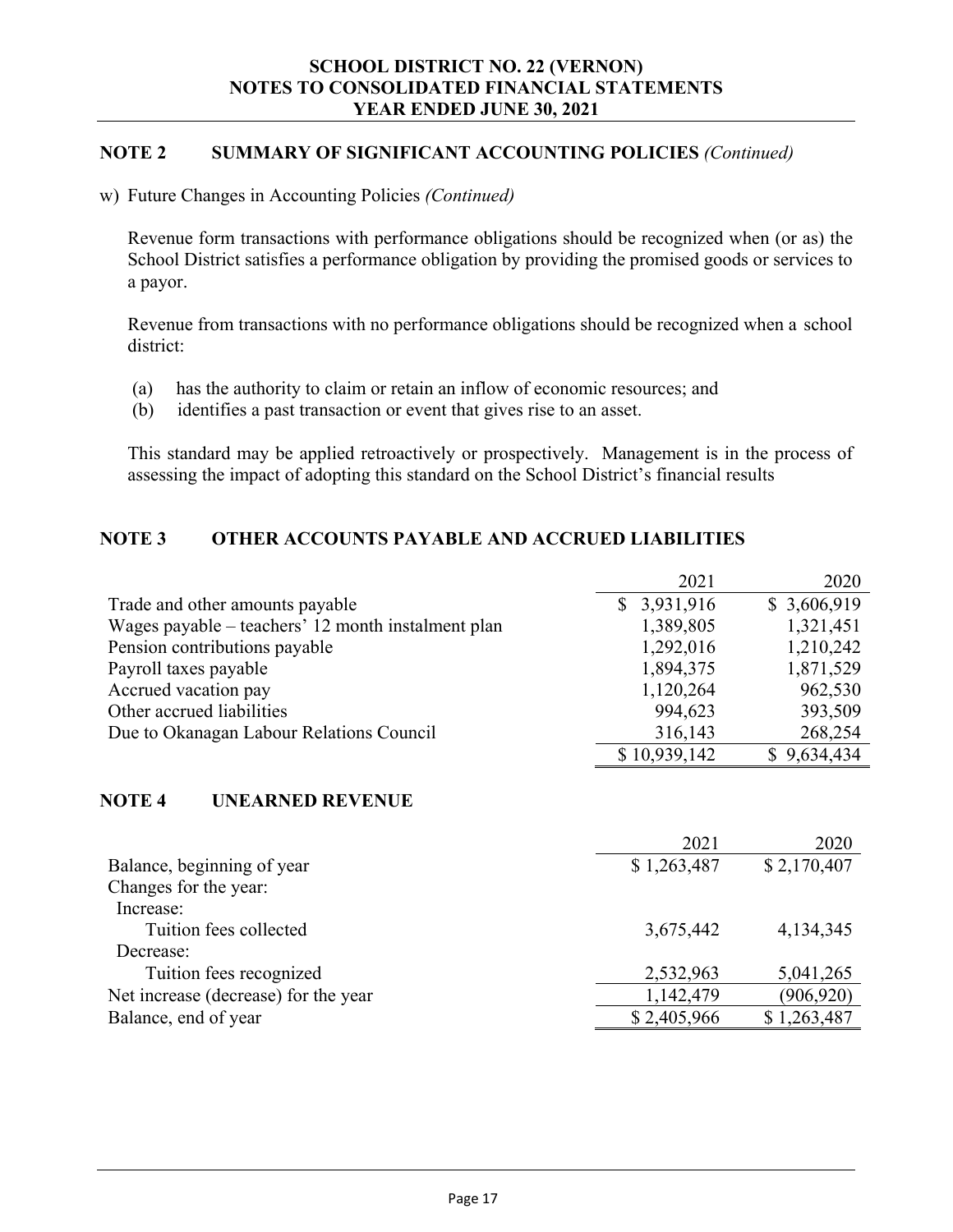#### **NOTE 5 DEFERRED REVENUE**

Deferred revenue includes unspent grants and contributions received that meet the description of a restricted contribution in the Restricted Contributions Regulation 198/2011 issued by Treasury Board, i.e., the stipulations associated with those grants and contributions have not yet been fulfilled.

|                                                          | 2021        | 2020        |
|----------------------------------------------------------|-------------|-------------|
| Balance, beginning of year                               | \$1,719,900 | \$1,716,296 |
| Changes for the year:                                    |             |             |
| Increase:                                                |             |             |
| Grants: Provincial – Ministry of Education               | 11,991,919  | 8,759,664   |
| School generated funds                                   | 1,594,399   | 2,586,489   |
| Other                                                    | 196,837     | 180,359     |
| Interest                                                 |             | 24,673      |
|                                                          | 13,783,155  | 11,551,185  |
| Decrease:                                                |             |             |
| Allocated to Revenue: Provincial – Ministry of Education | 12,076,810  | 8,598,141   |
| Other                                                    | 1,691,669   | 2,642,746   |
| Recovered                                                |             | 306,694     |
|                                                          | 13,768,479  | 11,547,581  |
| Net changes for the year                                 | 14,676      | 3,604       |
| Balance, end of year                                     | \$1,734,576 | \$1,719,900 |
|                                                          |             |             |

#### **NOTE 6 DEFERRED CAPITAL REVENUE**

Deferred capital revenue includes grants and contributions received that are restricted by the contributor for the acquisition of tangible capital assets that meet the description of a restricted contribution in the Restricted Contributions Regulation 198/2011 issued by Treasury Board. Once spent, the contributions are amortized into revenue over the life of the asset acquired.

|                                      | 2021         | 2020         |
|--------------------------------------|--------------|--------------|
| Deferred capital revenue - spent     |              |              |
| Balance, beginning of year           | \$88,177,619 | \$89,187,662 |
| Increase:                            |              |              |
| Capital additions                    | 11,266,900   | 4,348,463    |
| Decrease:                            |              |              |
| Amortization                         | 4,323,383    | 5,358,506    |
| Net increase (decrease) for the year | 6,943,517    | (1,010,043)  |
| Balance, end of year                 | \$95,121,136 | \$88,177,619 |
|                                      |              |              |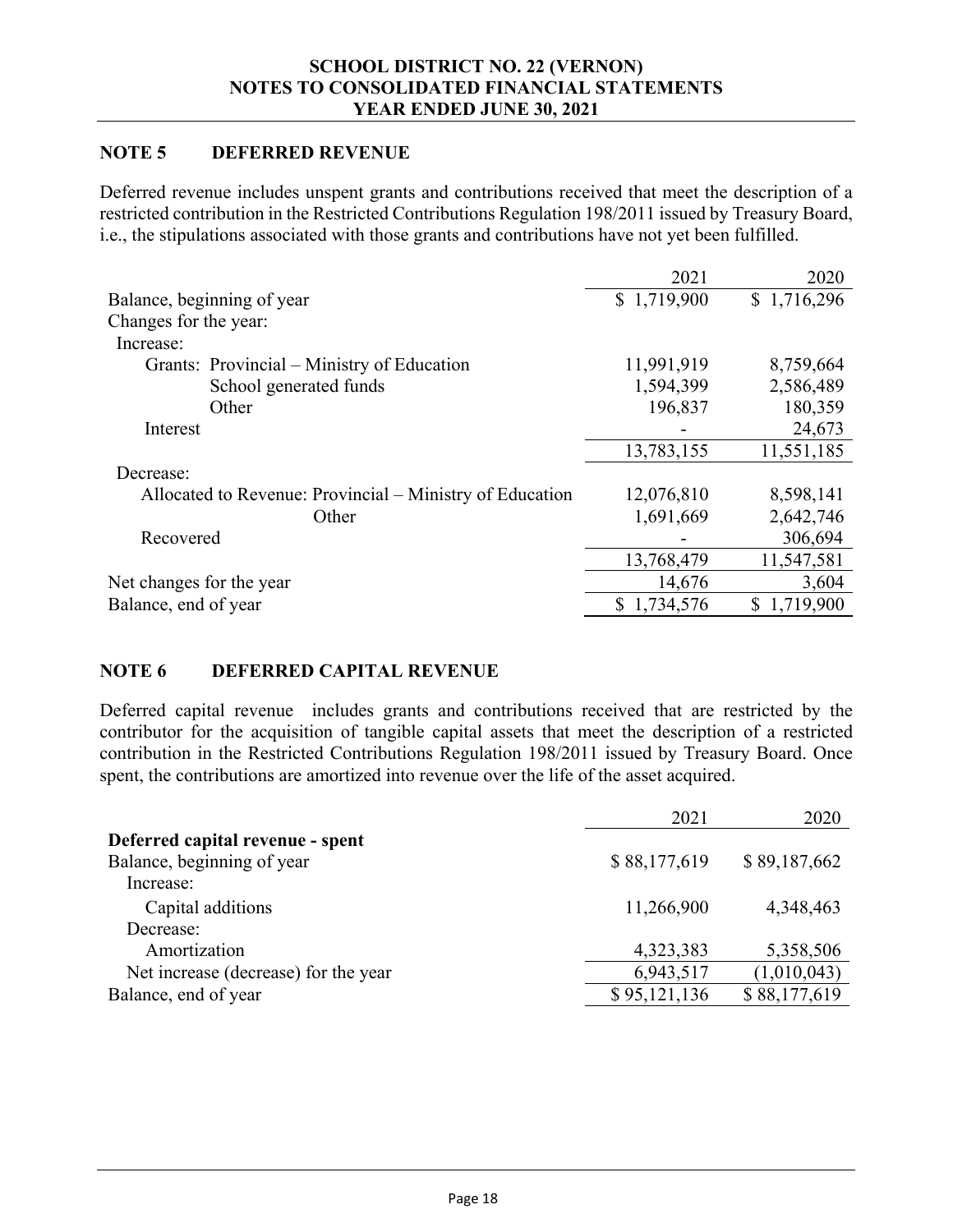### **NOTE 6 DEFERRED CAPITAL REVENUE** *(Continued)*

|                                                     | 2021          | 2020         |
|-----------------------------------------------------|---------------|--------------|
| Deferred capital revenue - unspent                  |               |              |
| Balance, beginning of year                          | \$<br>428,997 | 459,950<br>S |
| Increases:                                          |               |              |
| Provincial grants – Ministry of Education           | 11,439,381    | 4,315,708    |
| Provincial grants – Other Ministries                | 1,360,482     |              |
| Investment income                                   | 3,188         | 1,802        |
| Decrease:                                           |               |              |
| Transfer to deferred capital revenue – spent        | 11,266,900    | 4,348,463    |
| Transfer to revenue – proceeds of insurance         | 632,631       |              |
| Net increase (decrease) for the year                | 903,520       | (30, 953)    |
| Balance, end of year                                | 1,332,517     | 428,997      |
| Total deferred capital revenue balance, end of year | \$96,453,653  | \$88,606,616 |

#### **NOTE 7 EMPLOYEE FUTURE BENEFITS**

Benefits include accumulating non-vested sick leave, retirement/severance and death benefits. Funding is provided when the benefits are paid and accordingly, there are no plan assets. Although no plan assets are uniquely identified, the School District has provided for the payment of these benefits.

| <b>Reconciliation of Accrued Benefit Obligation</b><br>Accrued Benefit Obligation - April 1<br>\$4,336,575<br>\$4,256,222<br>Service Cost<br>357,217<br>339,780<br>101,114<br>109,380<br><b>Interest Cost</b><br>(197, 185)<br><b>Benefit Payments</b><br>(511, 503)<br>Actuarial Loss (Gain)<br>39,299<br>(171, 622)<br>4,322,702<br>\$4,336,575<br>Accrued Benefit Obligation - March 31<br><b>Reconciliation of Funded Status at End of Fiscal Year</b><br>Accrued Benefit Obligation – March 31<br>\$4,322,702<br>\$4,336,575<br>Market Value of Plan Assets – March 31<br>(4,322,702)<br>(4,336,575)<br>Funded Status - Deficit<br>57,904<br>85,526<br><b>Employer Contributions After Measurement Date</b><br>(117, 183)<br>(114, 583)<br>Benefits Expense After Measurement Date<br><b>Unamortized Net Actuarial Loss</b><br>507,163<br>549,830<br>\$ (3,874,818)<br>\$ (3,815,802)<br>Accrued Benefit Liability – June 30<br><b>Reconciliation of Change in Accrued Benefit Liability</b><br>\$3,815,802<br>\$3,539,784<br>Accrued Benefit Liability – July 1<br>Net Expense for Fiscal Year<br>542,897<br>552,073<br>$-483,881$<br>(276, 055)<br><b>Employer Contributions</b><br>Accrued Benefit Liability – June 30<br>\$3,874,818<br>\$3,815,802 | 2021 | 2020 |
|--------------------------------------------------------------------------------------------------------------------------------------------------------------------------------------------------------------------------------------------------------------------------------------------------------------------------------------------------------------------------------------------------------------------------------------------------------------------------------------------------------------------------------------------------------------------------------------------------------------------------------------------------------------------------------------------------------------------------------------------------------------------------------------------------------------------------------------------------------------------------------------------------------------------------------------------------------------------------------------------------------------------------------------------------------------------------------------------------------------------------------------------------------------------------------------------------------------------------------------------------------------|------|------|
|                                                                                                                                                                                                                                                                                                                                                                                                                                                                                                                                                                                                                                                                                                                                                                                                                                                                                                                                                                                                                                                                                                                                                                                                                                                              |      |      |
|                                                                                                                                                                                                                                                                                                                                                                                                                                                                                                                                                                                                                                                                                                                                                                                                                                                                                                                                                                                                                                                                                                                                                                                                                                                              |      |      |
|                                                                                                                                                                                                                                                                                                                                                                                                                                                                                                                                                                                                                                                                                                                                                                                                                                                                                                                                                                                                                                                                                                                                                                                                                                                              |      |      |
|                                                                                                                                                                                                                                                                                                                                                                                                                                                                                                                                                                                                                                                                                                                                                                                                                                                                                                                                                                                                                                                                                                                                                                                                                                                              |      |      |
|                                                                                                                                                                                                                                                                                                                                                                                                                                                                                                                                                                                                                                                                                                                                                                                                                                                                                                                                                                                                                                                                                                                                                                                                                                                              |      |      |
|                                                                                                                                                                                                                                                                                                                                                                                                                                                                                                                                                                                                                                                                                                                                                                                                                                                                                                                                                                                                                                                                                                                                                                                                                                                              |      |      |
|                                                                                                                                                                                                                                                                                                                                                                                                                                                                                                                                                                                                                                                                                                                                                                                                                                                                                                                                                                                                                                                                                                                                                                                                                                                              |      |      |
|                                                                                                                                                                                                                                                                                                                                                                                                                                                                                                                                                                                                                                                                                                                                                                                                                                                                                                                                                                                                                                                                                                                                                                                                                                                              |      |      |
|                                                                                                                                                                                                                                                                                                                                                                                                                                                                                                                                                                                                                                                                                                                                                                                                                                                                                                                                                                                                                                                                                                                                                                                                                                                              |      |      |
|                                                                                                                                                                                                                                                                                                                                                                                                                                                                                                                                                                                                                                                                                                                                                                                                                                                                                                                                                                                                                                                                                                                                                                                                                                                              |      |      |
|                                                                                                                                                                                                                                                                                                                                                                                                                                                                                                                                                                                                                                                                                                                                                                                                                                                                                                                                                                                                                                                                                                                                                                                                                                                              |      |      |
|                                                                                                                                                                                                                                                                                                                                                                                                                                                                                                                                                                                                                                                                                                                                                                                                                                                                                                                                                                                                                                                                                                                                                                                                                                                              |      |      |
|                                                                                                                                                                                                                                                                                                                                                                                                                                                                                                                                                                                                                                                                                                                                                                                                                                                                                                                                                                                                                                                                                                                                                                                                                                                              |      |      |
|                                                                                                                                                                                                                                                                                                                                                                                                                                                                                                                                                                                                                                                                                                                                                                                                                                                                                                                                                                                                                                                                                                                                                                                                                                                              |      |      |
|                                                                                                                                                                                                                                                                                                                                                                                                                                                                                                                                                                                                                                                                                                                                                                                                                                                                                                                                                                                                                                                                                                                                                                                                                                                              |      |      |
|                                                                                                                                                                                                                                                                                                                                                                                                                                                                                                                                                                                                                                                                                                                                                                                                                                                                                                                                                                                                                                                                                                                                                                                                                                                              |      |      |
|                                                                                                                                                                                                                                                                                                                                                                                                                                                                                                                                                                                                                                                                                                                                                                                                                                                                                                                                                                                                                                                                                                                                                                                                                                                              |      |      |
|                                                                                                                                                                                                                                                                                                                                                                                                                                                                                                                                                                                                                                                                                                                                                                                                                                                                                                                                                                                                                                                                                                                                                                                                                                                              |      |      |
|                                                                                                                                                                                                                                                                                                                                                                                                                                                                                                                                                                                                                                                                                                                                                                                                                                                                                                                                                                                                                                                                                                                                                                                                                                                              |      |      |
|                                                                                                                                                                                                                                                                                                                                                                                                                                                                                                                                                                                                                                                                                                                                                                                                                                                                                                                                                                                                                                                                                                                                                                                                                                                              |      |      |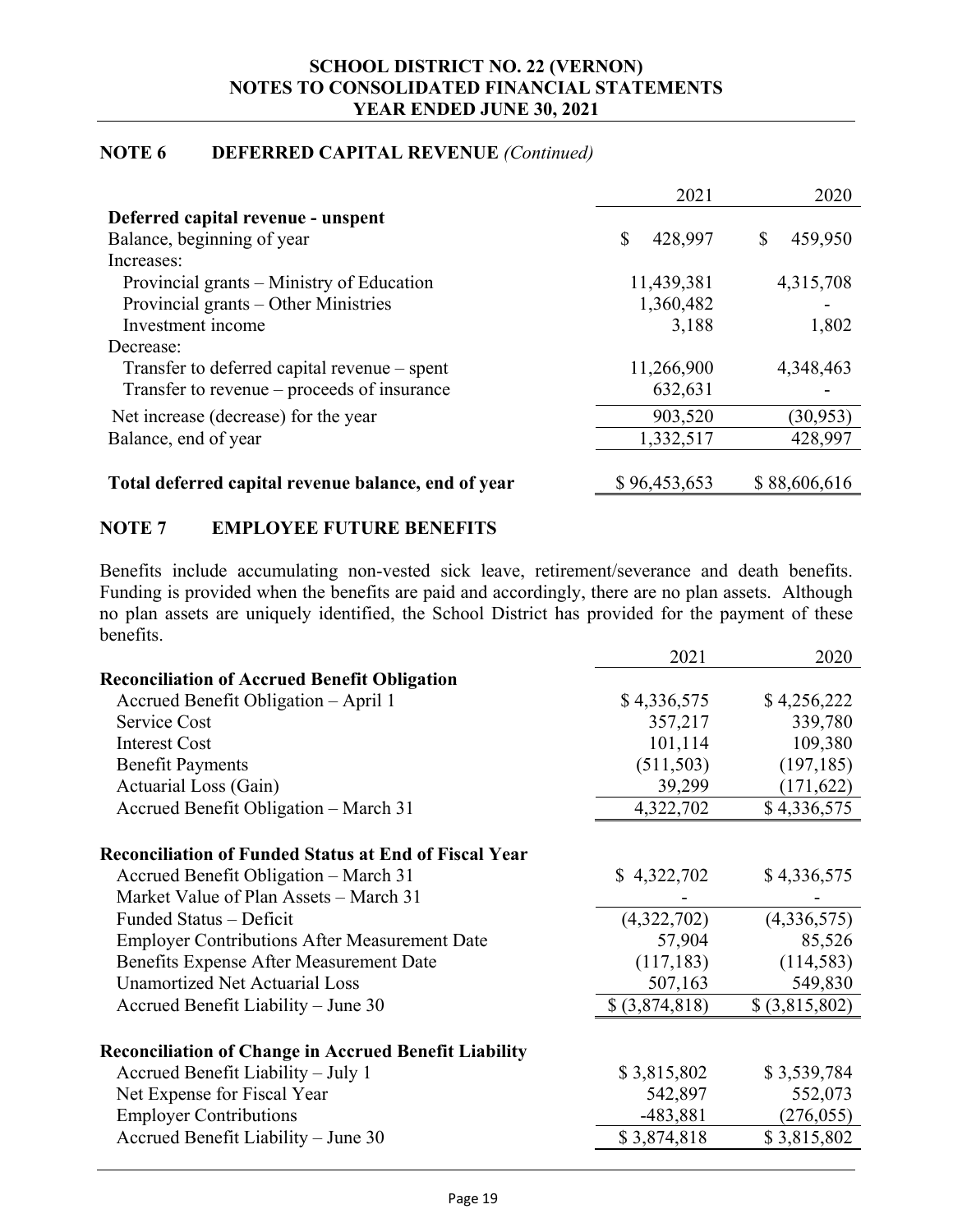#### **NOTE 7 EMPLOYEE FUTURE BENEFITS** *(Continued)*

|                                           | 2021      | 2020      |
|-------------------------------------------|-----------|-----------|
| <b>Components of Net Benefit Expense</b>  |           |           |
| Service Cost                              | \$357,158 | \$344,139 |
| Interest Cost                             | 103,773   | 107,314   |
| <b>Amortization of Net Actuarial Loss</b> | 81,966    | 100,620   |
| Net Benefit Expense                       | \$542,897 | \$552,073 |

The significant actuarial assumptions adopted for measuring the School District's accrued benefit obligations are:

|                                                | 2021                                      | 2020      |
|------------------------------------------------|-------------------------------------------|-----------|
| Discount Rate $-$ April 1                      | 2.25%                                     | 2.50%     |
| Discount Rate – March 31                       | $2.50\%$                                  | 2.25%     |
| Long Term Salary Growth – April 1 and March 31 | $2.50\%$ + seniority $2.50\%$ + seniority |           |
| EARSL – March 31                               | 9.2 years                                 | 9.2 years |

#### **NOTE 8 TANGIBLE CAPITAL ASSETS**

#### **June 30, 2021**

|                                  | Balance at      |               | Disposals and | Balance at June           |
|----------------------------------|-----------------|---------------|---------------|---------------------------|
| Cost:                            | June 30, 2020   | Additions     | transfers     | 30, 2021                  |
| <b>Sites</b>                     | 8,816,960<br>\$ | $\mathcal{S}$ | \$            | $\mathbb{S}$<br>8,816,960 |
| <b>Buildings</b>                 | 183, 315, 870   | 6,238,447     | 7,393,000     | 196,947,317               |
| Buildings – Work-in-             | 1,768,138       | 5,661,012     | (7,393,000)   | 36,150                    |
| progress                         |                 |               |               |                           |
| Furniture & Equipment            | 5,167,594       | 1,201,727     | (303,680)     | 6,065,641                 |
| Vehicles                         | 5,064,175       | 699,186       | (745, 803)    | 5,017,558                 |
| <b>Computer Software</b>         | 366,757         | 85,478        |               | 452,235                   |
| <b>Computer Hardware</b>         | 3,745,382       | 1,613,313     | (227, 943)    | 5,130,752                 |
| Total                            | \$208,244,876   | \$15,499,163  | \$(1,277,426) | \$222,466,613             |
|                                  |                 |               |               |                           |
|                                  | Balance at      |               |               | <b>Balance at June</b>    |
| <b>Accumulated Amortization:</b> | June 30, 2020   | Additions     | Disposals     | 30, 2021                  |
| <b>Buildings</b>                 | \$84,795,678    | \$4,209,523   | $\mathcal{S}$ | \$89,005,201              |
| Furniture & Equipment            | 2,298,364       | 561,662       | (303,680)     | 2,556,346                 |
| Vehicles                         | 2,833,086       | 504,087       | (745, 803)    | 2,591,370                 |
| <b>Computer Software</b>         | 186,510         | 81,899        |               | 268,409                   |
| <b>Computer Hardware</b>         | 1,522,821       | 887,613       | (227, 943)    | 2,182,491                 |

Total \$ 91,636,459 \$ 6,244,784 \$ (1,277,426) \$ 96,603,817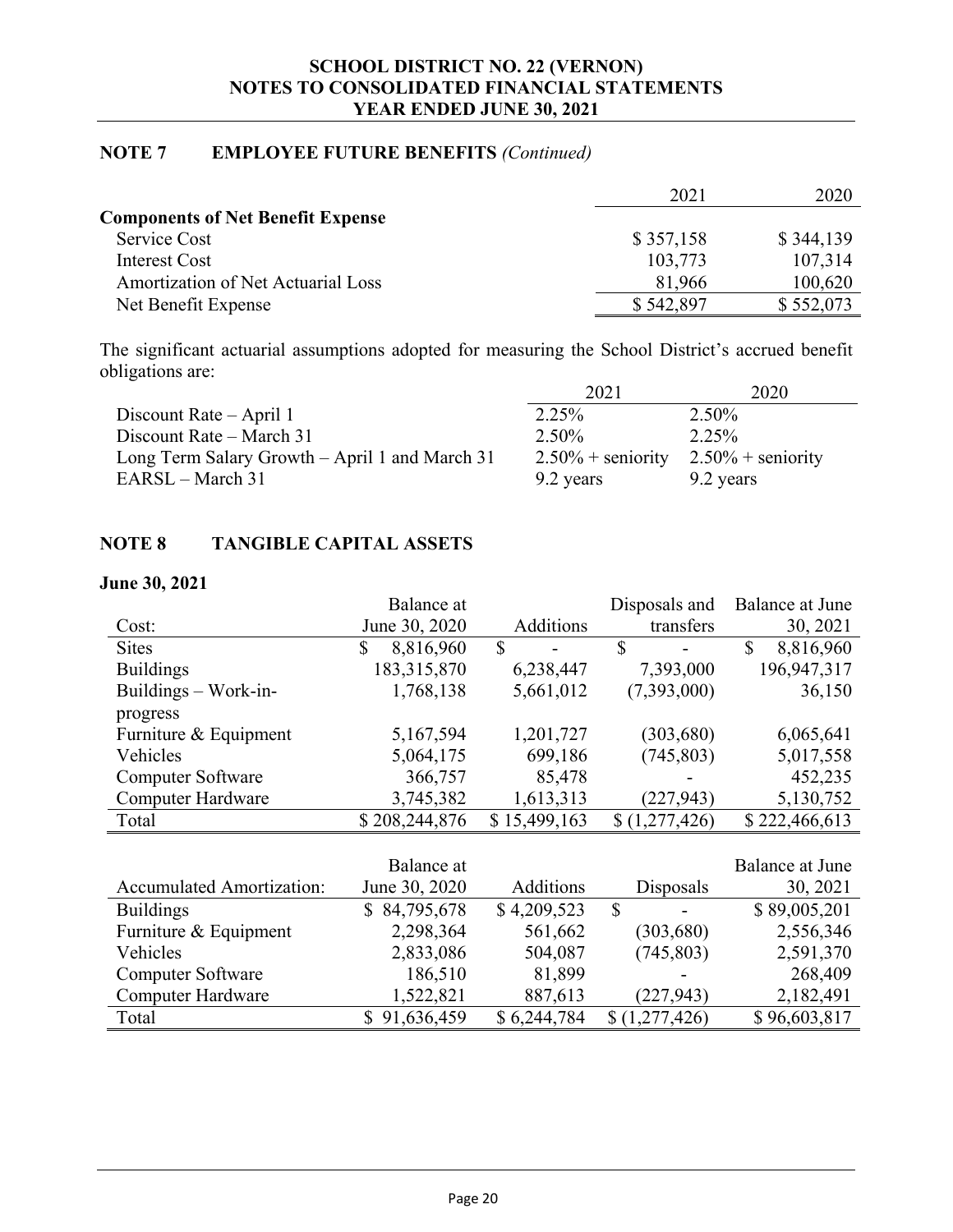#### **NOTE 8 TANGIBLE CAPITAL ASSETS** *(Continued)*

#### **June 30, 2020**

|                                  | Balance at      |             | Disposals and    | Balance at June  |
|----------------------------------|-----------------|-------------|------------------|------------------|
| Cost:                            | June 30, 2019   | Additions   | transfers        | 30, 2020         |
| <b>Sites</b>                     | \$<br>8,816,960 | \$          | \$               | \$<br>8,816,960  |
| <b>Buildings</b>                 | 172,285,147     | 1,377,723   | 9,653,000        | 183,315,870      |
| Buildings – Work-in-             | 7,101,388       | 4,319,750   | (9,653,000)      | 1,768,138        |
| progress                         |                 |             |                  |                  |
| Furniture & Equipment            | 4,559,284       | 674,664     | (66, 354)        | 5,167,594        |
| Vehicles                         | 4,284,162       | 780,013     |                  | 5,064,175        |
| <b>Computer Software</b>         | 359,470         | 7,287       |                  | 366,757          |
| <b>Computer Hardware</b>         | 3,414,310       | 1,015,883   | (684, 811)       | 3,745,382        |
| Total                            | \$200,820,721   | \$8,175,320 | (751, 165)<br>\$ | \$208,244,876    |
|                                  |                 |             |                  |                  |
|                                  | Balance at      |             |                  | Balance at June  |
| <b>Accumulated Amortization:</b> | June 30, 2019   | Additions   | Disposals        | 30, 2020         |
| <b>Buildings</b>                 | \$79,570,235    | \$5,225,443 | $\mathbb{S}$     | 84,795,678<br>S. |
| Furniture & Equipment            | 1,744,424       | 620,294     | (66, 354)        | 2,298,364        |
| Vehicles                         | 2,363,384       | 469,702     |                  | 2,833,086        |

Computer Software 106,512 79,998 - 186,510<br>
Computer Hardware 1,336,451 871,181 (684,811) 1,522,821

Total \$ 85,121,006 \$ 7,266,709 \$ (751,346) \$ 91,636,459

#### **Net Book Value:**

Computer Hardware

|                              | June 30, 2021  | June 30, 2020 |
|------------------------------|----------------|---------------|
| <b>Sites</b>                 | 8,816,960<br>S | 8,816,960     |
| <b>Buildings</b>             | 107,942,116    | 98,520,192    |
| Buildings – Work-in-progress | 36,150         | 1,768,138     |
| Furniture & Equipment        | 3,509,295      | 2,869,230     |
| Vehicles                     | 2,426,188      | 2,231,089     |
| <b>Computer Software</b>     | 183,826        | 180,247       |
| <b>Computer Hardware</b>     | 2,948,261      | 2,222,561     |
| Total                        | \$125,862,796  | \$116,608,417 |

#### **NOTE 9 ACCUMULATED SURPLUS**

The School District has established a number of funds to demonstrate compliance with legislation and to reflect the School District's intentions to undertake identified future activities.

|                                  | 2021         | 2020         |
|----------------------------------|--------------|--------------|
| Operating fund                   | \$5,932,543  | \$5,176,022  |
| Special purpose funds            | 429,907      | 441,563      |
| Capital funds                    | \$33,917,265 | \$31,334,769 |
| <b>Total Accumulated Surplus</b> | \$40,279,715 | \$36,952,354 |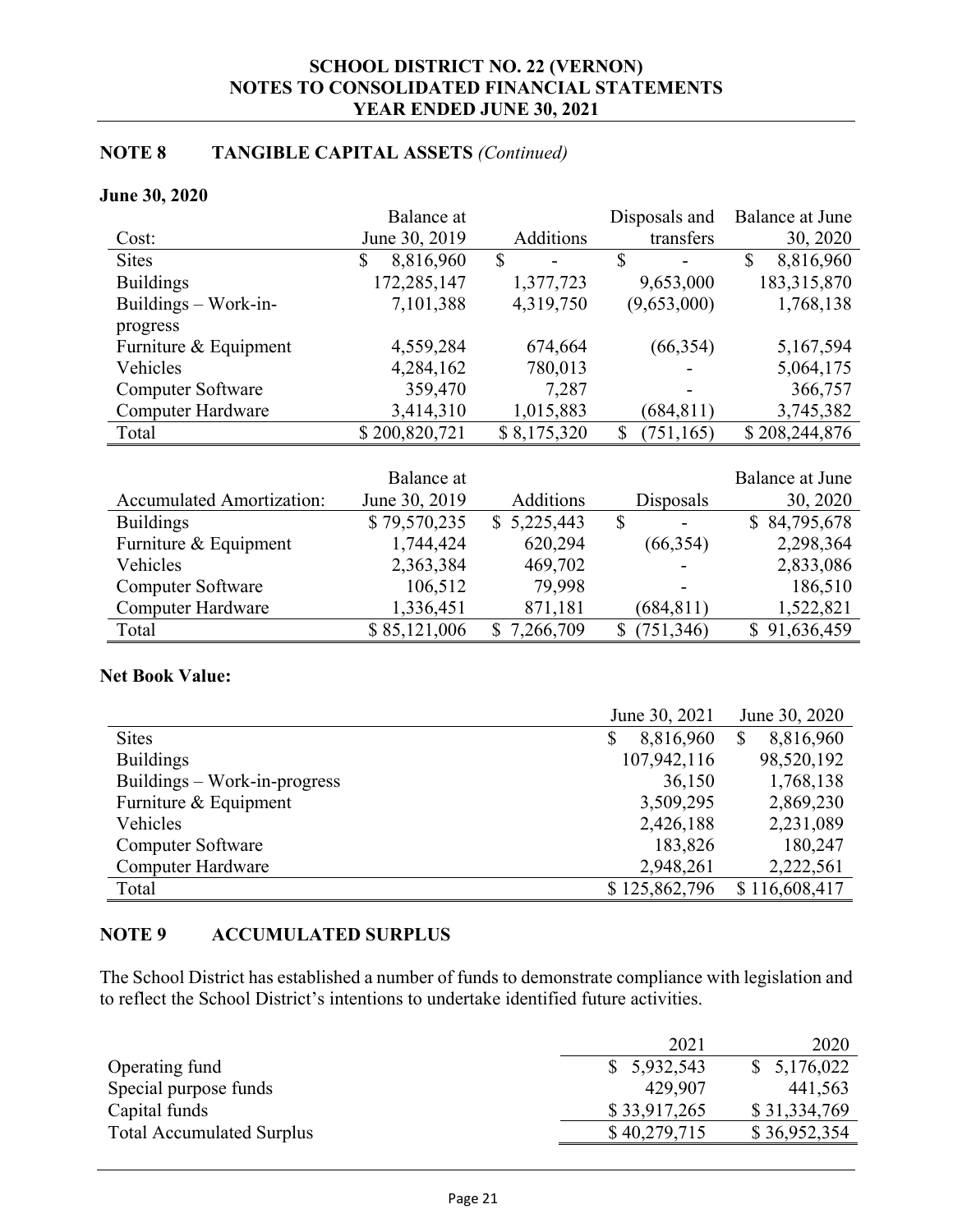#### **NOTE 9 ACCUMULATED SURPLUS** *(Continued)*

Amounts not restricted by agreement with a third party may be transferred between funds to reflect future intentions of the School District. Restricted surpluses are amounts that the Board has allocated to a particular activity.

#### **Operating Fund**

The Operating Fund accounts for the School District's operating grants and other operating revenues. Legislation requires that the School District present a balanced budget for the Operating Fund, whereby budgeted expenditure does not exceed the total of budgeted revenue and any surplus in the operating fund carried forward from previous years.

|                                                           | 2021         | 2020          |
|-----------------------------------------------------------|--------------|---------------|
| Restricted due to the nature of constraints on the funds: |              |               |
| Indigenous Education commitments                          | S<br>737,175 | \$<br>598,224 |
| Union commitments                                         | 857,857      | 694,115       |
|                                                           | 1,595,032    | 1,292,339     |
| Restricted for operations spanning multiple school years: |              |               |
| School budget balances                                    | 746,240      | 716,070       |
| Trustee travel                                            | 18,074       | 18,836        |
| Department budget balances                                | 47,271       | 87,605        |
| Appropriated by budget bylaw                              | 2,063,887    | 1,179,756     |
| <b>Budget allocations</b>                                 |              | 881,416       |
| Address learning impacts of pandemic                      | 277,780      |               |
|                                                           | 3,153,252    | 2,883,683     |
| Contingency reserve                                       | 1,184,259    | 1,000,000     |
| <b>Total Operating Fund</b>                               | \$5,932,543  | \$5,176,022   |

The amounts restricted for Indigenous Education commitments represent the unspent portion of Ministry of Education grants which legislation stipulates the District must spend on the provision of Indigenous education programs and services. Regulation 198/2011 of the Budget Transparency and Accountability Act of British Columbia requires that an unspent contribution which is subject to a legislative stipulation as to its use be recorded as a deferred contribution. The Ministry of Education has directed that this amount be recorded within Accumulated Surplus, which is the treatment adopted here.

#### **Special Purpose Funds**

The Special Purpose Funds account for grants and contributions received which are directed by agreement with a third party towards specific activities. As these are targeted grants, any unspent funding is typically accounted for as deferred revenue, not as accumulated surplus. The Special Purpose Funds also account for the operating revenues, expenses and surplus of 554210 BC Ltd, a related entity which owns a woodlot license.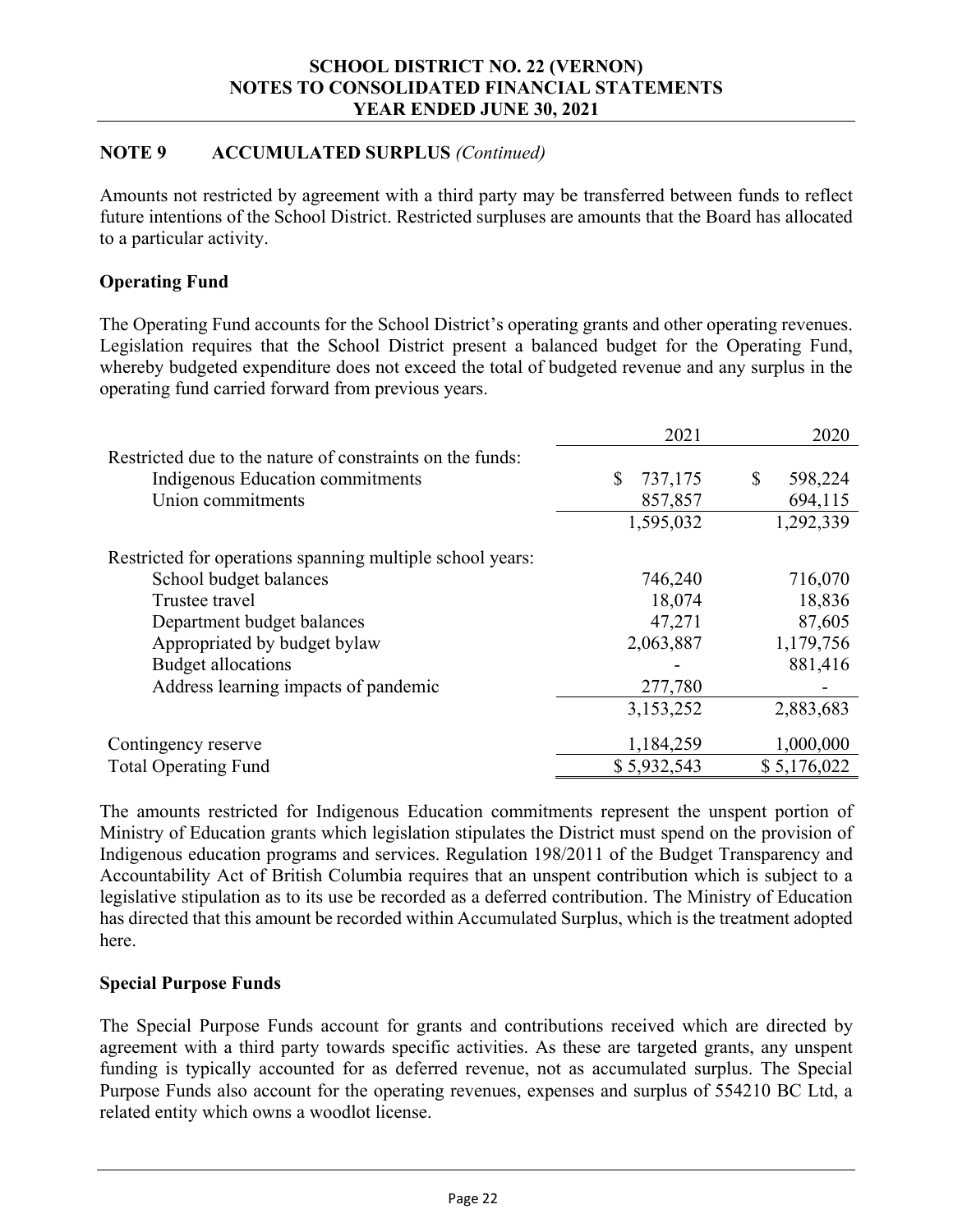#### **NOTE 9 ACCUMULATED SURPLUS** *(Continued)*

|                                    | 202.      | 2020      |
|------------------------------------|-----------|-----------|
| Internally restricted:             |           |           |
| 554210 BC Ltd. operating surplus   | \$429,907 | \$441,563 |
| <b>Total Special Purpose Funds</b> | \$429,907 | \$441,563 |

#### **Capital Fund**

The Capital Fund accounts for the School District's investment in its existing capital infrastructure, including the existing buildings, furniture, computers and equipment. It also reflects local capital, which represent surpluses the Board has allocated to fund future capital purchases.

|                                     | 2021         | 2020         |
|-------------------------------------|--------------|--------------|
| Local capital                       | \$3,175,605  | \$2,903,971  |
| Invested in tangible capital assets | 30,741,660   | 28,430,798   |
| <b>Total Capital Fund</b>           | \$33,917,265 | \$31,334,769 |

The amounts within local capital represent cumulative unspent amounts transferred to the capital fund from the operating fund, interest earned on the local capital balance, and proceeds from the sale of certain assets.

The School District has transferred the following amounts from the Operating Fund to the Local Capital Fund:

|                          | <b>Budget</b> | Actual      |
|--------------------------|---------------|-------------|
| Year ended June 30, 2021 | \$1,163,000   | \$2,835,690 |
| Year ended June 30, 2020 | \$2,493,000   | \$3,403,814 |

#### **NOTE 10 CONTRACTUAL OBLIGATIONS AND CONTINGENCIES**

The School District has approximately \$3.8 million of purchase orders which remain outstanding at June 30, 2021.

The School District has approximately \$1.2 million at June 30, 2021 of contractual commitments relating to the construction of an extension to BX Elementary School.

The School District, through its Scholarships and Bursaries special purpose fund, has committed to providing \$300,000 of post-secondary scholarships and bursaries at June 30, 2021.

The School District has contractual obligations in collective agreements with employee unions to provide certain future funds for employee professional development and collective agreement administration. The total of these commitments is \$850,426 at June 30, 2021.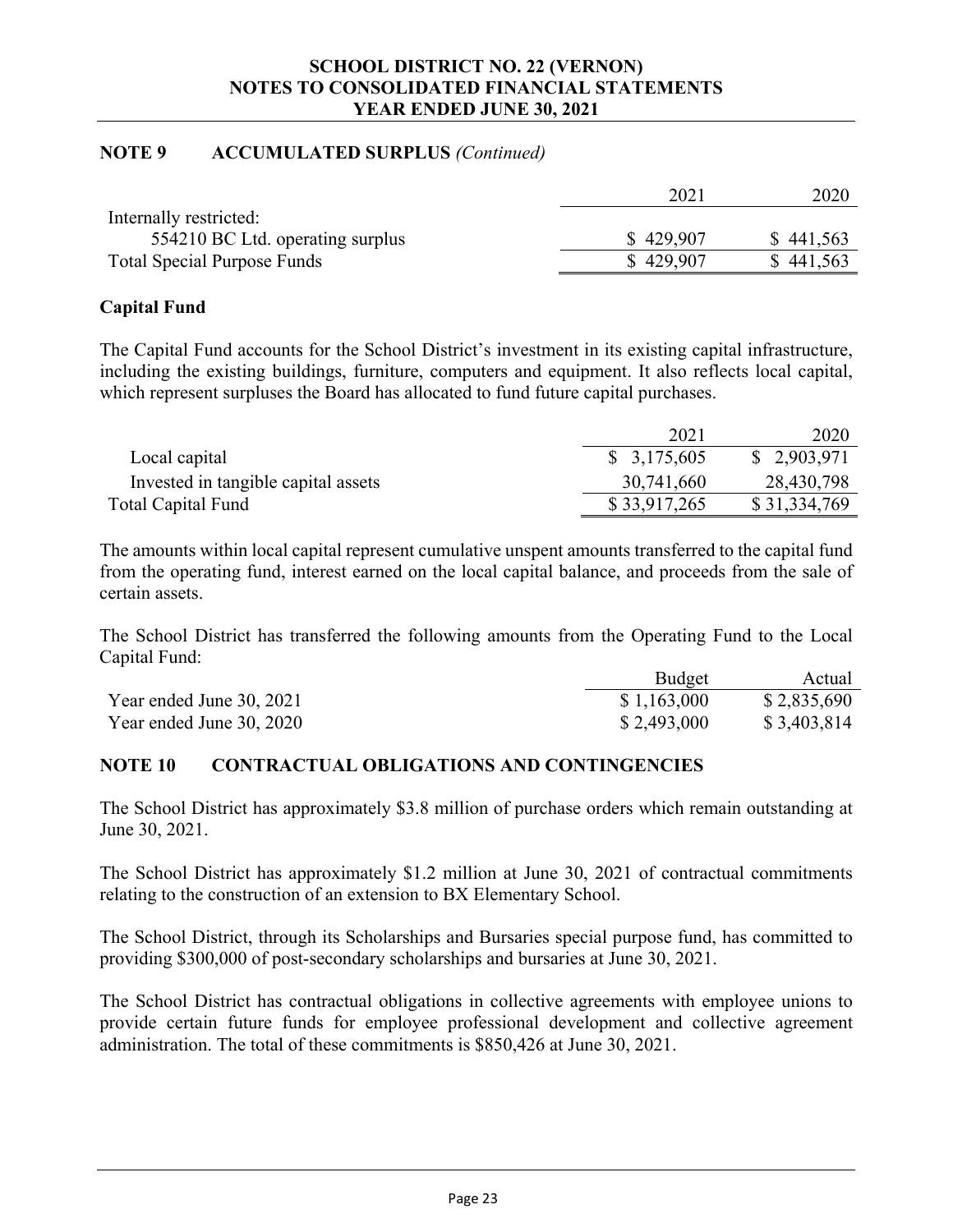#### **NOTE 10 CONTRACTUAL OBLIGATIONS AND CONTINGENCIES** *(Continued)*

The School District receives certain targeted funding from the Provincial Government that the School District is required to spend on enhancing the education of Indigenous students. Unspent amounts at June 30, 2021 are \$736,158. The School District is committed to spending this amount on enhancing the education of Indigenous students, in addition to any future relevant targeted grants received.

Certain schools in the School District contain asbestos. No amount has been recorded in these financial statements with regard to this potential liability since the fair value of future removal costs cannot be reasonably estimated due to unknown timelines.

The nature of the School District's activities are such that there is usually litigation pending or in process at any time. With respect to unsettled claims at June 30, 2021, management believes the School District has valid defenses and appropriate insurance coverage in place. In the event that any claims are successful, management believes that such claims are not expected to have a material effect on the School District's financial position or operations.

#### **NOTE 11 BUDGET FIGURES**

Budget figures included in the financial statements were approved by the Board through the adoption of an amended annual budget on January 20<sup>th</sup>, 2021. The original annual budget was adopted on May  $27<sup>th</sup>$ , 2020. The original and amended budgets are presented below.

|                                          | 2021 Annual    | 2021 Annual     |
|------------------------------------------|----------------|-----------------|
|                                          | Amended Budget | Original Budget |
| <b>Revenues</b>                          |                |                 |
| <b>Provincial Grants</b>                 |                |                 |
| Ministry of Education                    | \$98,566,207   | \$95,753,097    |
| Other                                    | 317,864        | 317,864         |
| Tuition                                  | 1,562,175      | 310,050         |
| <b>Other Revenue</b>                     | 4,171,954      | 4,301,266       |
| <b>Rentals and Leases</b>                | 6,000          | 50,000          |
| <b>Investment</b> Income                 | 273,600        | 223,362         |
| Amortization of Deferred Capital Revenue | 4,241,007      | 4,121,761       |
|                                          | 109,138,807    | 105,077,400     |
| <b>Expenses</b>                          |                |                 |
| Instruction                              | 88,929,817     | 85,032,738      |
| District Administration                  | 3,459,786      | 3,202,641       |
| <b>Operations and Maintenance</b>        | 16,735,891     | 15,198,918      |
| <b>Transportation and Housing</b>        | 3,012,990      | 2,731,244       |
|                                          | 112,138,484    | 106,165,541     |
| Deficit for the year                     | \$ (2,999,677) | (1,088,141)     |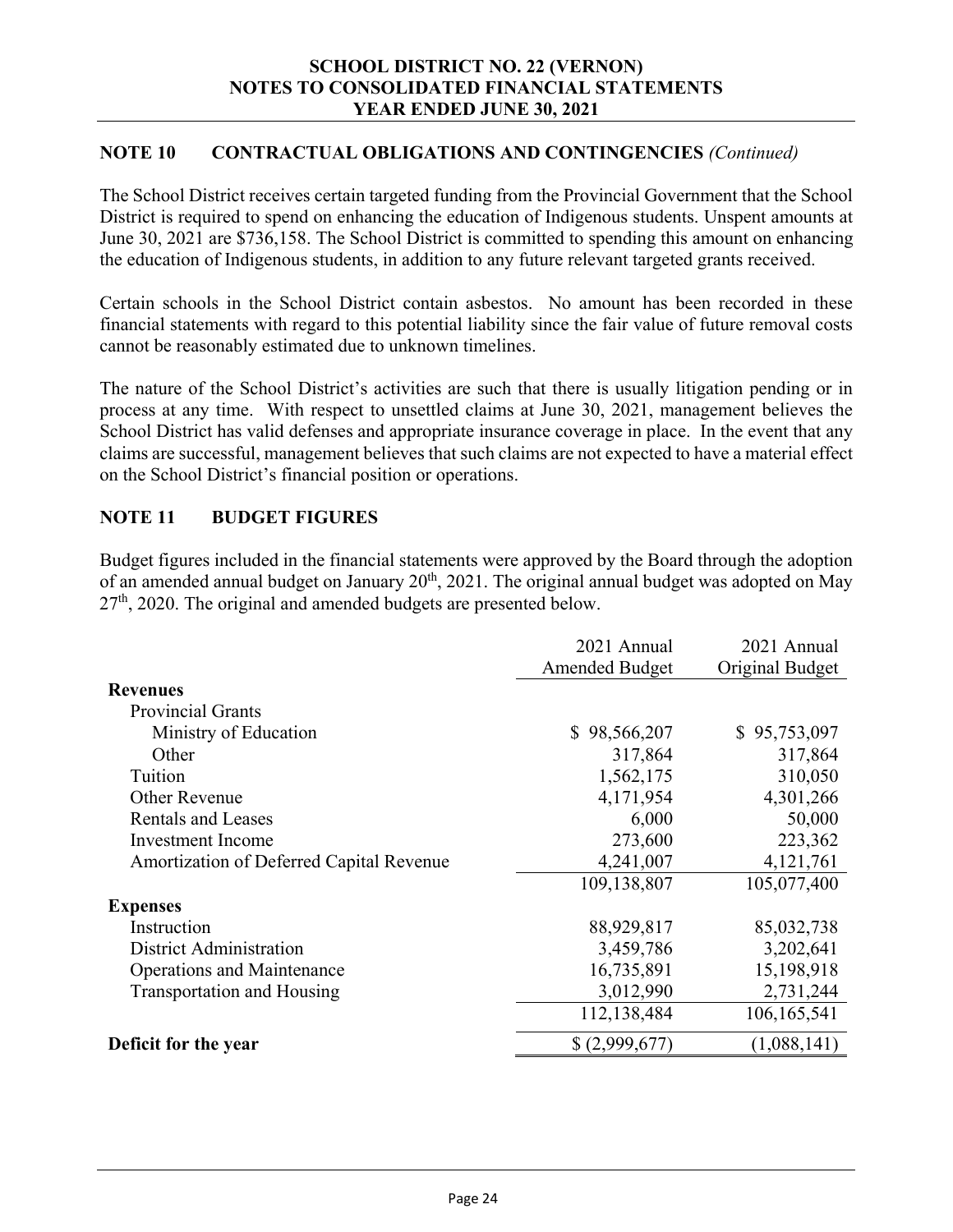#### **NOTE 12 EMPLOYEE PENSION PLANS**

The School District and its employees contribute to the Teachers' Pension Plan and Municipal Pension Plan (jointly trusteed pension plans). The boards of trustees for these plans, representing plan members and employers, are responsible for administering the pension plans, including investing assets and administering benefits. The plans are multi-employer defined benefit pension plans. Basic pension benefits are based on a formula. As at December 31, 2020, the Teachers' Pension Plan has about 49,000 active members and approximately 40,000 retired members. As of December 31, 2020, the Municipal Pension Plan has about 220,000 active members, including approximately 28,000 from school districts.

Every three years, an actuarial valuation is performed to assess the financial position of the plans and adequacy of plan funding. The actuary determines an appropriate combined employer and member contribution rate to fund the plans. The actuary's calculated contribution rate is based on the entryage normal cost method, which produces the long-term rate of member and employer contributions sufficient to provide benefits for average future entrants to the plans. This rate may be adjusted for the amortization of any actuarial funding surplus and will be adjusted for the amortization of any unfunded actuarial liability.

The most recent actuarial valuation of the Teachers' Pension Plan as at December 31, 2017, indicated a \$1,656 million surplus for basic pension benefits on a going concern basis. As a result of the 2017 basic account actuarial valuation surplus, plan enhancements and contribution rate adjustments were made; the remaining \$644 million surplus was transferred to the rate stabilization account.

The most recent actuarial valuation of the Teachers' Pension Plan as at December 31, 2017, indicated a \$1,656 million surplus for basic pension benefits on a going concern basis.

The most recent actuarial valuation for the Municipal Pension Plan as at December 31, 2018, indicated a \$2,866 million funding surplus for basic pension benefits on a going concern basis.

The school district paid \$7,348,028 for employer contributions to the plans for the year ended June 30, 2021 (2020: \$6,962,016).

The next valuation for the Teachers' Pension Plan will be as at December 31, 2020, with results available in the last quarter of 2021. The next valuation for the Municipal Pension Plan will be as at December 31, 2021, with results available in 2022.

Employers participating in the plans record their pension expense as the amount of employer contributions made during the fiscal year (defined contribution pension plan accounting). This is because the plans record accrued liabilities and accrued assets for each plan in aggregate, resulting in no consistent and reliable basis for allocating the obligation, assets and cost to individual employers participating in the plans.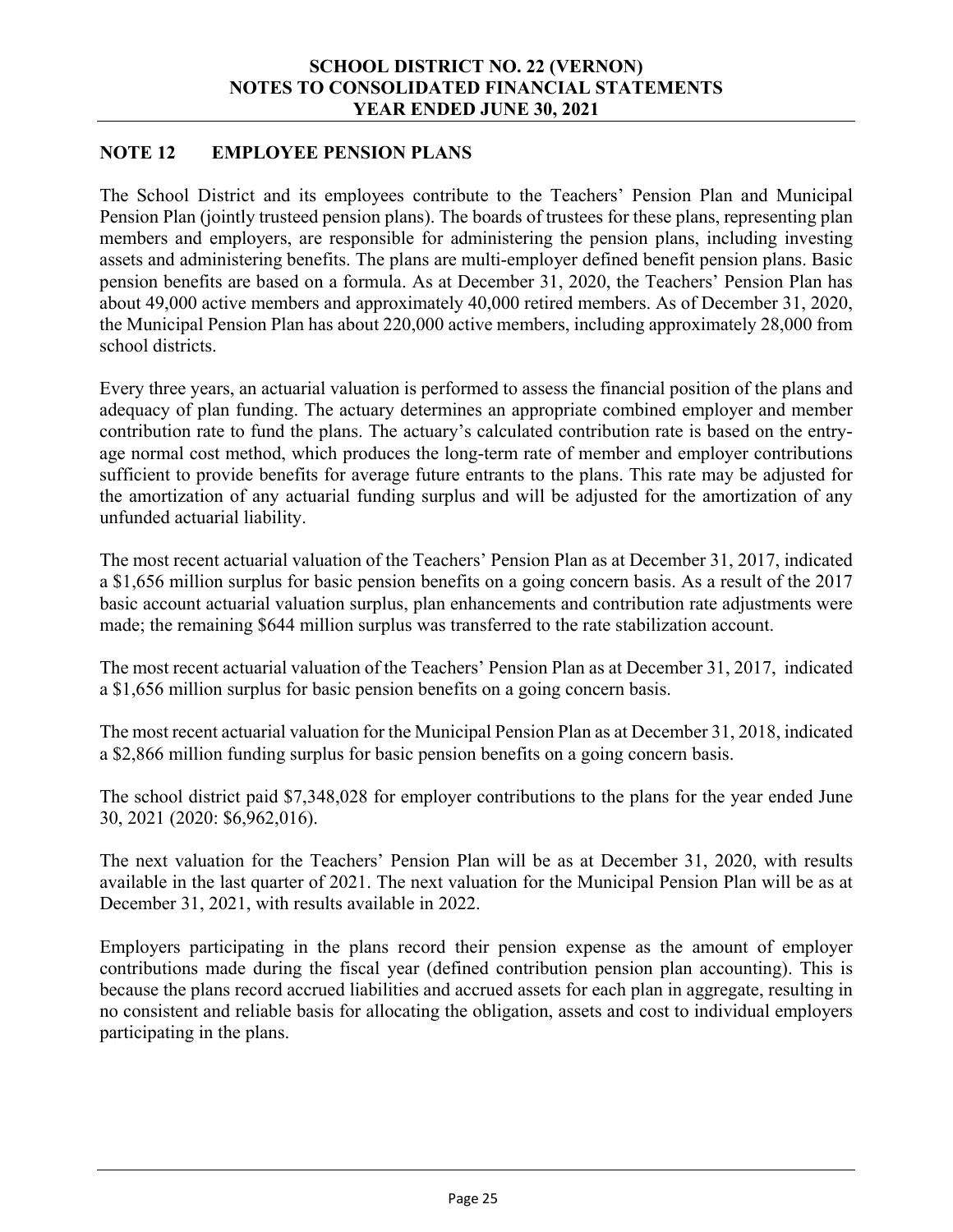#### **NOTE 13 EXPENSE BY OBJECT**

|                       | 2021          | 2020          |
|-----------------------|---------------|---------------|
| Salaries and benefits | \$ 87,974,071 | \$ 84,068,091 |
| Services and supplies | 13,031,290    | 14,347,580    |
| Amortization          | 6,244,784     | 7,266,618     |
|                       | \$107,250,145 | \$105,682,289 |

#### **NOTE 14 ECONOMIC DEPENDENCE**

The operations of the School District are dependent on continued funding from the Ministry of Education and various governmental agencies to carry out its programs. These consolidated financial statements have been prepared on a going concern basis.

#### **NOTE 15 RISK MANAGEMENT**

The Board ensures that the School District has identified its risks and ensures that management monitors and controls them. The School District has exposure to the following risks from its use of financial instruments: credit risk, market risk and liquidity risk.

a) Credit risk:

Credit risk is the risk of financial loss to an institution if a customer or counterparty to a financial instrument fails to meet its contractual obligations. Such risks arise principally from certain financial assets held consisting of cash and amounts receivable.

The School District is exposed to credit risk in the event of non-performance by a borrower. This risk is mitigated as the School District does not have significant amounts receivable from any one borrower or class of borrowers.

It is management's opinion that the School District is not exposed to significant credit risk associated with its cash deposits as they are placed in Chartered Bank instruments or with the Provincial Government's Central Deposit Program.

b) Market risk:

Market risk is the risk that the fair value or future cash flows of a financial instrument will fluctuate because of changes in market prices. Market risk is comprised of currency risk and interest rate risk.

Currency risk is the risk that the fair value or future cash flows of a financial instrument will fluctuate because of changes in the foreign exchange rates. It is management's opinion that the School District is not exposed to significant currency risk, as amounts held and purchases made in foreign currency are insignificant.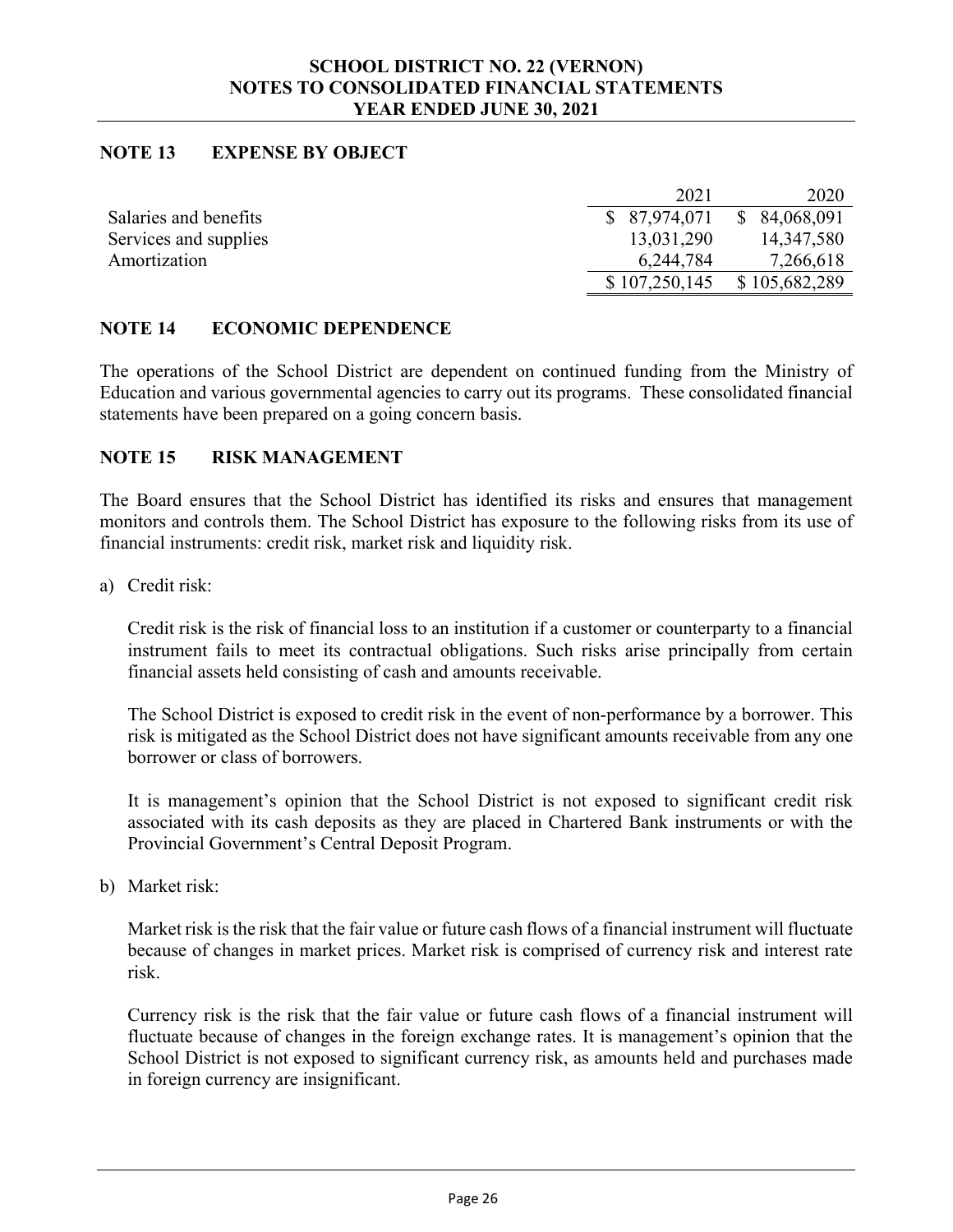#### **NOTE 15 RISK MANAGEMENT** *(Continued)*

It is management's opinion that the School District is not exposed to significant market risk associated with interest rate risk as the School District has no borrowings and interest earned on existing deposits is not significant to the School District's operations.

c) Liquidity risk:

Liquidity risk is the risk that the School District will not be able to meet its financial obligations as they become due. The School District manages liquidity risk by continually monitoring actual and forecasted cash flows from operations and anticipated investing activities to ensure, as far as possible, that it will always have sufficient liquidity to meet its liabilities when due, under both normal and stressed conditions, without incurring unacceptable losses or risking damage to the School District's reputation.

Risk Management and insurance services for all School Districts in British Columbia are provided by the Risk Management Branch of the Ministry of Finance.

#### **NOTE 16 SCHEDULES BY FUND**

The School District accounts for its financial activities using funds. The schedules on pages 28 to 42 of these consolidated financial statements provide financial information on those funds. They are prepared in a format prescribed by the Ministry of Education.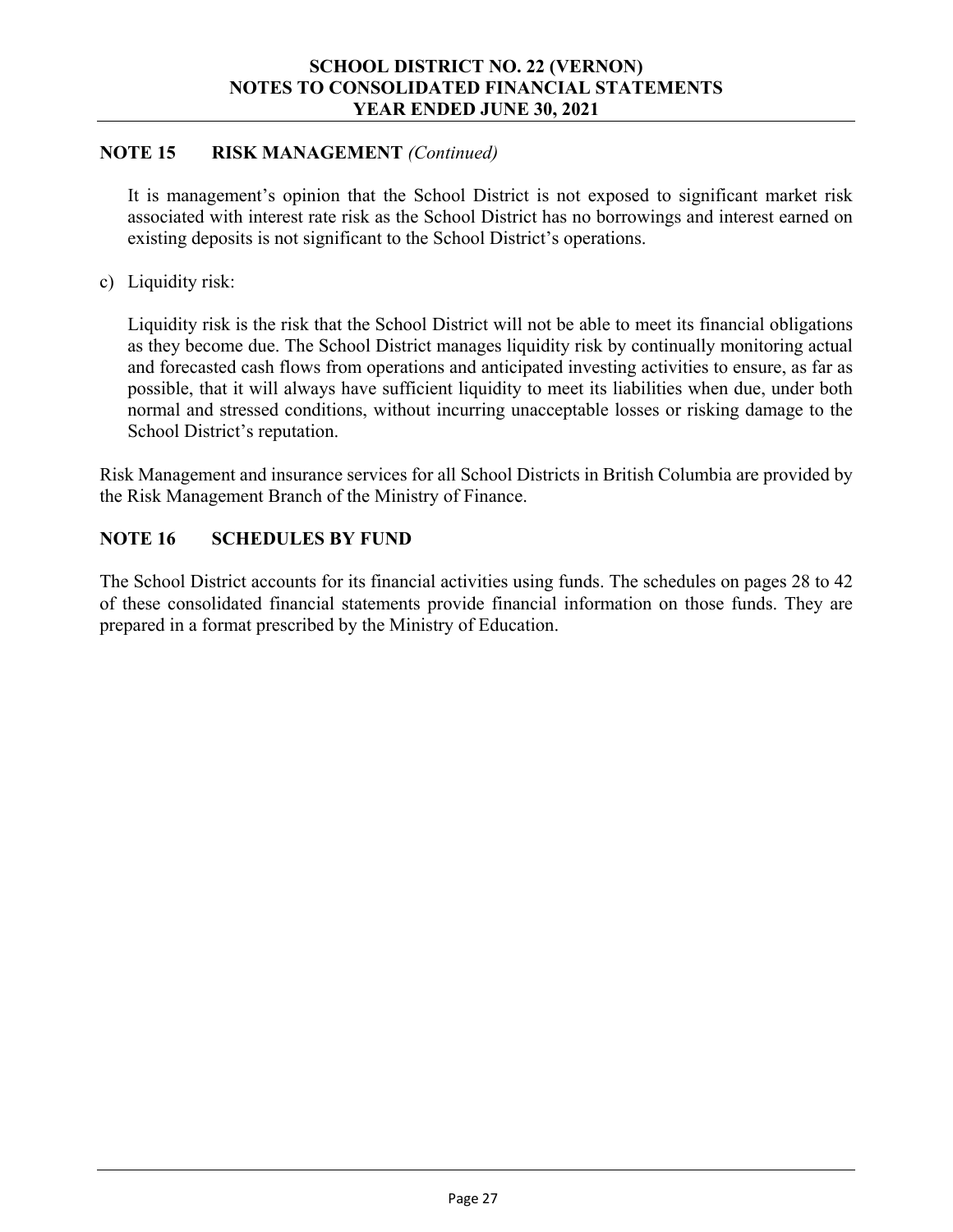Schedule of Changes in Accumulated Surplus (Deficit) by Fund Year Ended June 30, 2021

|                                                                 |                  |                        |             | 2021          | 2020       |
|-----------------------------------------------------------------|------------------|------------------------|-------------|---------------|------------|
|                                                                 | <b>Operating</b> | <b>Special Purpose</b> | Capital     | <b>Actual</b> | Actual     |
|                                                                 | <b>Fund</b>      | <b>Fund</b>            | Fund        |               |            |
|                                                                 | \$               |                        | п.          |               |            |
| <b>Accumulated Surplus (Deficit), beginning of year</b>         | 5,176,022        | 441,563                | 31,334,769  | 36,952,354    | 32,898,186 |
| <b>Changes for the year</b>                                     |                  |                        |             |               |            |
| Surplus (Deficit) for the year                                  | 3,960,199        | 1,288,563              | (1,921,401) | 3,327,361     | 4,054,168  |
| <b>Interfund Transfers</b>                                      |                  |                        |             |               |            |
| <b>Tangible Capital Assets Purchased</b>                        | (397,988)        | (1,270,219)            | 1,668,207   |               |            |
| Local Capital                                                   | (2,835,690)      |                        | 2,835,690   |               |            |
| Other                                                           | 30,000           | (30,000)               |             |               |            |
| Net Changes for the year                                        | 756,521          | (11,656)               | 2,582,496   | 3,327,361     | 4,054,168  |
| <b>Accumulated Surplus (Deficit), end of year - Statement 2</b> | 5,932,543        | 429,907                | 33,917,265  | 40,279,715    | 36,952,354 |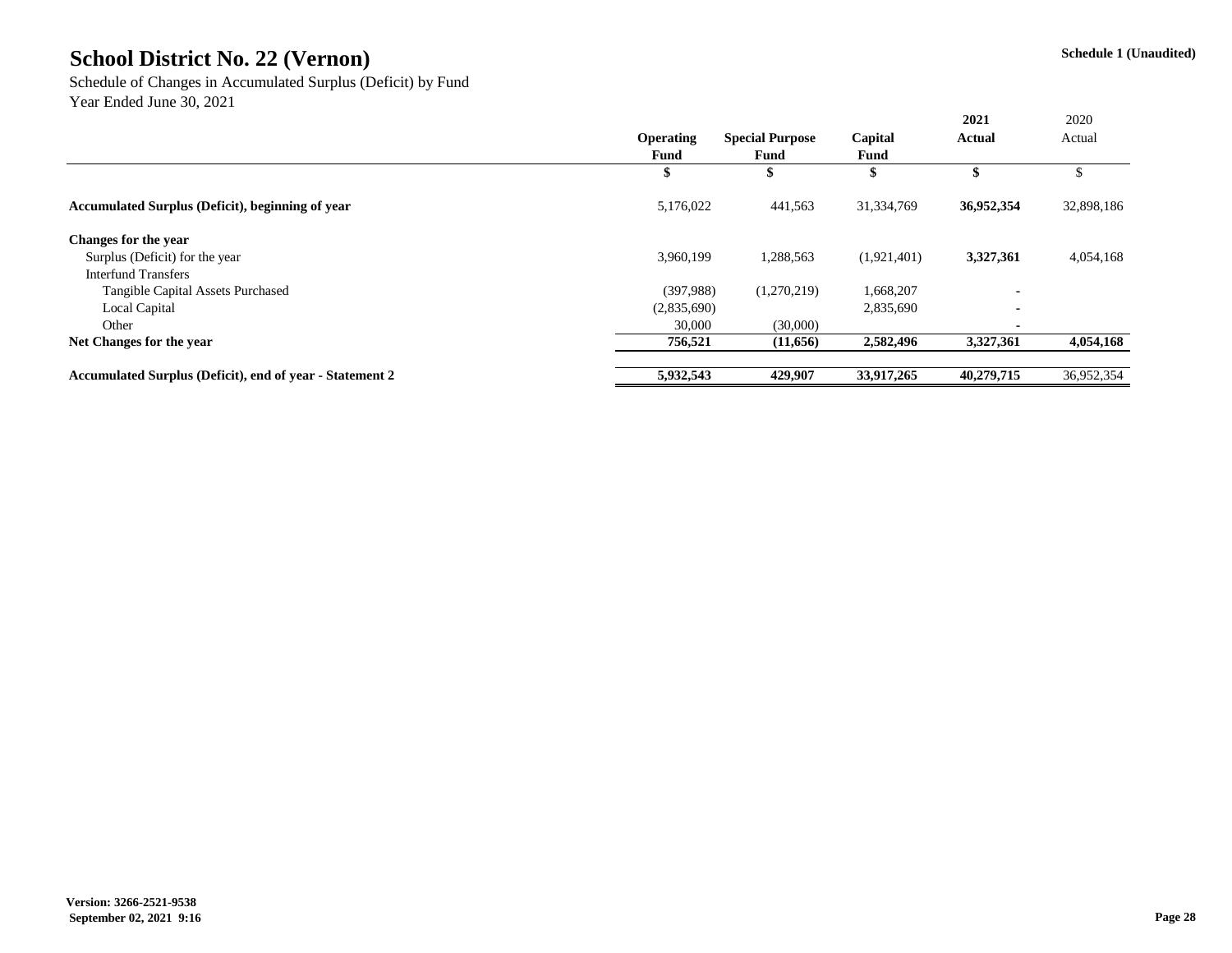|                                                                 | 2021          | 2021          | 2020        |
|-----------------------------------------------------------------|---------------|---------------|-------------|
|                                                                 | <b>Budget</b> | <b>Actual</b> | Actual      |
|                                                                 | (Note 11)     |               |             |
|                                                                 | \$            | \$            | \$          |
| <b>Revenues</b>                                                 |               |               |             |
| <b>Provincial Grants</b>                                        |               |               |             |
| Ministry of Education                                           | 86,328,088    | 87,304,896    | 85,058,940  |
| Other                                                           | 317,864       | 296,210       | 308,448     |
| <b>Federal Grants</b>                                           |               | 25,119        | 27,586      |
| Tuition                                                         | 1,562,175     | 2,532,963     | 5,041,265   |
| <b>Other Revenue</b>                                            | 1,154,683     | 1,351,845     | 1,163,745   |
| <b>Rentals and Leases</b>                                       | 6,000         | 6,093         | 52,432      |
| <b>Investment Income</b>                                        | 250,000       | 212,938       | 302,940     |
| <b>Total Revenue</b>                                            | 89,618,810    | 91,730,064    | 91,955,356  |
| <b>Expenses</b>                                                 |               |               |             |
| Instruction                                                     | 76,305,104    | 73,588,279    | 72,754,192  |
| <b>District Administration</b>                                  | 3,447,616     | 3,091,274     | 3,072,296   |
| <b>Operations and Maintenance</b>                               | 9,548,166     | 9,153,702     | 9,190,901   |
| <b>Transportation and Housing</b>                               | 2,023,139     | 1,936,610     | 1,820,133   |
| <b>Total Expense</b>                                            | 91,324,025    | 87,769,865    | 86,837,522  |
|                                                                 |               |               |             |
| <b>Operating Surplus (Deficit) for the year</b>                 | (1,705,215)   | 3,960,199     | 5,117,834   |
| <b>Budgeted Appropriation (Retirement) of Surplus (Deficit)</b> | 3,294,606     |               |             |
| Net Transfers (to) from other funds                             |               |               |             |
| <b>Tangible Capital Assets Purchased</b>                        | (456,391)     | (397,988)     | (473, 862)  |
| Local Capital                                                   | (1,163,000)   | (2,835,690)   | (3,403,814) |
| Other                                                           | 30,000        | 30,000        | 30,000      |
| <b>Total Net Transfers</b>                                      | (1,589,391)   | (3,203,678)   | (3,847,676) |
| <b>Total Operating Surplus (Deficit), for the year</b>          |               | 756,521       | 1,270,158   |
|                                                                 |               |               |             |
| <b>Operating Surplus (Deficit), beginning of year</b>           |               | 5,176,022     | 3,905,864   |
| <b>Operating Surplus (Deficit), end of year</b>                 |               | 5,932,543     | 5,176,022   |
|                                                                 |               |               |             |
| <b>Operating Surplus (Deficit), end of year</b>                 |               |               |             |
| <b>Internally Restricted</b>                                    |               | 4,677,392     | 5,176,022   |
| Unrestricted                                                    |               | 1,255,151     |             |
| <b>Total Operating Surplus (Deficit), end of year</b>           |               | 5,932,543     | 5,176,022   |

Schedule of Operating Operations Year Ended June 30, 2021

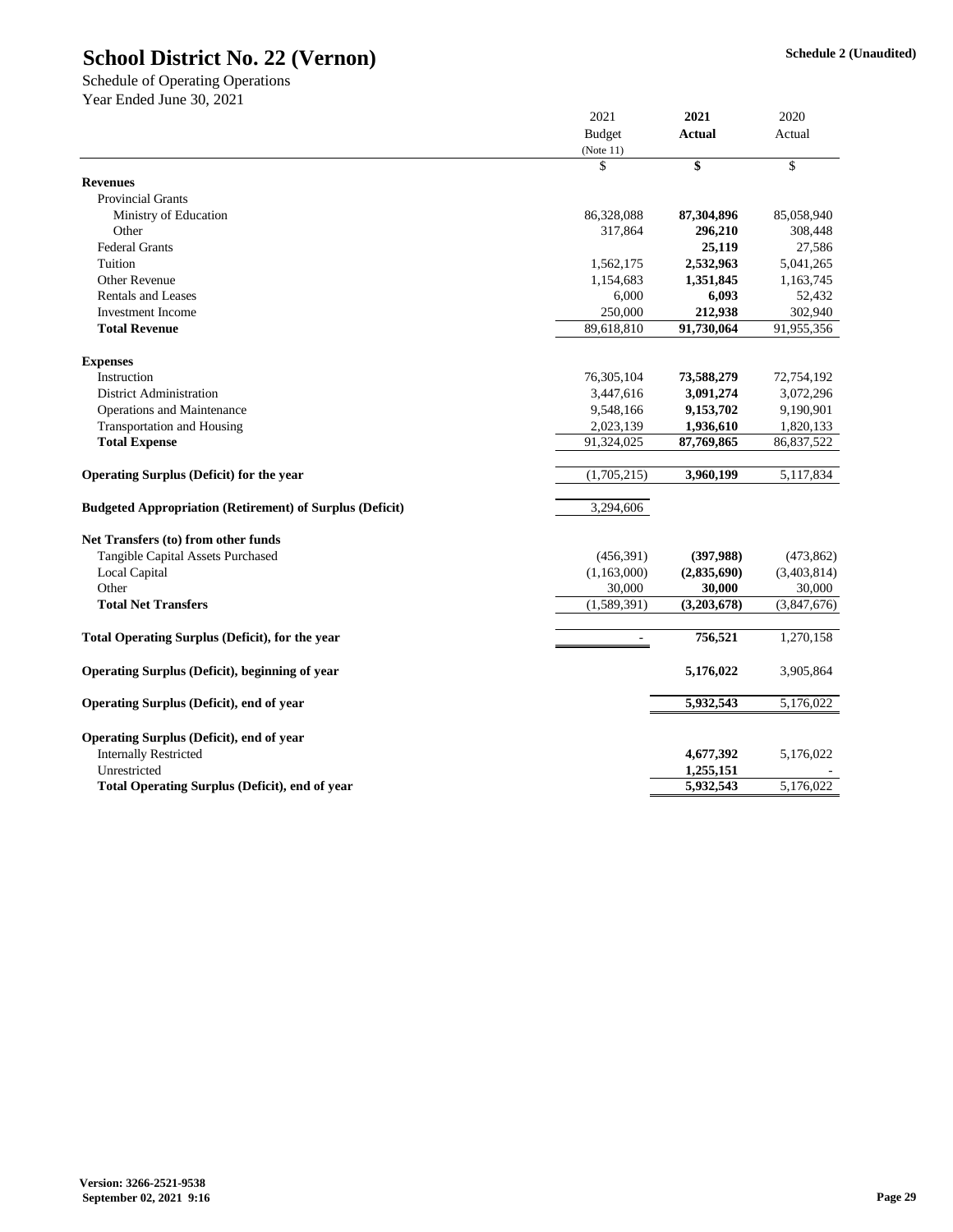|                                                        | 2021          | 2021          | 2020       |
|--------------------------------------------------------|---------------|---------------|------------|
|                                                        | <b>Budget</b> | <b>Actual</b> | Actual     |
|                                                        | (Note 11)     |               |            |
|                                                        | \$            | \$            | \$         |
| <b>Provincial Grants - Ministry of Education</b>       |               |               |            |
| Operating Grant, Ministry of Education                 | 84,320,696    | 85,399,166    | 83,511,574 |
| <b>ISC/LEA Recovery</b>                                | (970, 380)    | (1,107,042)   | (970, 380) |
| Other Ministry of Education Grants                     |               |               |            |
| Pay Equity                                             | 85,865        | 85,865        | 85,865     |
| <b>Funding for Graduated Adults</b>                    | 9,691         | 39,188        | 40,571     |
| <b>Student Transportation Fund</b>                     | 361,094       | 361,094       | 361,094    |
| Carbon Tax Grant                                       |               |               | 75,716     |
| <b>Employer Health Tax Grant</b>                       |               |               | 648,766    |
| <b>Support Staff Wage Increase Funding</b>             |               |               | 321,761    |
| <b>Teachers' Labour Settlement Funding</b>             | 2,328,158     | 2,328,158     | 961,275    |
| Early Career Mentorship Funding                        | 180,000       | 180,000       |            |
| <b>FSA Scorer Grant</b>                                | 12,964        | 12,964        | 12,964     |
| <b>Other Grants</b>                                    |               | 5,503         | 9,734      |
| <b>Total Provincial Grants - Ministry of Education</b> | 86,328,088    | 87,304,896    | 85,058,940 |
|                                                        |               |               |            |
| <b>Provincial Grants - Other</b>                       | 317,864       | 296,210       | 308,448    |
| <b>Federal Grants</b>                                  |               | 25,119        | 27,586     |
| <b>Tuition</b>                                         |               |               |            |
| International and Out of Province Students             | 1,562,175     | 2,532,963     | 5,041,265  |
| <b>Total Tuition</b>                                   | 1,562,175     | 2,532,963     | 5,041,265  |
|                                                        |               |               |            |
| <b>Other Revenues</b>                                  |               |               |            |
| <b>Funding from First Nations</b>                      | 970,380       | 1,107,042     | 970,380    |
| Miscellaneous                                          |               |               |            |
| Fees                                                   | 160,000       | 174,554       | 120,547    |
| Miscellaneous                                          | 23,303        | 70,249        | 62,218     |
| <b>Other Grants</b>                                    | 1,000         |               | 1,000      |
| Artists in Education (ArtStarts)                       |               |               | 9,600      |
| <b>Total Other Revenue</b>                             | 1,154,683     | 1,351,845     | 1,163,745  |
| <b>Rentals and Leases</b>                              | 6,000         | 6,093         | 52,432     |
| <b>Investment Income</b>                               | 250,000       | 212,938       | 302,940    |
|                                                        |               |               |            |
| <b>Total Operating Revenue</b>                         | 89,618,810    | 91,730,064    | 91,955,356 |

Schedule of Operating Revenue by Source Year Ended June 30, 2021

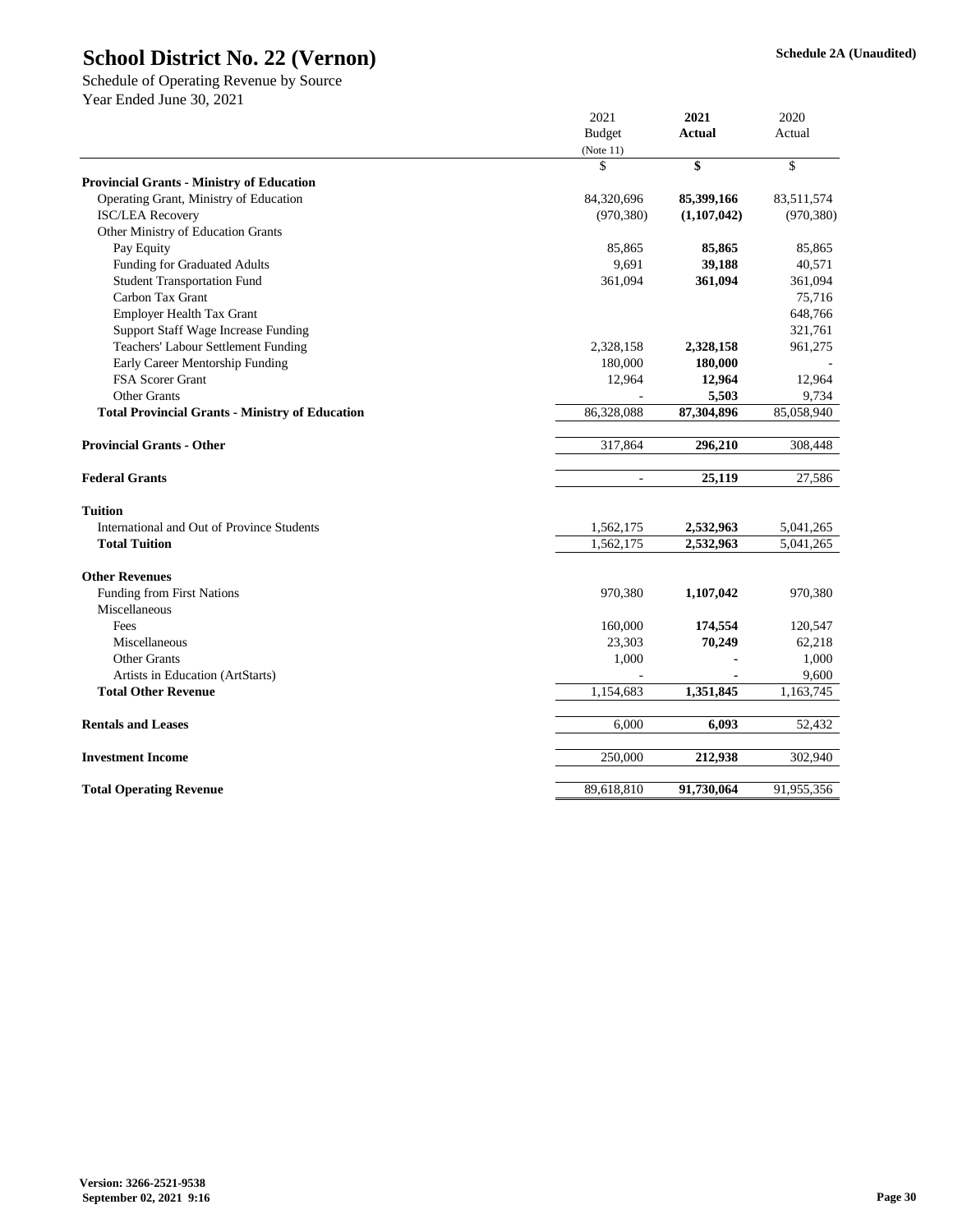|                                     | 2021          | 2021          | 2020         |
|-------------------------------------|---------------|---------------|--------------|
|                                     | <b>Budget</b> | <b>Actual</b> | Actual       |
|                                     | (Note 11)     |               |              |
|                                     | \$            | \$            | \$           |
| <b>Salaries</b>                     |               |               |              |
| Teachers                            | 40,975,521    | 40,409,941    | 39, 313, 757 |
| Principals and Vice Principals      | 5,154,283     | 5,063,490     | 4,635,564    |
| <b>Educational Assistants</b>       | 5,130,986     | 5,098,362     | 5,170,998    |
| <b>Support Staff</b>                | 7,955,798     | 8,049,351     | 7,681,987    |
| <b>Other Professionals</b>          | 2,192,815     | 2,263,608     | 2,037,973    |
| Substitutes                         | 3,259,981     | 2,895,394     | 2,335,139    |
| <b>Total Salaries</b>               | 64,669,384    | 63,780,146    | 61,175,418   |
| <b>Employee Benefits</b>            | 16,252,664    | 15,123,136    | 15,519,915   |
| <b>Total Salaries and Benefits</b>  | 80,922,048    | 78,903,282    | 76,695,333   |
| <b>Services and Supplies</b>        |               |               |              |
| <b>Services</b>                     | 3,641,967     | 3,660,011     | 4,613,505    |
| <b>Student Transportation</b>       | 6,500         | 8,214         | 6,558        |
| Professional Development and Travel | 660,718       | 263,490       | 577,605      |
| <b>Rentals and Leases</b>           | 85,650        | 87,996        | 102,802      |
| Dues and Fees                       | 92,939        | 80,803        | 115,659      |
| Insurance                           | 318,607       | 232,536       | 351,737      |
| <b>Supplies</b>                     | 3,543,671     | 2,620,970     | 2,428,768    |
| <b>Utilities</b>                    | 2,051,925     | 1,912,563     | 1,945,555    |
| <b>Total Services and Supplies</b>  | 10,401,977    | 8,866,583     | 10,142,189   |
| <b>Total Operating Expense</b>      | 91,324,025    | 87,769,865    | 86,837,522   |

Year Ended June 30, 2021 Schedule of Operating Expense by Object

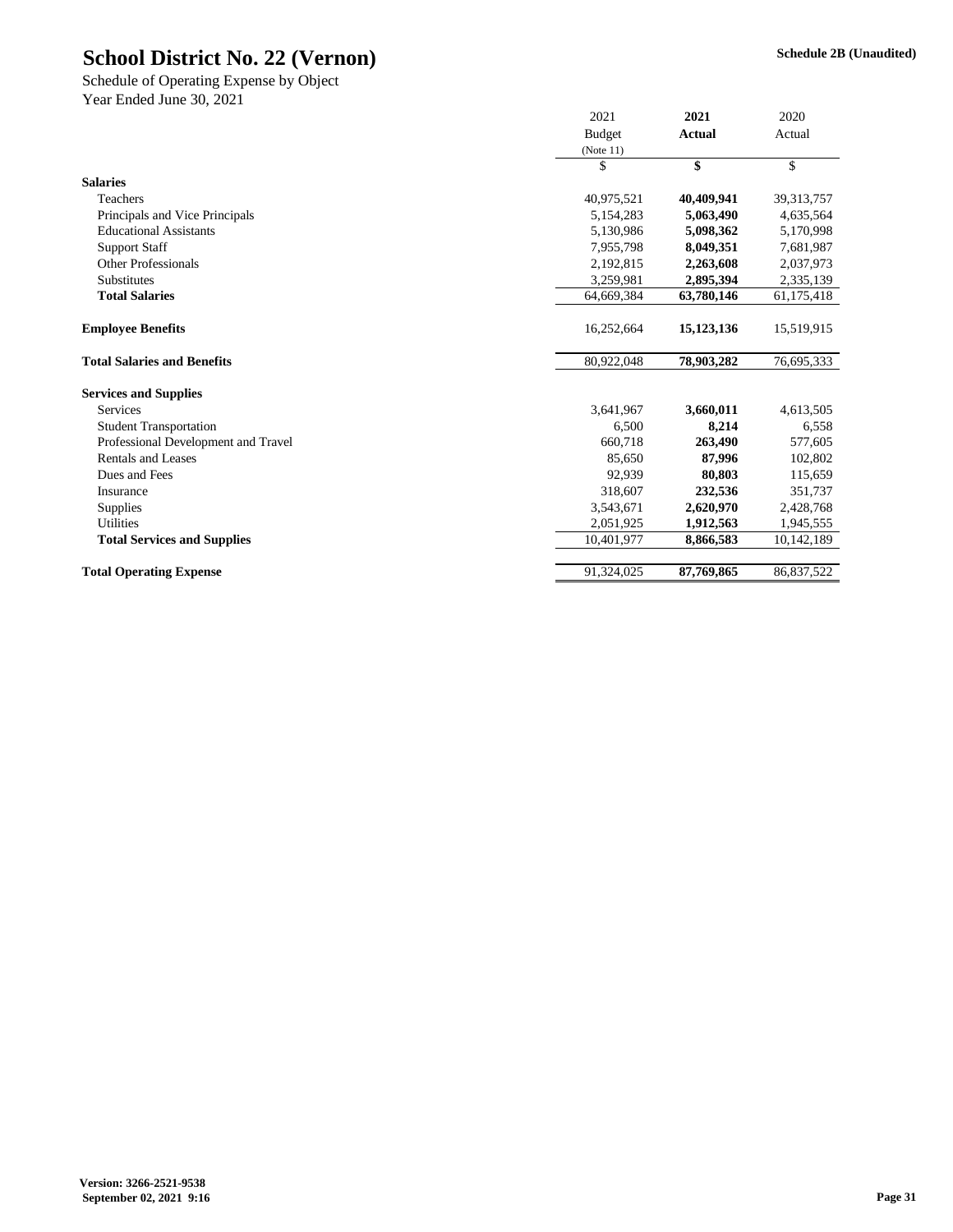# **Schedule 2C (Unaudited) School District No. 22 (Vernon)**

Operating Expense by Function, Program and Object

|                                                 | <b>Teachers</b><br><b>Salaries</b> | <b>Principals and</b><br><b>Vice Principals</b><br><b>Salaries</b> | <b>Educational</b><br><b>Assistants</b><br><b>Salaries</b> | <b>Support</b><br><b>Staff</b><br><b>Salaries</b> | <b>Other</b><br><b>Professionals</b><br><b>Salaries</b> | <b>Substitutes</b><br><b>Salaries</b> | <b>Total</b><br><b>Salaries</b> |
|-------------------------------------------------|------------------------------------|--------------------------------------------------------------------|------------------------------------------------------------|---------------------------------------------------|---------------------------------------------------------|---------------------------------------|---------------------------------|
|                                                 | S                                  |                                                                    | \$                                                         | S                                                 |                                                         |                                       | ж                               |
| 1 Instruction                                   |                                    |                                                                    |                                                            |                                                   |                                                         |                                       |                                 |
| 1.02 Regular Instruction                        | 31,265,804                         | 1,367,579                                                          |                                                            | 478,459                                           | 29,350                                                  | 2,243,668                             | 35,384,860                      |
| 1.03 Career Programs                            | 390,890                            | 69,204                                                             |                                                            | 35,717                                            | 22,050                                                  |                                       | 517,861                         |
| 1.07 Library Services                           | 846,036                            |                                                                    |                                                            | 265,530                                           |                                                         | 7,364                                 | 1,118,930                       |
| 1.08 Counselling                                | 1,699,997                          |                                                                    |                                                            |                                                   |                                                         | 7,452                                 | 1,707,449                       |
| 1.10 Special Education                          | 5,198,782                          | 152,604                                                            | 4,415,462                                                  | 75,692                                            | 216,247                                                 | 378,502                               | 10,437,289                      |
| 1.30 English Language Learning                  | 302,385                            |                                                                    |                                                            |                                                   |                                                         |                                       | 302,385                         |
| 1.31 Indigenous Education                       | 360,734                            | $\overline{\phantom{0}}$                                           | 676,092                                                    | 35,671                                            | 137,684                                                 | 20,479                                | 1,230,660                       |
| 1.41 School Administration                      |                                    | 3,249,477                                                          |                                                            | 1,489,447                                         |                                                         | 71,246                                | 4,810,170                       |
| 1.60 Summer School                              | 29,200                             |                                                                    |                                                            |                                                   |                                                         |                                       | 29,200                          |
| 1.62 International and Out of Province Students | 316,113                            | 135,137                                                            |                                                            | 92,413                                            | 64,578                                                  | 3,714                                 | 611,955                         |
| <b>Total Function 1</b>                         | 40,409,941                         | 4,974,001                                                          | 5,091,554                                                  | 2,472,929                                         | 469,909                                                 | 2,732,425                             | 56,150,759                      |
| <b>4 District Administration</b>                |                                    |                                                                    |                                                            |                                                   |                                                         |                                       |                                 |
| 4.11 Educational Administration                 |                                    | 89,489                                                             |                                                            | 107,369                                           | 644,110                                                 | 3,922                                 | 844,890                         |
| 4.40 School District Governance                 |                                    |                                                                    |                                                            |                                                   | 131,384                                                 |                                       | 131,384                         |
| 4.41 Business Administration                    |                                    |                                                                    |                                                            | 503,522                                           | 625,041                                                 |                                       | 1,128,563                       |
| <b>Total Function 4</b>                         |                                    | 89,489                                                             | Ξ.                                                         | 610,891                                           | 1,400,535                                               | 3,922                                 | 2,104,837                       |
| <b>5 Operations and Maintenance</b>             |                                    |                                                                    |                                                            |                                                   |                                                         |                                       |                                 |
| 5.41 Operations and Maintenance Administration  |                                    |                                                                    |                                                            | 89,200                                            | 272,710                                                 |                                       | 361,910                         |
| 5.50 Maintenance Operations                     |                                    |                                                                    | $\overline{\phantom{a}}$                                   | 3,572,106                                         |                                                         | 85,545                                | 3,657,651                       |
| 5.52 Maintenance of Grounds                     |                                    |                                                                    |                                                            | 234,317                                           |                                                         |                                       | 234,317                         |
| 5.56 Utilities                                  |                                    |                                                                    |                                                            |                                                   |                                                         |                                       |                                 |
| <b>Total Function 5</b>                         | $\blacksquare$                     | $\blacksquare$                                                     | $\blacksquare$                                             | 3,895,623                                         | 272,710                                                 | 85,545                                | 4,253,878                       |
| <b>7 Transportation and Housing</b>             |                                    |                                                                    |                                                            |                                                   |                                                         |                                       |                                 |
| 7.41 Transportation and Housing Administration  |                                    |                                                                    | $\overline{\phantom{a}}$                                   | 73,966                                            | 120,454                                                 | 1,009                                 | 195,429                         |
| 7.70 Student Transportation                     |                                    |                                                                    | 6,808                                                      | 995,942                                           |                                                         | 72,493                                | 1,075,243                       |
| <b>Total Function 7</b>                         |                                    | $\blacksquare$                                                     | 6,808                                                      | 1,069,908                                         | 120,454                                                 | 73,502                                | 1,270,672                       |
| <b>9 Debt Services</b>                          |                                    |                                                                    |                                                            |                                                   |                                                         |                                       |                                 |
| <b>Total Function 9</b>                         | $\sim$                             | $\blacksquare$                                                     | $\blacksquare$                                             | $\blacksquare$                                    | $\blacksquare$                                          | $\blacksquare$                        |                                 |
| <b>Total Functions 1 - 9</b>                    | 40,409,941                         | 5,063,490                                                          | 5,098,362                                                  | 8,049,351                                         | 2,263,608                                               | 2,895,394                             | 63,780,146                      |

Year Ended June 30, 2021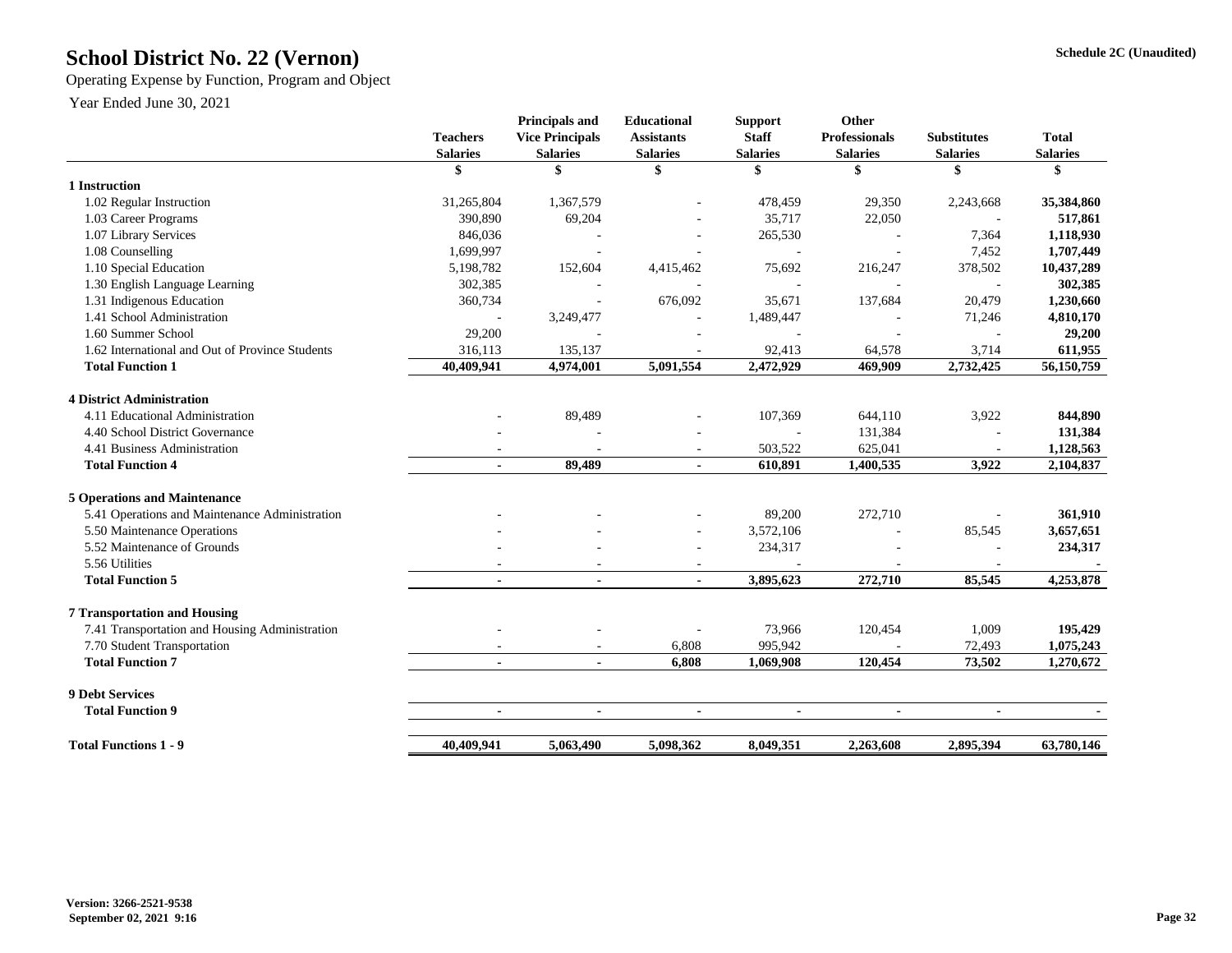# **Schedule 2C (Unaudited) School District No. 22 (Vernon)**

Operating Expense by Function, Program and Object

Year Ended June 30, 2021

|                                                 | <b>Total</b>    |                 | <b>Total Salaries</b> |                                        | 2021           | 2021           | 2020<br>Actual |
|-------------------------------------------------|-----------------|-----------------|-----------------------|----------------------------------------|----------------|----------------|----------------|
|                                                 |                 | <b>Employee</b> |                       | <b>Services and</b><br><b>Supplies</b> | <b>Actual</b>  | <b>Budget</b>  |                |
|                                                 | <b>Salaries</b> | <b>Benefits</b> | and Benefits          |                                        |                | (Note $11$ )   |                |
|                                                 | \$              |                 | \$                    |                                        | \$             | \$             | \$             |
| 1 Instruction                                   |                 |                 |                       |                                        |                |                |                |
| 1.02 Regular Instruction                        | 35,384,860      | 8,250,203       | 43,635,063            | 1,499,009                              | 45, 134, 072   | 46,589,038     | 42,857,406     |
| 1.03 Career Programs                            | 517,861         | 113,198         | 631,059               | 174,631                                | 805,690        | 976,600        | 837,328        |
| 1.07 Library Services                           | 1,118,930       | 282,225         | 1,401,155             | 61,963                                 | 1,463,118      | 1,509,529      | 1,435,324      |
| 1.08 Counselling                                | 1,707,449       | 392,075         | 2,099,524             | 7,196                                  | 2,106,720      | 1,994,332      | 2,028,188      |
| 1.10 Special Education                          | 10,437,289      | 2,748,218       | 13,185,507            | 794,925                                | 13,980,432     | 14,289,651     | 13,733,689     |
| 1.30 English Language Learning                  | 302,385         | 75,996          | 378,381               |                                        | 378,381        | 418,130        | 346,344        |
| 1.31 Indigenous Education                       | 1,230,660       | 335,899         | 1,566,559             | 146,990                                | 1,713,549      | 2,450,723      | 1,427,216      |
| 1.41 School Administration                      | 4,810,170       | 1,126,128       | 5,936,298             | 189,124                                | 6,125,422      | 6,475,831      | 5,878,552      |
| 1.60 Summer School                              | 29,200          | 2,451           | 31,651                | 1,223                                  | 32,874         | 30,500         | 24,019         |
| 1.62 International and Out of Province Students | 611,955         | 142,183         | 754,138               | 1,093,883                              | 1,848,021      | 1,570,770      | 4,186,126      |
| <b>Total Function 1</b>                         | 56,150,759      | 13,468,576      | 69,619,335            | 3,968,944                              | 73,588,279     | 76, 305, 104   | 72,754,192     |
| <b>4 District Administration</b>                |                 |                 |                       |                                        |                |                |                |
| 4.11 Educational Administration                 | 844,890         | 128,385         | 973,275               | 135,152                                | 1,108,427      | 1,268,273      | 1,075,485      |
| 4.40 School District Governance                 | 131,384         | 7,448           | 138,832               | 88,751                                 | 227,583        | 253,209        | 215,904        |
| 4.41 Business Administration                    | 1,128,563       | 272,163         | 1,400,726             | 354,538                                | 1,755,264      | 1,926,134      | 1,780,907      |
| <b>Total Function 4</b>                         |                 |                 |                       |                                        |                |                |                |
|                                                 | 2,104,837       | 407,996         | 2,512,833             | 578,441                                | 3,091,274      | 3,447,616      | 3,072,296      |
| <b>5 Operations and Maintenance</b>             |                 |                 |                       |                                        |                |                |                |
| 5.41 Operations and Maintenance Administration  | 361,910         | 77,922          | 439,832               | 123,193                                | 563,025        | 631,021        | 583,485        |
| 5.50 Maintenance Operations                     | 3,657,651       | 781,392         | 4,439,043             | 1,850,685                              | 6,289,728      | 6,559,904      | 6,348,677      |
| 5.52 Maintenance of Grounds                     | 234,317         | 64,432          | 298,749               | 89,637                                 | 388,386        | 305,316        | 363,329        |
| 5.56 Utilities                                  |                 |                 |                       | 1,912,563                              | 1,912,563      | 2,051,925      | 1,895,410      |
| <b>Total Function 5</b>                         | 4,253,878       | 923,746         | 5,177,624             | 3,976,078                              | 9,153,702      | 9,548,166      | 9,190,901      |
| <b>7 Transportation and Housing</b>             |                 |                 |                       |                                        |                |                |                |
| 7.41 Transportation and Housing Administration  | 195,429         | 41,219          | 236,648               | 3,124                                  | 239,772        | 222,552        | 209,468        |
| 7.70 Student Transportation                     | 1,075,243       | 281,599         | 1,356,842             | 339,996                                | 1,696,838      | 1,800,587      | 1,610,665      |
| <b>Total Function 7</b>                         | 1,270,672       | 322,818         | 1,593,490             | 343,120                                | 1,936,610      | 2,023,139      | 1,820,133      |
|                                                 |                 |                 |                       |                                        |                |                |                |
| <b>9 Debt Services</b>                          |                 |                 |                       |                                        |                |                |                |
| <b>Total Function 9</b>                         | $\blacksquare$  | $\blacksquare$  | $\blacksquare$        | $\blacksquare$                         | $\blacksquare$ | $\blacksquare$ |                |
| <b>Total Functions 1 - 9</b>                    | 63,780,146      | 15,123,136      | 78,903,282            | 8,866,583                              | 87,769,865     | 91,324,025     | 86,837,522     |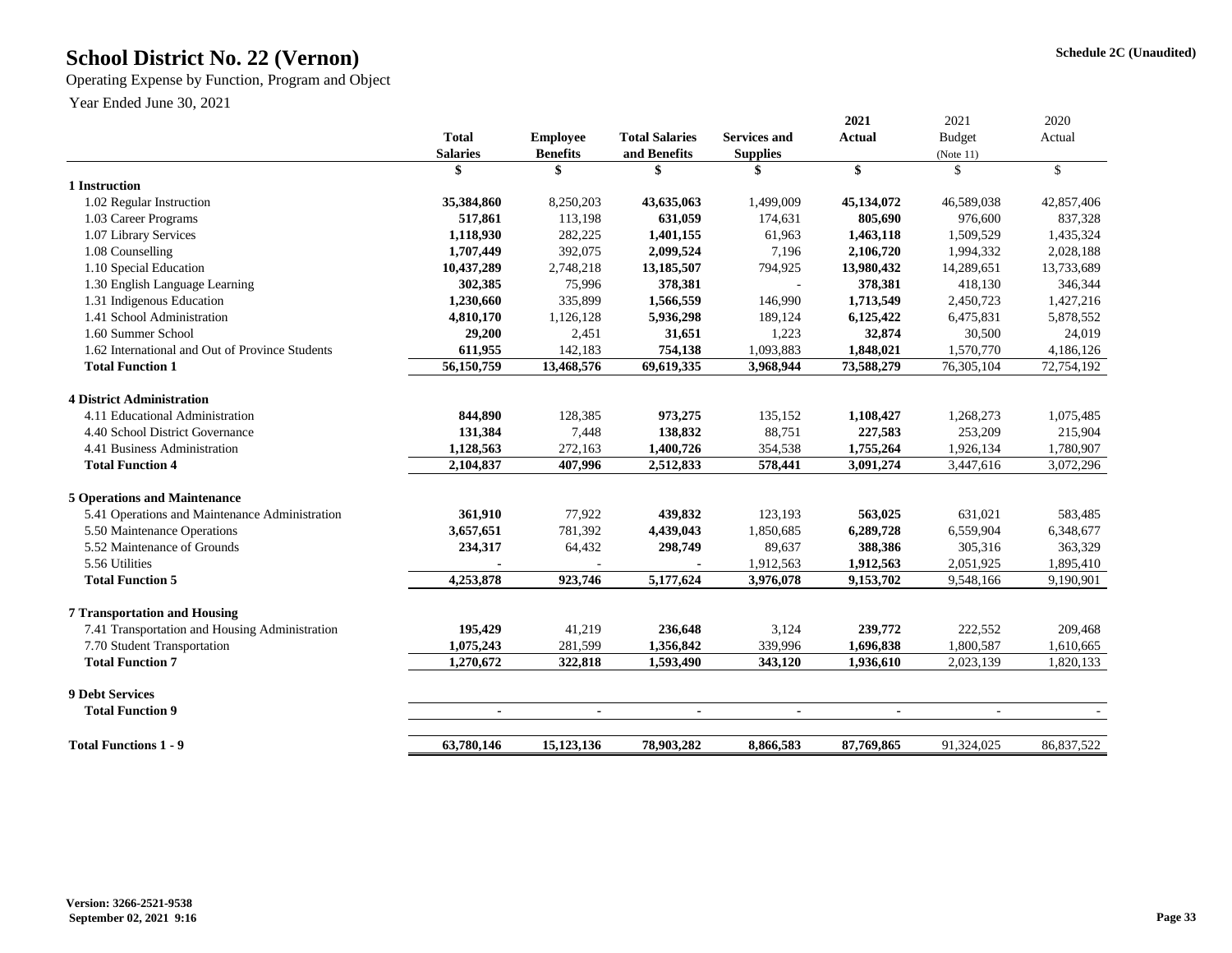|                                                             | 2021          | 2021          | 2020       |
|-------------------------------------------------------------|---------------|---------------|------------|
|                                                             | <b>Budget</b> | <b>Actual</b> | Actual     |
|                                                             | (Note 11)     |               |            |
|                                                             | \$            | \$            | \$         |
| <b>Revenues</b>                                             |               |               |            |
| <b>Provincial Grants</b>                                    |               |               |            |
| Ministry of Education                                       | 12,238,119    | 12,076,810    | 8,598,141  |
| <b>Other Revenue</b>                                        | 3,017,271     | 1,809,966     | 3,717,627  |
| <b>Investment Income</b>                                    | 23,600        | 4,652         | 35,351     |
| <b>Total Revenue</b>                                        | 15,278,990    | 13,891,428    | 12,351,119 |
| <b>Expenses</b>                                             |               |               |            |
| Instruction                                                 | 12,624,713    | 11,200,306    | 10,618,067 |
| <b>District Administration</b>                              | 12,170        |               | 43,507     |
| <b>Operations and Maintenance</b>                           | 1,530,613     | 1,036,756     | 800,770    |
| <b>Transportation and Housing</b>                           | 480,771       | 365,803       | 115,805    |
| <b>Total Expense</b>                                        | 14,648,267    | 12,602,865    | 11,578,149 |
| Special Purpose Surplus (Deficit) for the year              | 630,723       | 1,288,563     | 772,970    |
| Net Transfers (to) from other funds                         |               |               |            |
| <b>Tangible Capital Assets Purchased</b>                    | (663, 123)    | (1,270,219)   | (358,750)  |
| Other                                                       | (30,000)      | (30,000)      | (30,000)   |
| <b>Total Net Transfers</b>                                  | (693, 123)    | (1,300,219)   | (388, 750) |
| <b>Total Special Purpose Surplus (Deficit) for the year</b> | (62, 400)     | (11, 656)     | 384,220    |
| Special Purpose Surplus (Deficit), beginning of year        |               | 441,563       | 57,343     |
| Special Purpose Surplus (Deficit), end of year              |               | 429,907       | 441,563    |
| Special Purpose Surplus (Deficit), end of year              |               |               |            |
| <b>Related Entities</b>                                     |               | 429,907       | 441,563    |
| <b>Total Special Purpose Surplus (Deficit), end of year</b> |               | 429,907       | 441,563    |

Year Ended June 30, 2021 Schedule of Special Purpose Operations

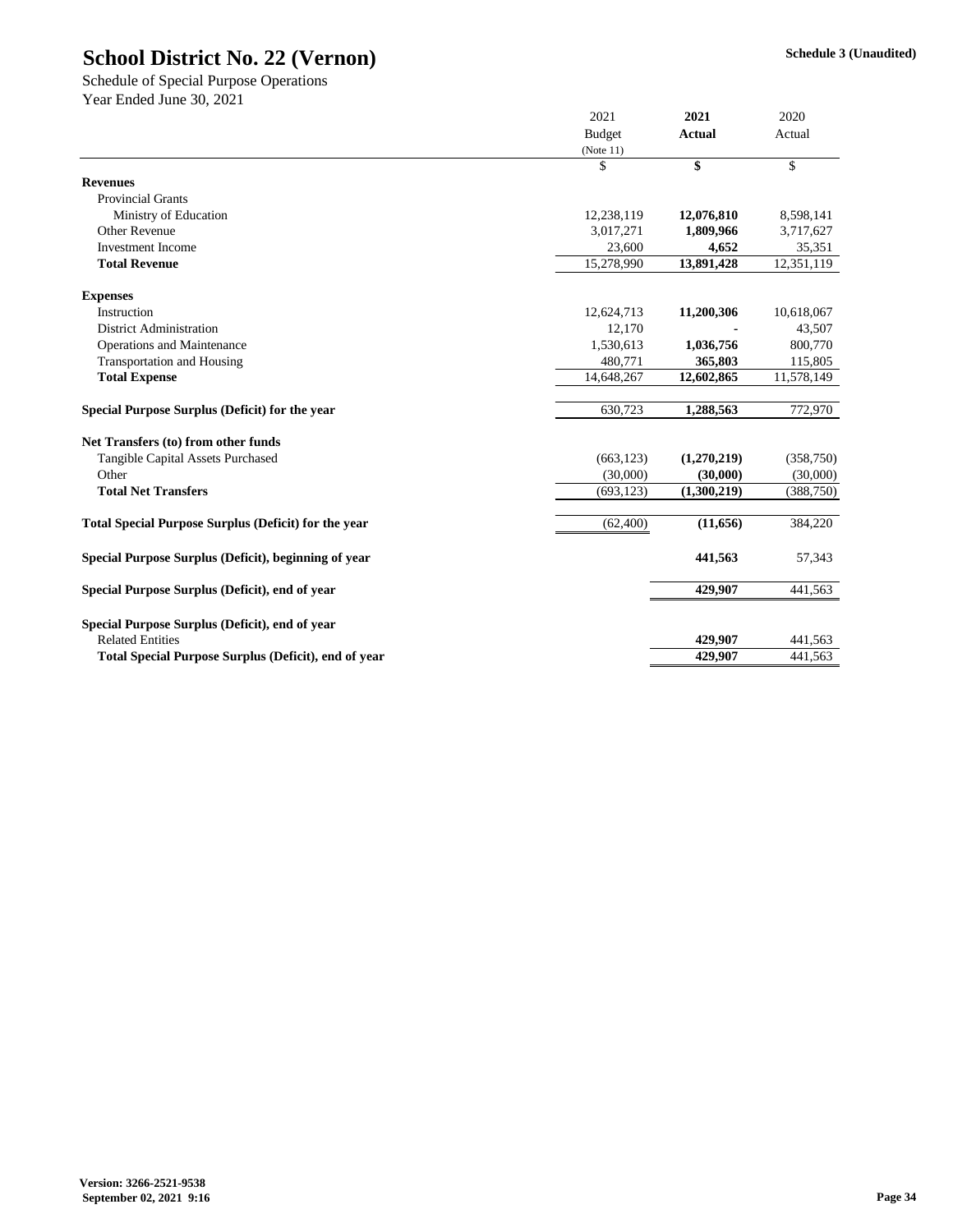### **Schedule 3A (Unaudited) School District No. 22 (Vernon)**

Changes in Special Purpose Funds and Expense by Object

|                                                                    | <b>Annual</b><br><b>Facility</b> | <b>Learning</b><br>Improvement | Scholarships<br>and | <b>School</b><br>Generated | <b>Related</b>           | <b>Strong</b>            | Ready,<br>Set,           |                          |                      |
|--------------------------------------------------------------------|----------------------------------|--------------------------------|---------------------|----------------------------|--------------------------|--------------------------|--------------------------|--------------------------|----------------------|
|                                                                    | Grant                            | <b>Fund</b>                    | <b>Bursaries</b>    | <b>Funds</b>               | <b>Entities</b>          | <b>Start</b>             | Learn                    | <b>OLEP</b>              | <b>CommunityLINK</b> |
| Deferred Revenue, beginning of year                                | $\boldsymbol{\$}$                | \$                             | \$<br>370,970       | \$<br>1,160,262            | \$                       | \$                       | \$                       | 52,147                   | $\mathbf{\$}$        |
| <b>Add:</b> Restricted Grants                                      |                                  |                                |                     |                            |                          |                          |                          |                          |                      |
| Provincial Grants - Ministry of Education                          | 356,510                          | 309,422                        |                     |                            |                          | 128,000                  | 34,300                   | 165,175                  | 645,902              |
| Provincial Grants - Other                                          |                                  |                                |                     |                            |                          |                          |                          |                          |                      |
| Other                                                              |                                  |                                | 159,798             | 1,594,399                  |                          |                          |                          |                          |                      |
|                                                                    | 356,510                          | 309,422                        | 159,798             | 1,594,399                  | $\overline{\phantom{a}}$ | 128,000                  | 34,300                   | 165,175                  | 645,902              |
| <b>Less:</b> Allocated to Revenue                                  | 356,510                          | 309,422                        | 117,031             | 1,562,903                  |                          | 128,000                  | 34,300                   | 200,324                  | 645,902              |
| Recovered                                                          | $\sim$                           |                                |                     |                            |                          | $\overline{\phantom{a}}$ | $\sim$                   |                          | $\sim$               |
| Deferred Revenue, end of year                                      | $\sim$                           | $\sim$                         | 413,737             | 1,191,758                  | $\sim$                   | $\sim$                   | $\blacksquare$           | 16,998                   |                      |
| <b>Revenues</b>                                                    |                                  |                                |                     |                            |                          |                          |                          |                          |                      |
| Provincial Grants - Ministry of Education                          | 356,510                          | 309,422                        |                     |                            |                          | 128,000                  | 34,300                   | 200,324                  | 645,902              |
| <b>Other Revenue</b>                                               |                                  |                                | 117,031             | 1,562,903                  | 118,297                  |                          |                          |                          |                      |
| <b>Investment Income</b>                                           |                                  |                                |                     |                            | 4,652                    |                          |                          |                          |                      |
|                                                                    | 356,510                          | 309,422                        | 117,031             | 1,562,903                  | 122,949                  | 128,000                  | 34,300                   | 200,324                  | 645,902              |
| <b>Expenses</b>                                                    |                                  |                                |                     |                            |                          |                          |                          |                          |                      |
| Salaries                                                           |                                  |                                |                     |                            |                          |                          |                          |                          |                      |
| Teachers                                                           |                                  |                                |                     |                            |                          |                          | $\overline{\phantom{a}}$ | 24,942                   |                      |
| Principals and Vice Principals                                     |                                  |                                |                     |                            |                          |                          | $\overline{\phantom{a}}$ | 56,535                   |                      |
| <b>Educational Assistants</b>                                      |                                  | 248,206                        |                     |                            | $\sim$                   | 77,655                   | $\overline{\phantom{a}}$ | 36,063                   |                      |
| <b>Support Staff</b>                                               |                                  |                                |                     |                            | $\overline{\phantom{a}}$ | 1,172                    | $\overline{\phantom{a}}$ |                          | 4,218                |
| <b>Other Professionals</b>                                         |                                  |                                |                     |                            | $\overline{\phantom{a}}$ |                          |                          |                          |                      |
| Substitutes                                                        |                                  | 12,634                         |                     | 7,963                      |                          |                          |                          | 11,981                   |                      |
|                                                                    | $\sim$                           | 260,840                        |                     | 7,963                      | $\overline{\phantom{a}}$ | 78,827                   | $\overline{\phantom{a}}$ | 129,521                  | 4,218                |
| <b>Employee Benefits</b>                                           | $\overline{\phantom{a}}$         | 48,582                         |                     | 1,707                      | $\overline{\phantom{a}}$ | 24,483                   | $\overline{\phantom{a}}$ | 32,292                   | 367                  |
| <b>Services and Supplies</b>                                       | 26,554                           |                                | 117,031             | 1,518,031                  | 104,605                  | 24,690                   | 34,300                   | 38,511                   | 641,317              |
|                                                                    | 26,554                           | 309,422                        | 117,031             | 1,527,701                  | 104,605                  | 128,000                  | 34,300                   | 200,324                  | 645,902              |
| <b>Net Revenue (Expense) before Interfund Transfers</b>            | 329,956                          |                                |                     | 35,202                     | 18,344                   |                          |                          |                          |                      |
|                                                                    |                                  |                                |                     |                            |                          |                          |                          |                          |                      |
| <b>Interfund Transfers</b>                                         |                                  |                                |                     |                            |                          |                          |                          |                          |                      |
| Tangible Capital Assets Purchased                                  | (329, 956)                       |                                |                     | (35,202)                   |                          |                          |                          |                          |                      |
| Other                                                              |                                  |                                |                     |                            | (30,000)                 |                          |                          |                          |                      |
|                                                                    | (329, 956)                       | $\sim$                         | $\sim$              | (35,202)                   | (30,000)                 | $\overline{\phantom{a}}$ | $\sim$                   | $\overline{\phantom{a}}$ | $-$                  |
| <b>Net Revenue (Expense)</b>                                       | $\blacksquare$                   | $\sim$                         | $\blacksquare$      | $\sim$                     | (11,656)                 | $\blacksquare$           | $\blacksquare$           |                          |                      |
| Additional Expenses funded by, and reported in, the Operating Fund |                                  | 20,000                         |                     |                            |                          |                          |                          |                          | 208,000              |

Year Ended June 30, 2021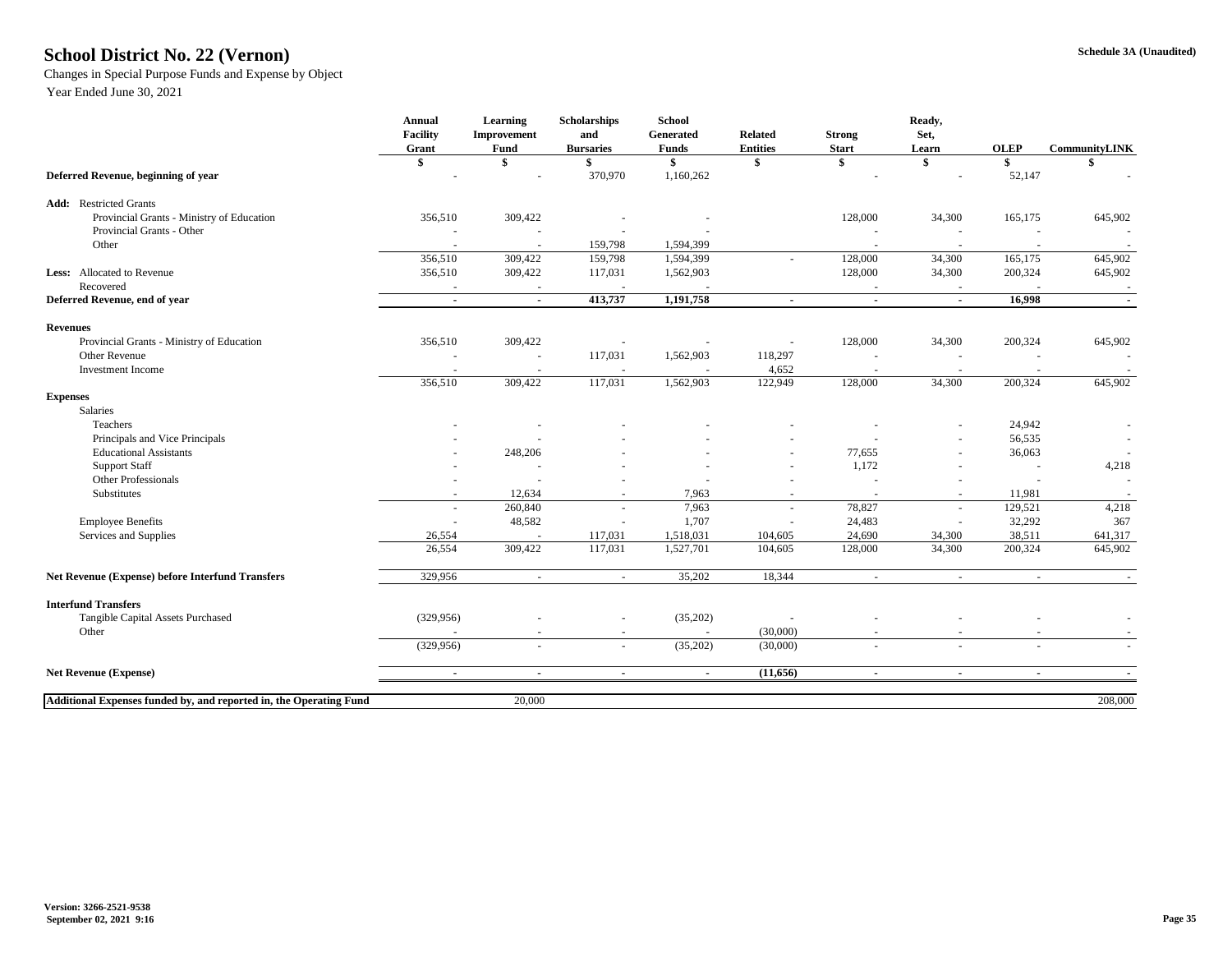### **Schedule 3A (Unaudited) School District No. 22 (Vernon)**

Changes in Special Purpose Funds and Expense by Object

Year Ended June 30, 2021

|                                                                    | <b>Classroom</b><br><b>Enhancement</b> | <b>Classroom</b><br><b>Enhancement</b> | <b>Classroom</b><br><b>Enhancement</b><br>Fund - Overhead Fund - Staffing Fund - Remedies Transportation | <b>First Nation</b><br><b>Student</b> | <b>Mental</b><br><b>Health</b><br>in Schools | <b>Changing</b><br><b>Results for</b><br><b>Young Children</b> | <b>Safe Return</b><br>to<br><b>School Grant</b> | <b>Federal Safe</b><br><b>Return to</b><br><b>Class Fund</b> | Other<br><b>Grants</b> |
|--------------------------------------------------------------------|----------------------------------------|----------------------------------------|----------------------------------------------------------------------------------------------------------|---------------------------------------|----------------------------------------------|----------------------------------------------------------------|-------------------------------------------------|--------------------------------------------------------------|------------------------|
|                                                                    |                                        |                                        |                                                                                                          |                                       |                                              |                                                                |                                                 |                                                              |                        |
| Deferred Revenue, beginning of year                                |                                        |                                        | 44,244                                                                                                   | 87,483                                |                                              |                                                                |                                                 |                                                              | 4,794                  |
| <b>Add:</b> Restricted Grants                                      |                                        |                                        |                                                                                                          |                                       |                                              |                                                                |                                                 |                                                              |                        |
| Provincial Grants - Ministry of Education                          | 696,607                                | 5,510,156                              | 105,840                                                                                                  | 102,305                               | 52,000                                       | 6,000                                                          | 640,018                                         | 3,275,928                                                    |                        |
| <b>Provincial Grants - Other</b>                                   |                                        |                                        |                                                                                                          |                                       |                                              |                                                                |                                                 |                                                              | 8,000                  |
| Other                                                              |                                        |                                        |                                                                                                          |                                       |                                              |                                                                |                                                 |                                                              | 37,039                 |
|                                                                    | 696,607                                | 5,510,156                              | 105,840                                                                                                  | 102,305                               | 52,000                                       | 6,000                                                          | 640,018                                         | 3,275,928                                                    | 45,039                 |
| <b>Less:</b> Allocated to Revenue                                  | 696,607                                | 5,510,156                              | 105,840                                                                                                  | 115,803                               | 52,000                                       | 6,000                                                          | 640,018                                         | 3,275,928                                                    | 11,735                 |
| Recovered                                                          |                                        |                                        | 44,244                                                                                                   |                                       |                                              |                                                                |                                                 |                                                              |                        |
| Deferred Revenue, end of year                                      | $\sim$                                 | $\sim$                                 | $\sim$                                                                                                   | 73,985                                | $\sim$                                       | $\sim$                                                         | $\blacksquare$                                  | $\sim$                                                       | 38,098                 |
| <b>Revenues</b>                                                    |                                        |                                        |                                                                                                          |                                       |                                              |                                                                |                                                 |                                                              |                        |
| Provincial Grants - Ministry of Education                          | 696,607                                | 5,510,156                              | 105,840                                                                                                  | 115,803                               | 52,000                                       | 6,000                                                          | 640,018                                         | 3,275,928                                                    |                        |
| Other Revenue                                                      |                                        |                                        |                                                                                                          |                                       |                                              |                                                                |                                                 |                                                              | 11,735                 |
| <b>Investment Income</b>                                           |                                        |                                        |                                                                                                          |                                       |                                              |                                                                |                                                 |                                                              |                        |
|                                                                    | 696,607                                | 5,510,156                              | 105,840                                                                                                  | 115,803                               | 52,000                                       | 6,000                                                          | 640,018                                         | 3,275,928                                                    | 11,735                 |
| <b>Expenses</b>                                                    |                                        |                                        |                                                                                                          |                                       |                                              |                                                                |                                                 |                                                              |                        |
| Salaries                                                           |                                        |                                        |                                                                                                          |                                       |                                              |                                                                |                                                 |                                                              |                        |
| Teachers                                                           |                                        | 4,398,213                              |                                                                                                          |                                       | $\overline{\phantom{a}}$                     | 1,413                                                          |                                                 | 850,400                                                      |                        |
| Principals and Vice Principals                                     | 13,070                                 |                                        |                                                                                                          |                                       |                                              |                                                                |                                                 | 97,422                                                       |                        |
| <b>Educational Assistants</b>                                      | 262,199                                |                                        |                                                                                                          |                                       |                                              | 160                                                            |                                                 |                                                              |                        |
| <b>Support Staff</b>                                               | 23,736                                 |                                        |                                                                                                          | 60,796                                |                                              |                                                                | 321,798                                         | 206,739                                                      | 9,500                  |
| <b>Other Professionals</b>                                         |                                        |                                        |                                                                                                          |                                       | 41,844                                       |                                                                |                                                 |                                                              |                        |
| Substitutes                                                        | 257,508                                | 25,479                                 | 91,575                                                                                                   |                                       |                                              |                                                                |                                                 | 186,327                                                      |                        |
|                                                                    | 556,513                                | 4,423,692                              | 91,575                                                                                                   | 60,796                                | 41,844                                       | 1,573                                                          | 321,798                                         | 1,340,888                                                    | 9,500                  |
| <b>Employee Benefits</b>                                           | 140,094                                | 1,086,464                              | 14,265                                                                                                   | 26,056                                | 10,156                                       | 257                                                            | 41,393                                          | 297,525                                                      | 2,235                  |
| Services and Supplies                                              |                                        |                                        |                                                                                                          | 28,951                                |                                              | 4,170                                                          | 225,097                                         | 784,184                                                      |                        |
|                                                                    | 696,607                                | 5,510,156                              | 105,840                                                                                                  | 115,803                               | 52,000                                       | 6,000                                                          | 588,288                                         | 2,422,597                                                    | 11,735                 |
| <b>Net Revenue (Expense) before Interfund Transfers</b>            |                                        |                                        |                                                                                                          |                                       |                                              |                                                                | 51,730                                          | 853,331                                                      |                        |
| <b>Interfund Transfers</b>                                         |                                        |                                        |                                                                                                          |                                       |                                              |                                                                |                                                 |                                                              |                        |
| Tangible Capital Assets Purchased                                  |                                        |                                        |                                                                                                          |                                       |                                              |                                                                | (51,730)                                        | (853,331)                                                    |                        |
| Other                                                              |                                        |                                        |                                                                                                          |                                       |                                              |                                                                |                                                 |                                                              |                        |
|                                                                    |                                        | $\sim$                                 | $\sim$                                                                                                   | $\overline{\phantom{a}}$              | $\overline{\phantom{a}}$                     | $\equiv$                                                       | (51, 730)                                       | (853, 331)                                                   |                        |
| <b>Net Revenue (Expense)</b>                                       | $\blacksquare$                         |                                        | $\blacksquare$                                                                                           | $\sim$                                | $\blacksquare$                               | $\sim$                                                         | $\blacksquare$                                  | $\sim$                                                       |                        |
| Additional Expenses funded by, and reported in, the Operating Fund |                                        |                                        | 16,768                                                                                                   |                                       |                                              |                                                                |                                                 |                                                              |                        |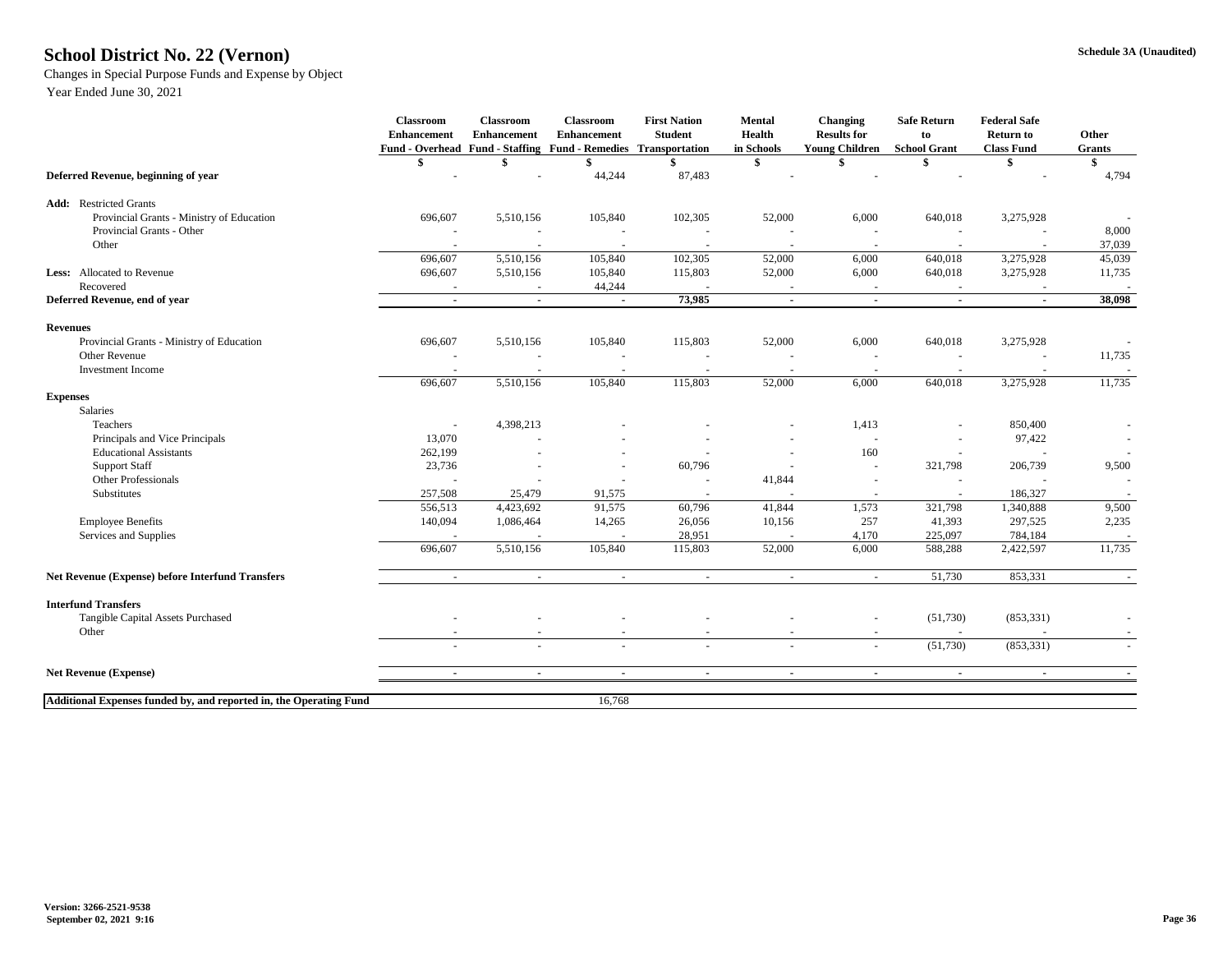### **Schedule 3A (Unaudited) School District No. 22 (Vernon)**

Changes in Special Purpose Funds and Expense by Object Year Ended June 30, 2021

|                                                                    | <b>TOTAL</b> |
|--------------------------------------------------------------------|--------------|
|                                                                    | \$           |
| Deferred Revenue, beginning of year                                | 1,719,900    |
| <b>Restricted Grants</b><br>Add:                                   |              |
| Provincial Grants - Ministry of Education                          | 12,028,163   |
| <b>Provincial Grants - Other</b>                                   | 8,000        |
| Other                                                              | 1,791,236    |
|                                                                    | 13,827,399   |
| Allocated to Revenue<br>Less:                                      | 13,768,479   |
| Recovered                                                          | 44,244       |
| Deferred Revenue, end of year                                      | 1,734,576    |
| <b>Revenues</b>                                                    |              |
| Provincial Grants - Ministry of Education                          | 12,076,810   |
| <b>Other Revenue</b>                                               | 1,809,966    |
| <b>Investment Income</b>                                           | 4,652        |
|                                                                    | 13,891,428   |
| <b>Expenses</b>                                                    |              |
| Salaries                                                           |              |
| Teachers                                                           | 5,274,968    |
| Principals and Vice Principals                                     | 167,027      |
| <b>Educational Assistants</b>                                      | 624,283      |
| <b>Support Staff</b>                                               | 627,959      |
| <b>Other Professionals</b>                                         | 41,844       |
| Substitutes                                                        | 593,467      |
|                                                                    | 7,329,548    |
| <b>Employee Benefits</b>                                           | 1,725,876    |
| Services and Supplies                                              | 3,547,441    |
|                                                                    | 12,602,865   |
| <b>Net Revenue (Expense) before Interfund Transfers</b>            | 1,288,563    |
| <b>Interfund Transfers</b>                                         |              |
| <b>Tangible Capital Assets Purchased</b>                           | (1,270,219)  |
| Other                                                              | (30,000)     |
|                                                                    | (1,300,219)  |
| <b>Net Revenue (Expense)</b>                                       | (11, 656)    |
|                                                                    |              |
| Additional Expenses funded by, and reported in, the Operating Fund | 244,768      |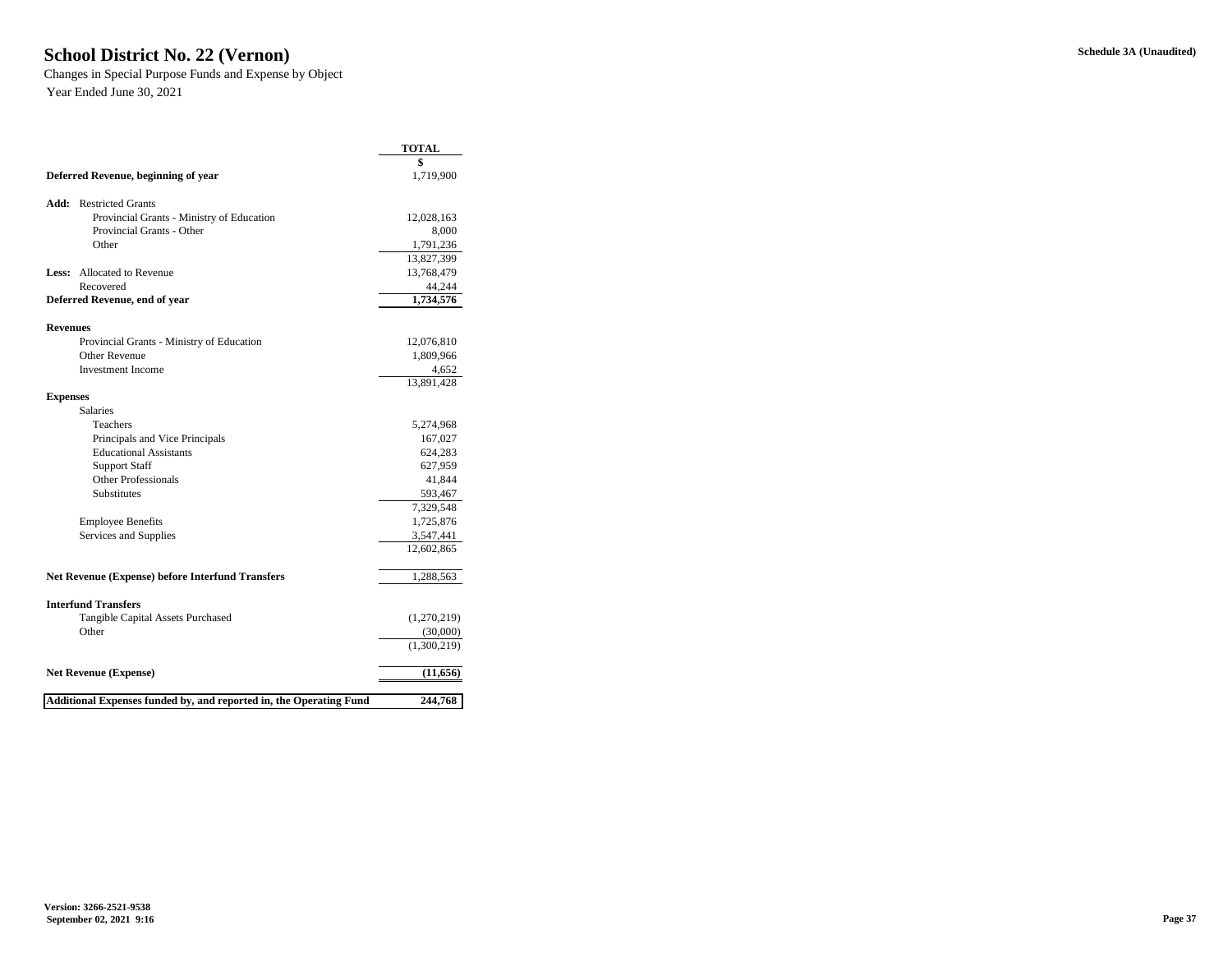|                                                      | 2021          | 2021 Actual                 |                | 2020           |             |
|------------------------------------------------------|---------------|-----------------------------|----------------|----------------|-------------|
|                                                      | <b>Budget</b> | <b>Invested in Tangible</b> | Local          | <b>Fund</b>    | Actual      |
|                                                      | (Note $11$ )  | <b>Capital Assets</b>       | Capital        | <b>Balance</b> |             |
|                                                      | $\mathcal{S}$ | \$                          | \$             | \$             | \$          |
| <b>Revenues</b>                                      |               |                             |                |                |             |
| <b>Provincial Grants</b>                             |               |                             |                |                |             |
| Ministry of Education                                |               | 632,631                     |                | 632,631        |             |
| <b>Investment Income</b>                             |               |                             |                |                | 71,476      |
| Amortization of Deferred Capital Revenue             | 4,241,007     | 4,323,383                   |                | 4,323,383      | 5,358,506   |
| <b>Total Revenue</b>                                 | 4,241,007     | 4,956,014                   | $\blacksquare$ | 4,956,014      | 5,429,982   |
| <b>Expenses</b>                                      |               |                             |                |                |             |
| <b>Operations and Maintenance</b>                    |               | 632,631                     |                | 632,631        |             |
| Amortization of Tangible Capital Assets              |               |                             |                |                |             |
| <b>Operations and Maintenance</b>                    | 5,657,112     | 5,740,697                   |                | 5,740,697      | 6,796,916   |
| <b>Transportation and Housing</b>                    | 509,080       | 504,087                     |                | 504,087        | 469,702     |
| <b>Total Expense</b>                                 | 6,166,192     | 6,877,415                   |                | 6,877,415      | 7,266,618   |
| Capital Surplus (Deficit) for the year               | (1,925,185)   | (1,921,401)                 |                | (1,921,401)    | (1,836,636) |
| Net Transfers (to) from other funds                  |               |                             |                |                |             |
| <b>Tangible Capital Assets Purchased</b>             | 1,119,514     | 1,668,207                   |                | 1,668,207      | 832,612     |
| Local Capital                                        | 1,163,000     |                             | 2,835,690      | 2,835,690      | 3,403,814   |
| <b>Total Net Transfers</b>                           | 2,282,514     | 1,668,207                   | 2,835,690      | 4,503,897      | 4,236,426   |
| <b>Other Adjustments to Fund Balances</b>            |               |                             |                |                |             |
| Tangible Capital Assets Purchased from Local Capital |               | 2,564,056                   | (2,564,056)    |                |             |
| <b>Total Other Adjustments to Fund Balances</b>      |               | 2,564,056                   | (2,564,056)    | $\blacksquare$ |             |
| <b>Total Capital Surplus (Deficit) for the year</b>  | 357,329       | 2,310,862                   | 271,634        | 2,582,496      | 2,399,790   |
| Capital Surplus (Deficit), beginning of year         |               | 28,430,798                  | 2,903,971      | 31,334,769     | 28,934,979  |
| Capital Surplus (Deficit), end of year               |               | 30,741,660                  | 3,175,605      | 33,917,265     | 31,334,769  |
|                                                      |               |                             |                |                |             |

Schedule of Capital Operations

Year Ended June 30, 2021

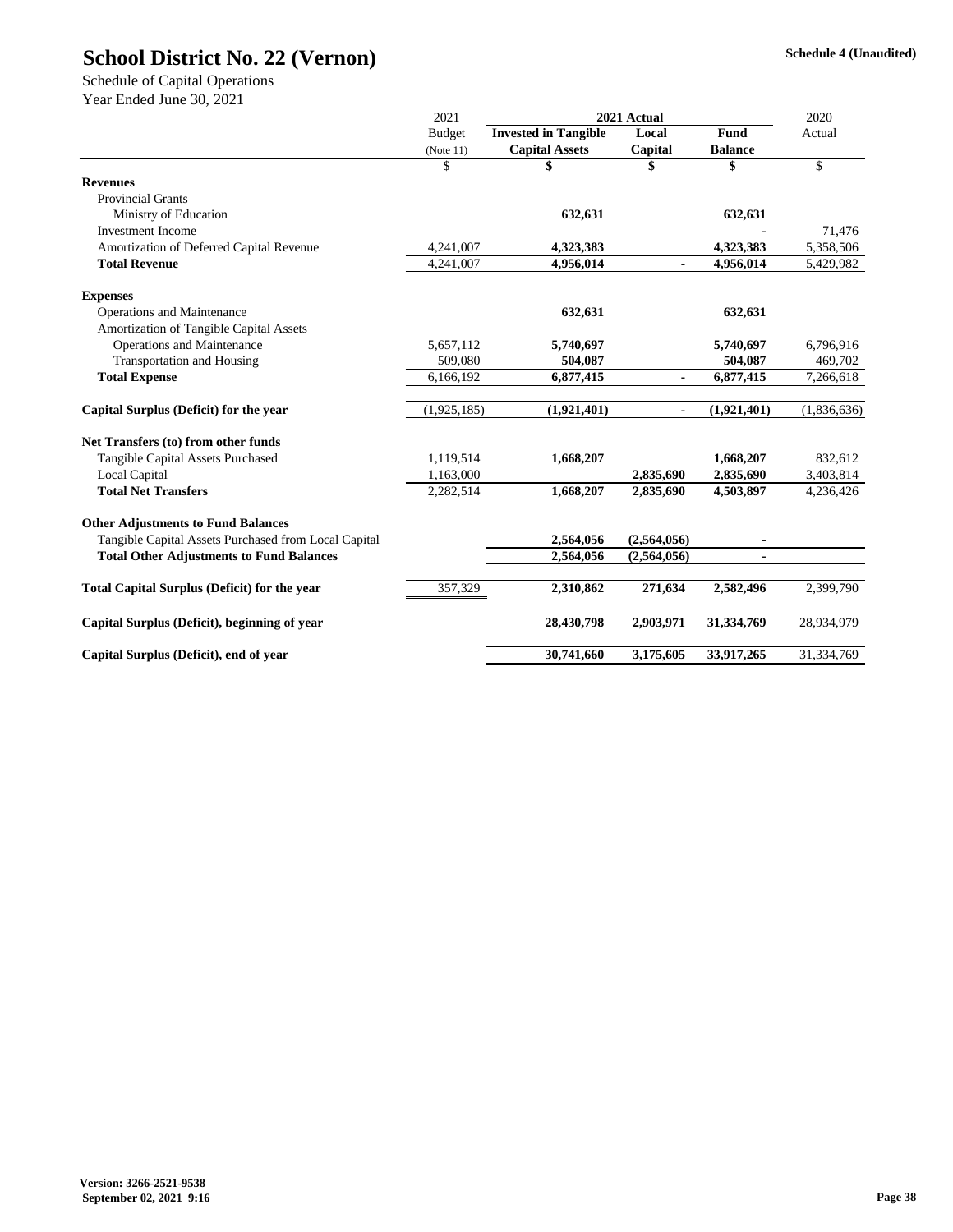|                                                    |              |                  | <b>Furniture and</b> |                 | Computer        | Computer        |              |
|----------------------------------------------------|--------------|------------------|----------------------|-----------------|-----------------|-----------------|--------------|
|                                                    | <b>Sites</b> | <b>Buildings</b> | Equipment            | <b>Vehicles</b> | <b>Software</b> | <b>Hardware</b> | <b>Total</b> |
|                                                    |              | \$               |                      | S               |                 | S               | \$           |
| Cost, beginning of year                            | 8,816,960    | 183,315,870      | 5,167,594            | 5,064,175       | 366,757         | 3,745,382       | 206,476,738  |
| <b>Changes for the Year</b>                        |              |                  |                      |                 |                 |                 |              |
| Increase:                                          |              |                  |                      |                 |                 |                 |              |
| Purchases from:                                    |              |                  |                      |                 |                 |                 |              |
| Deferred Capital Revenue - Bylaw                   |              | 4,227,621        | 538,580              | 369,052         |                 | 46,635          | 5,181,888    |
| Deferred Capital Revenue - Other                   |              | 424,000          |                      |                 |                 |                 | 424,000      |
| <b>Operating Fund</b>                              |              |                  | 288,878              |                 |                 | 109,110         | 397,988      |
| <b>Special Purpose Funds</b>                       |              | 1,041,291        | 143,629              |                 |                 | 85,299          | 1,270,219    |
| <b>Local Capital</b>                               |              | 545,535          | 230,640              | 330,134         | 85,478          | 1,372,269       | 2,564,056    |
| Transferred from Work in Progress                  |              | 7,393,000        |                      |                 |                 |                 | 7,393,000    |
|                                                    | $\sim$       | 13,631,447       | ,201,727             | 699,186         | 85,478          | 1,613,313       | 17,231,151   |
| Decrease:                                          |              |                  |                      |                 |                 |                 |              |
| Deemed Disposals                                   |              |                  | 303,680              | 745,803         |                 | 227,943         | 1,277,426    |
|                                                    |              |                  | 303,680              | 745,803         |                 | 227,943         | 1,277,426    |
| Cost, end of year                                  | 8,816,960    | 196,947,317      | 6,065,641            | 5,017,558       | 452,235         | 5,130,752       | 222,430,463  |
| Work in Progress, end of year                      |              | 36,150           |                      |                 |                 |                 | 36,150       |
| Cost and Work in Progress, end of year             | 8,816,960    | 196,983,467      | 6,065,641            | 5,017,558       | 452,235         | 5,130,752       | 222,466,613  |
| <b>Accumulated Amortization, beginning of year</b> |              | 84,795,678       | 2,298,364            | 2,833,086       | 186,510         | 1,522,821       | 91,636,459   |
| <b>Changes for the Year</b>                        |              |                  |                      |                 |                 |                 |              |
| Increase: Amortization for the Year                |              | 4,209,523        | 561,662              | 504,087         | 81,899          | 887,613         | 6,244,784    |
| Decrease:                                          |              |                  |                      |                 |                 |                 |              |
| Deemed Disposals                                   |              |                  | 303,680              | 745,803         |                 | 227,943         | 1,277,426    |
|                                                    |              |                  | 303,680              | 745,803         |                 | 227,943         | 1,277,426    |
| <b>Accumulated Amortization, end of year</b>       |              | 89,005,201       | 2,556,346            | 2,591,370       | 268,409         | 2,182,491       | 96,603,817   |
| <b>Tangible Capital Assets - Net</b>               | 8,816,960    | 107,978,266      | 3,509,295            | 2,426,188       | 183,826         | 2,948,261       | 125,862,796  |
|                                                    |              |                  |                      |                 |                 |                 |              |

Tangible Capital Assets Year Ended June 30, 2021

### **School District No. 22 (Vernon)**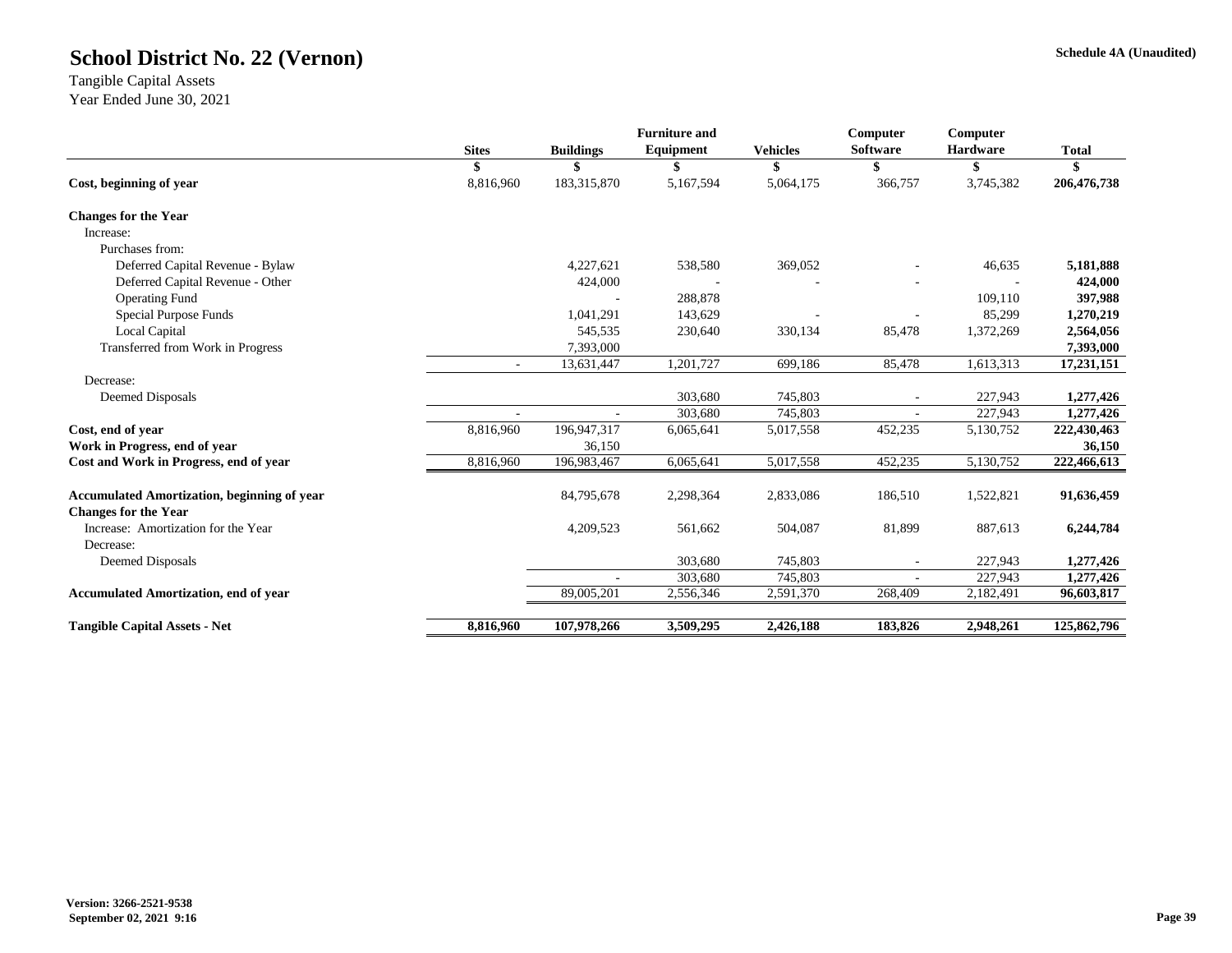|                                               |                  | <b>Furniture and</b><br>Equipment | Computer<br><b>Software</b> | Computer<br><b>Hardware</b> | <b>Total</b> |
|-----------------------------------------------|------------------|-----------------------------------|-----------------------------|-----------------------------|--------------|
|                                               | <b>Buildings</b> |                                   |                             |                             |              |
|                                               | \$               | \$                                | \$                          | \$                          | \$           |
| Work in Progress, beginning of year           | 1,768,138        |                                   |                             |                             | 1,768,138    |
| <b>Changes for the Year</b>                   |                  |                                   |                             |                             |              |
| Increase:                                     |                  |                                   |                             |                             |              |
| Deferred Capital Revenue - Bylaw              | 5,624,862        |                                   |                             |                             | 5,624,862    |
| Deferred Capital Revenue - Other              | 36,150           |                                   |                             |                             | 36,150       |
|                                               | 5,661,012        |                                   |                             |                             | 5,661,012    |
| Decrease:                                     |                  |                                   |                             |                             |              |
| <b>Transferred to Tangible Capital Assets</b> | 7,393,000        |                                   |                             |                             | 7,393,000    |
|                                               | 7,393,000        |                                   |                             |                             | 7,393,000    |
| <b>Net Changes for the Year</b>               | (1,731,988)      |                                   |                             |                             | (1,731,988)  |
| Work in Progress, end of year                 | 36,150           | $\blacksquare$                    | ۰                           |                             | 36,150       |

Tangible Capital Assets - Work in Progress Year Ended June 30, 2021

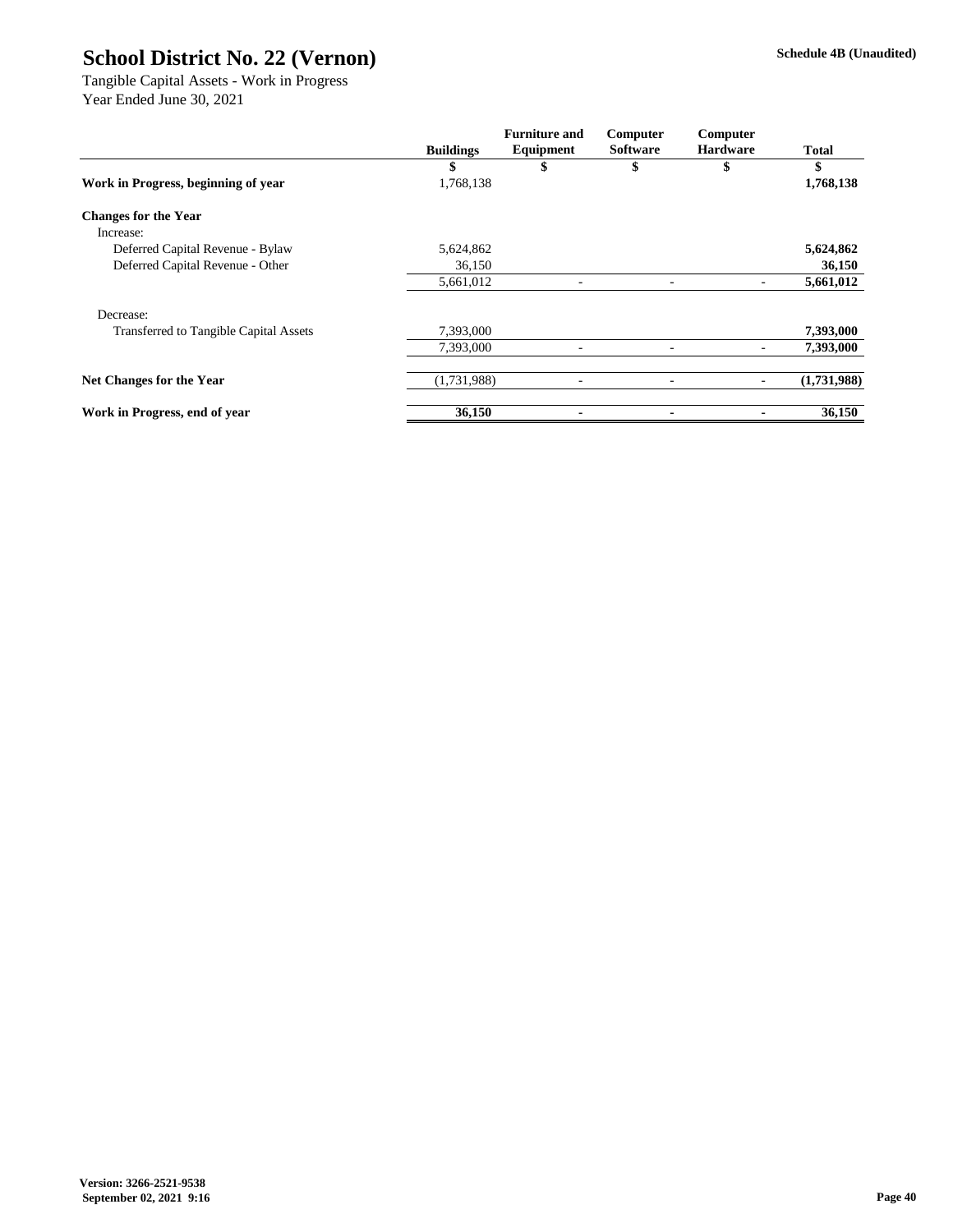|                                                       | <b>Bylaw</b><br>Capital  | <b>Other</b><br><b>Provincial</b> | <b>Other</b><br>Capital  | <b>Total</b><br>Capital |
|-------------------------------------------------------|--------------------------|-----------------------------------|--------------------------|-------------------------|
|                                                       | \$                       | \$                                | \$                       | \$                      |
| Deferred Capital Revenue, beginning of year           | 86,328,867               | 145,010                           |                          | 86,473,877              |
| <b>Changes for the Year</b>                           |                          |                                   |                          |                         |
| Increase:                                             |                          |                                   |                          |                         |
| Transferred from Deferred Revenue - Capital Additions | 5,181,888                | 424,000                           |                          | 5,605,888               |
| Transferred from Work in Progress                     | 7,328,604                |                                   |                          | 7,328,604               |
|                                                       | 12,510,492               | 424,000                           | $\overline{\phantom{a}}$ | 12,934,492              |
| Decrease:                                             |                          |                                   |                          |                         |
| Amortization of Deferred Capital Revenue              | 4,300,022                | 23,361                            |                          | 4,323,383               |
|                                                       | 4,300,022                | 23,361                            |                          | 4,323,383               |
| <b>Net Changes for the Year</b>                       | 8,210,470                | 400,639                           | $\overline{\phantom{a}}$ | 8,611,109               |
| Deferred Capital Revenue, end of year                 | 94,539,337               | 545,649                           | $\overline{\phantom{a}}$ | 95,084,986              |
|                                                       |                          |                                   |                          |                         |
| Work in Progress, beginning of year                   | 1,703,742                |                                   |                          | 1,703,742               |
| <b>Changes for the Year</b><br>Increase               |                          |                                   |                          |                         |
| Transferred from Deferred Revenue - Work in Progress  | 5,624,862                | 36,150                            |                          | 5,661,012               |
|                                                       | 5,624,862                | 36,150                            |                          | 5,661,012               |
| Decrease                                              |                          |                                   |                          |                         |
| Transferred to Deferred Capital Revenue               | 7,328,604                |                                   |                          | 7,328,604               |
|                                                       | 7,328,604                |                                   | $\overline{\phantom{a}}$ | 7,328,604               |
| <b>Net Changes for the Year</b>                       | (1,703,742)              | 36,150                            | $\overline{\phantom{a}}$ | (1,667,592)             |
| Work in Progress, end of year                         | $\overline{\phantom{a}}$ | 36,150                            | $\overline{\phantom{a}}$ | 36,150                  |
|                                                       |                          |                                   |                          |                         |
| <b>Total Deferred Capital Revenue, end of year</b>    | 94,539,337               | 581,799                           | $\blacksquare$           | 95,121,136              |

Deferred Capital Revenue Year Ended June 30, 2021